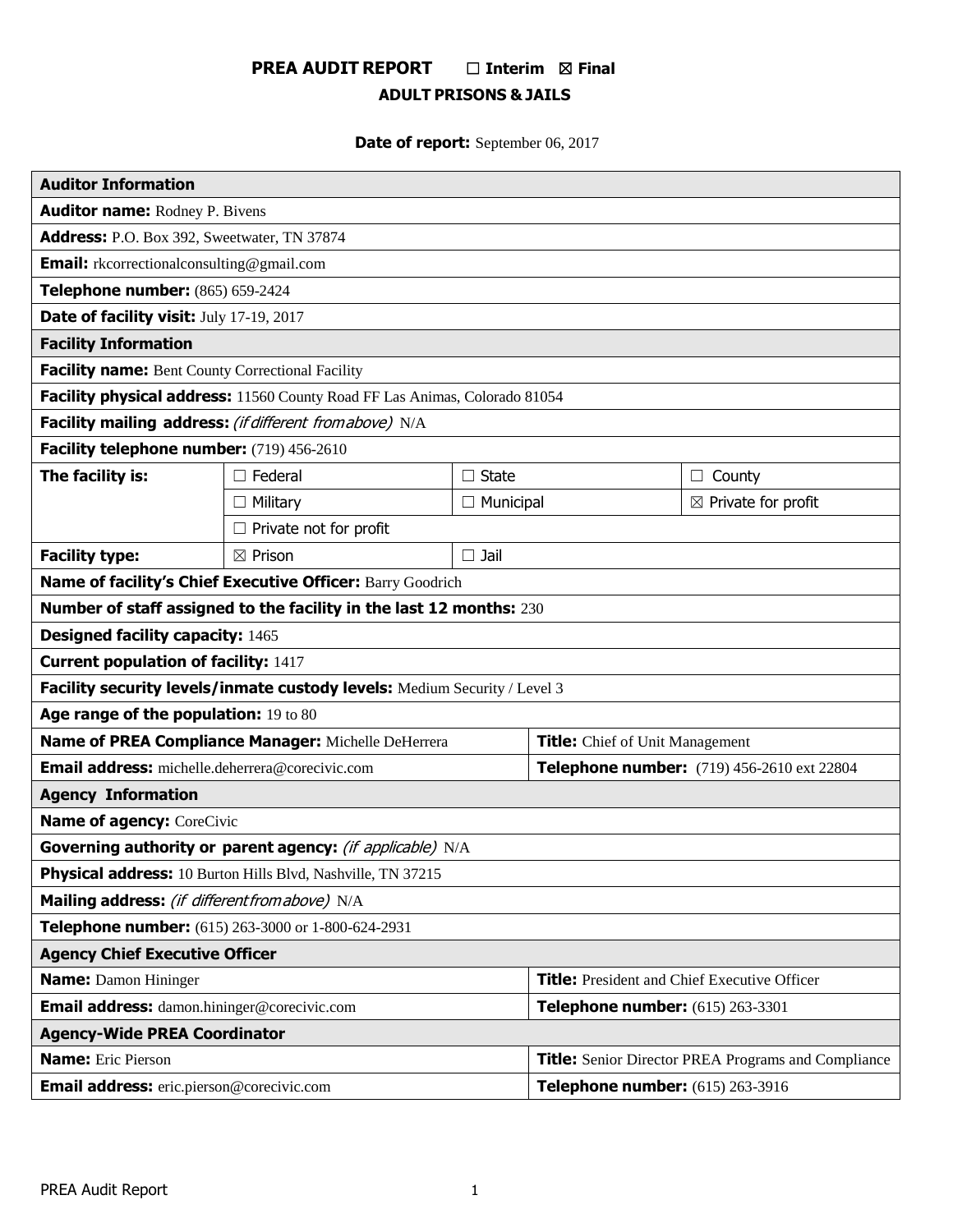#### **AUDITFINDINGS**

# **NARRATIVE**

The Prison Rape Elimination Act on-site PREA audit of the CoreCivic - Bent County Correctional Facility in Las Animas, Colorado, was conducted July 17-19, 2017, by Rodney P. Bivens a United States Department of Justice Certified PREA Auditor for adult facilities. The auditor wishes to extend his deepest appreciation to Warden Barry Goodrich and his staff for their professionalism, hospitality, and kindness. The auditor also wants to compliment the CoreCivic's PREA Coordinator Eric Pierson and the facility PREA Compliance Manager Michelle DeHerrera for their outstanding work in organizing the files that were provided to the auditor in advance of the on-site audit. This enabled the audit to move forward very efficiently.

The pre-audit preparations consist of a thorough review of all documentation and materials submitted by the facility which included the "Pre-Audit Questionnaire". The documentation reviewed included agency policies, procedures, forms, posters, pamphlets, brochures, handbooks, educational materials, training curriculums, organizational charts, and all other PREA related materials the facility provided to demonstrate compliance with each PREA standard. The auditor and the PREA Team had ongoing communication for several weeks prior to the audit to prepare for the on-site visit.

During the on-site visit the facility supplied a list of inmate names sorted by housing units, disabilities, and special designations, as well as a list of facility staff names to the auditor. From these lists the auditor selected, at random, a sampling of inmates and staff to be interviewed during the on-site visit. Due to the size of this facility the sampling size for both inmates and staff was elevated to ensure consistency in training and implementation of the PREA standards. The sampling size for inmates included at least two inmates from each individualized housing unit pod. This decision was made to ensure all inmates throughout the facility were receiving the same information and education related to all aspects of the PREA program.

The on-site audit began with an entrance meeting being conducted on Monday, July 17, 2017 at 8:30 a.m. in the Administration Conference Room. The following staff attended the entrance meeting:

Warden Barry Goodrich Assistant Warden Steven Brown Eric Pierson, PREA Coordinator Chief of Unit Management Michelle DeHerrera, PREA Compliance Manager Chief of Security John Palomino Unit Manager Danny Salazar Unit Manager Chris Chavez Unit Manager Steven Salazar Quality Assurance Manager Tina Fraker Human Resource Manager Luanne Clodfelter Learning and Development Manager Tim Beebe Learning and Development Clerk Jessica Vergara Education Principal Diane Milenski Health Service Administrator Angie Turner

Following the entrance meeting, the auditor conducted a comprehensive site review that began at approximately 9:00 a.m. and continued throughout the entire on-site visit. During the on-site review the auditor reviewed camera placement, blind spots, staff placement, and documentation to assist in determining standard compliance. While touring the facility the auditor observed the notices of this PREA audit in all the buildings, as well as posters that called attention to the agency's Zero Tolerance Policy and how to report allegations of sexual abuse and sexual harassment. Random staff and inmate interviews were conducted in private offices provided at each housing unit during the on-site review as well. The following staff accompanied the auditor on the site review:

Eric Pierson, PREA Coordinator Chief of Unit Management Michelle DeHerrera, PREA Compliance Manager Learning and Development Clerk Jessica Vergara

All housing units, day rooms, inmate program areas, work areas, and all other areas were toured during the on-site review. While touring several inmates and staff were questioned about their knowledge of PREA standards, procedures for reporting, services available, and their responsibilities. All staff and inmates informally interviewed during the tour acknowledged receiving training and procedures for reporting sexual abuse, sexual harassment, and/or retaliation for reporting.

A total of 45 staff members were interviewed during the course of this on-site audit. Staff interviews consisted of: 18 randomly selected correctional security staff members covering all shifts, 2 volunteers, 4 contract employees, 4 intermediate or higher level supervisors, 11 specialized staff members that have multiple roles that encompasses all specialized staff interviews, and 6 employees informally selected during the facility tour. All staff interviewed was well versed in their respective areas of responsibility regarding PREA and affirmed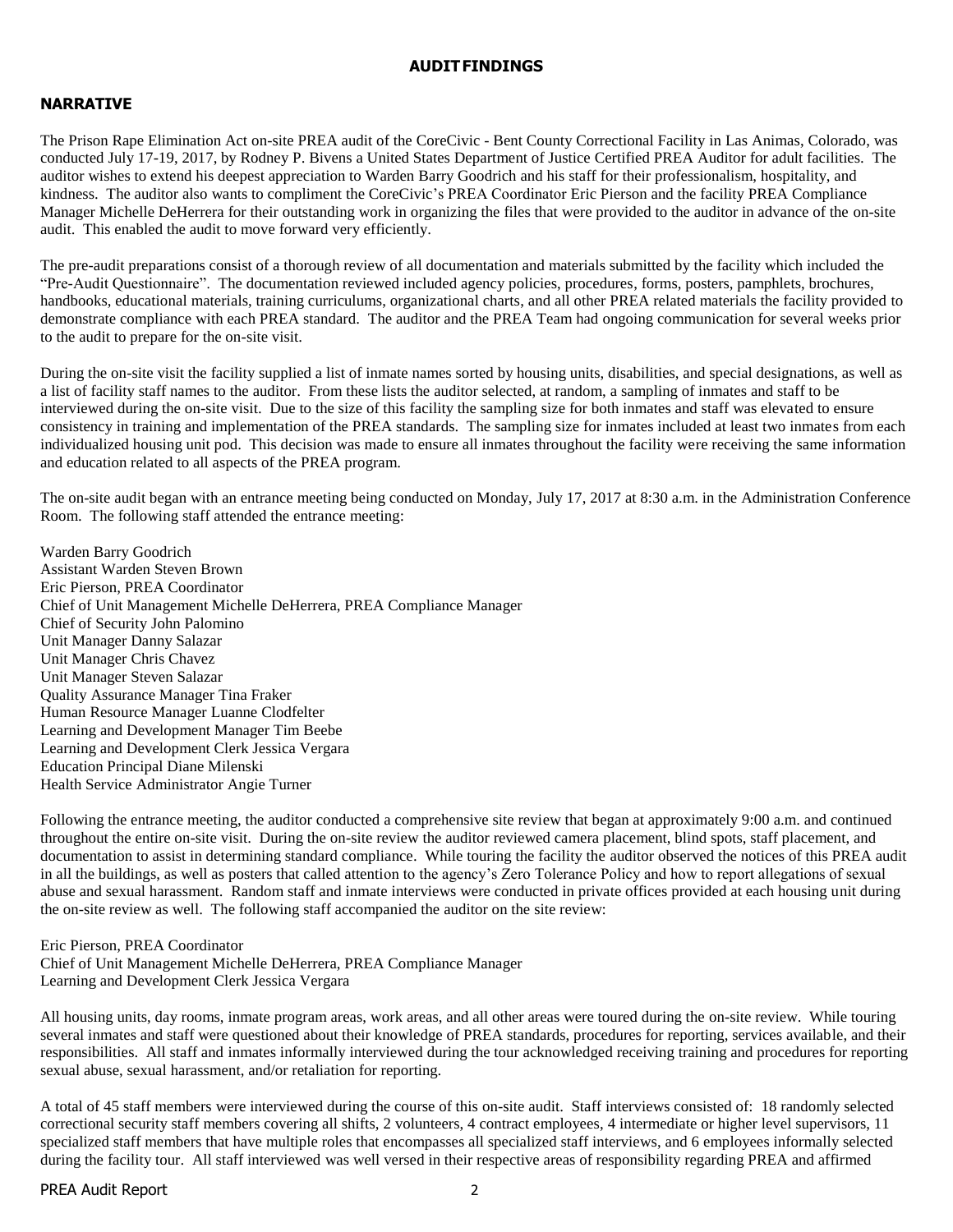compliance with the applicable PREA standards. When questioned about evidence preservation, all staff responses reflected knowledge of agency policies and procedures. There is no SAFE or SANE staff at the facility; they are made available at the Parkview Medical Center of Pueblo, Colorado. Staff interviewed was well versed as well in their responsibilities regarding procedures for reporting sexual abuse, sexual harassment, staff negligence, and retaliation for reporting.

There were 47 inmates interviewed during the on-site visit. These inmates consisted of: 39 inmates selected at random and 8 informally selected during the facility tour. There were 11 of the 39 inmates selected at random requiring specialized interviews broken down as follows: 5 limited English proficient inmates, 4 inmates that had self-reported as being gay, and 2 inmates that had reported as transgender. All the Inmates interviewed acknowledged receiving PREA training and written materials (posters, pamphlets, and inmate handbooks) outlining the agencies zero tolerance policies towards sexual abuse, sexual harassment, and retaliation for reporting, as well as the procedures for reporting during intake. The limited English proficient inmates interviewed confirmed receiving the PREA training and written materials in languages they could understand. During interviews with the inmates that had self-reported as being LGBTI they all reported that staff treated them equitably before and after self-reporting. All inmates interviewed felt if they had to file a PREA complaint the facility would respond appropriately to their complaint and that all PREA complaints are taken very serious by staff at this facility.

The auditor selected and carefully examined 20 personnel files, 20 staff training files, and 5 contractor files. The personnel and contractor files were very well organized and contained all the necessary background check information and signed statements regarding previous sexual misconduct described in the standards. The training records were also very complete and included written documentation that staff, contractors, and volunteers received the required PREA training. The training records also contained a signed "Training Acknowledgement Form" documenting that the staff understood the PREA Training being taught.

The auditor also selected and carefully examined 15 offender files and saw documentation of offender education, as well as documentation of the initial risk screenings, the 30-day re-screenings, and screenings upon additional information being completed as required by the standard.

In the twelve months preceding the audit, CoreCivic - Bent County Correctional Facility had received and investigated a total of eight PREA complaints broken down as follows:

| <b>Number Received</b> | <b>Description of Complaint</b>              | <b>Offender</b> | <b>Investigative Results</b>     |
|------------------------|----------------------------------------------|-----------------|----------------------------------|
| 2                      | Sexual Abuse<br>(Contact and/or Penetration) | Inmate          | Unsubstantiated<br>Pending       |
| 3                      | Sexual Harassment                            | Inmate          | 2. Unsubstantiated<br>Pending    |
| 1                      | Sexual Abuse<br>(Intentional touching)       | Inmate          | Unsubstantiated                  |
| 2                      | Sexual Abuse<br>(Contact and/or Penetration) | Inmate          | Unsubstantiated<br>Substantiated |

All investigative files were reviewed during the on-site visit and appeared to thoroughly document the investigation process per agency policy. Criminal investigative referrals were documented and proper referrals were made when warranted. During the random inmate interviews it was repeatedly reported to the auditor that inmates continually filed false PREA reports to have a staff member removed from their post or to obtain an unnecessary housing change. During follow up questioning with the random inmates reporting this behavior, they confirmed that each case was investigated and taken just as serious as if it had really happened. All sexual abuse cases warranting a criminal investigation were referred to the Office of the Inspector General, Colorado Department of Corrections who agreed to investigate each case referred for potential criminal activity.

At the conclusion of the on-site visit an exit meeting was held to discuss the audit findings. The following people were in attendance:

Warden Barry Goodrich Eric Pierson, PREA Coordinator Chief of Unit Management Michelle DeHerrera, PREA Compliance Manager Chief of Security John Palomino Unit Manager Danny Salazar Unit Manager Chris Chavez Unit Manager Steven Salazar Quality Assurance Manager Tina Fraker Human Resource Manager Luanne Clodfelter Learning and Development Manager Tim Beebe

PREA Audit Report 3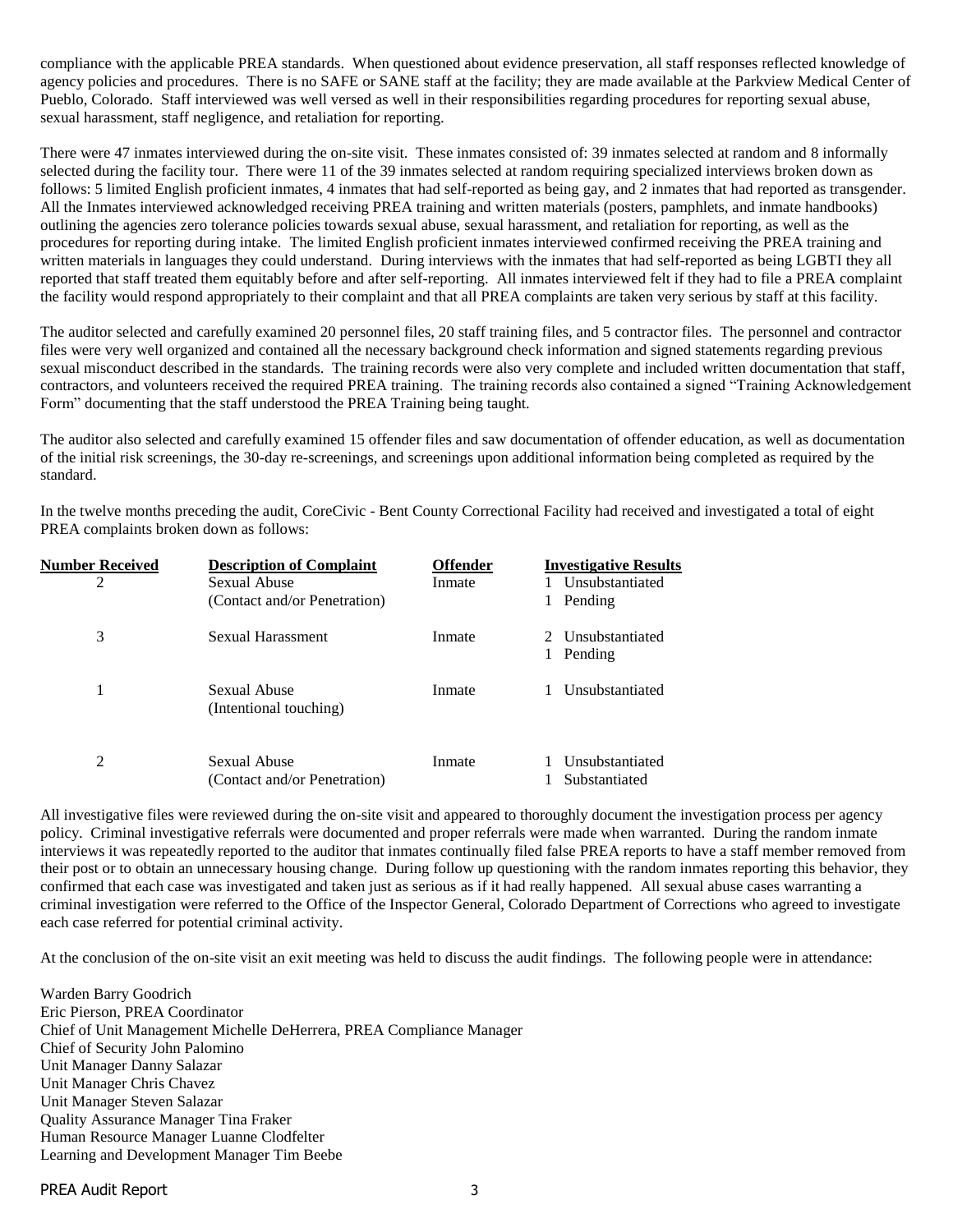Learning and Development Clerk Jessica Vergara Education Principal Diane Milenski Investigator Steven Brown Classification Coordinator Shawna Gonzales

During the exit meeting the auditor explained the process that would follow the on-site visit. The auditor also explained that any standard findings of "Does Not Meet" during the audit would require corrective action and a possible follow-up visit to determine compliance. He advised the staff that should this be the case he would be working closely with their PREA team to accomplish compliance. Finally, the auditor acknowledged the willingness of all staff involved to accomplish PREA compliance and advised the PREA team of their requirements to post the final report on the agency/facility website once complete.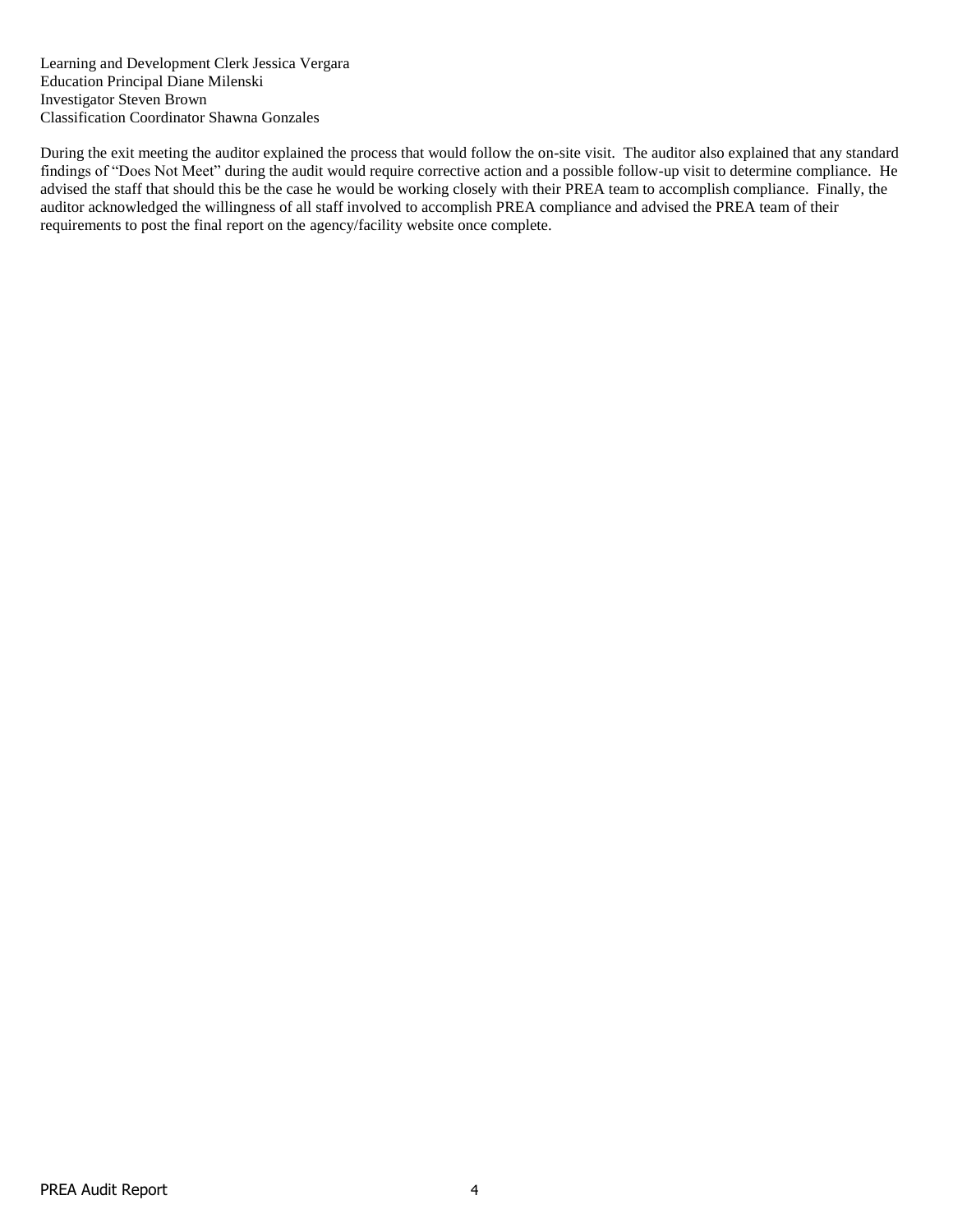# **DESCRIPTION OF FACILITY CHARACTERISTICS**

The CoreCivic's Bent County Correctional Facility is located 80 miles east of Pueblo, 30 miles west of Lamar on Highway 50 in the community of Las Animas, Colorado. Bent County Correctional Facility was opened in April 1993 as a 309 bed minimum restricted correctional facility. Bent County owned and operated the facility until it was purchased by Corrections Corporations of America (now known as CoreCivic) in October 1996. The facility was expanded to a 703 bed medium custody facility in June 1997. A second expansion was completed in April of 2008 which expanded the facility to 1469 beds. Bent County Correctional Facility is currently owned and operated by CoreCivic with a contract signed with the Colorado Department of Corrections to house their inmates.

The facility is built of block and concrete and provides seven general housing units, one segregation unit, two recreations yards (one small and one large), and two gymnasiums (one small and one large). Bent County Correctional Facility Administrative and Support Buildings consist of a Master Control Center, Administrative Offices, Food Services, Dining Area, Medical, Visitation, Chapel, Intake and Property Storage, Laundry, Library, Education, and Vocational Classrooms. The Secured Facility is located behind two 12 foot fence lines. The exterior fence is equipped with several strands of razor wire. In addition to these precautions, the facility is patrolled by a 24-hour mobile patrol unit.

The mission statement for the Bent County Correctional Facility states: "With a cooperative spirit we will meet our commitments to our customers by abiding to our contractual obligations. We will meet our commitments to our community, inmates, and other stake holders by adhering to CoreCivic's Vision, Mission, Guiding Principles, objectives, and standards. We also recognize that staff must feel engaged and valued in order for our facility to be effective".

It was evident the staff at Bent County Correctional Facility were committed to excellence in corrections, by providing a dedicated team of professionals whose focus is on the enhancement of the quality of life through self-improvement opportunities for the inmates entrusted to their care.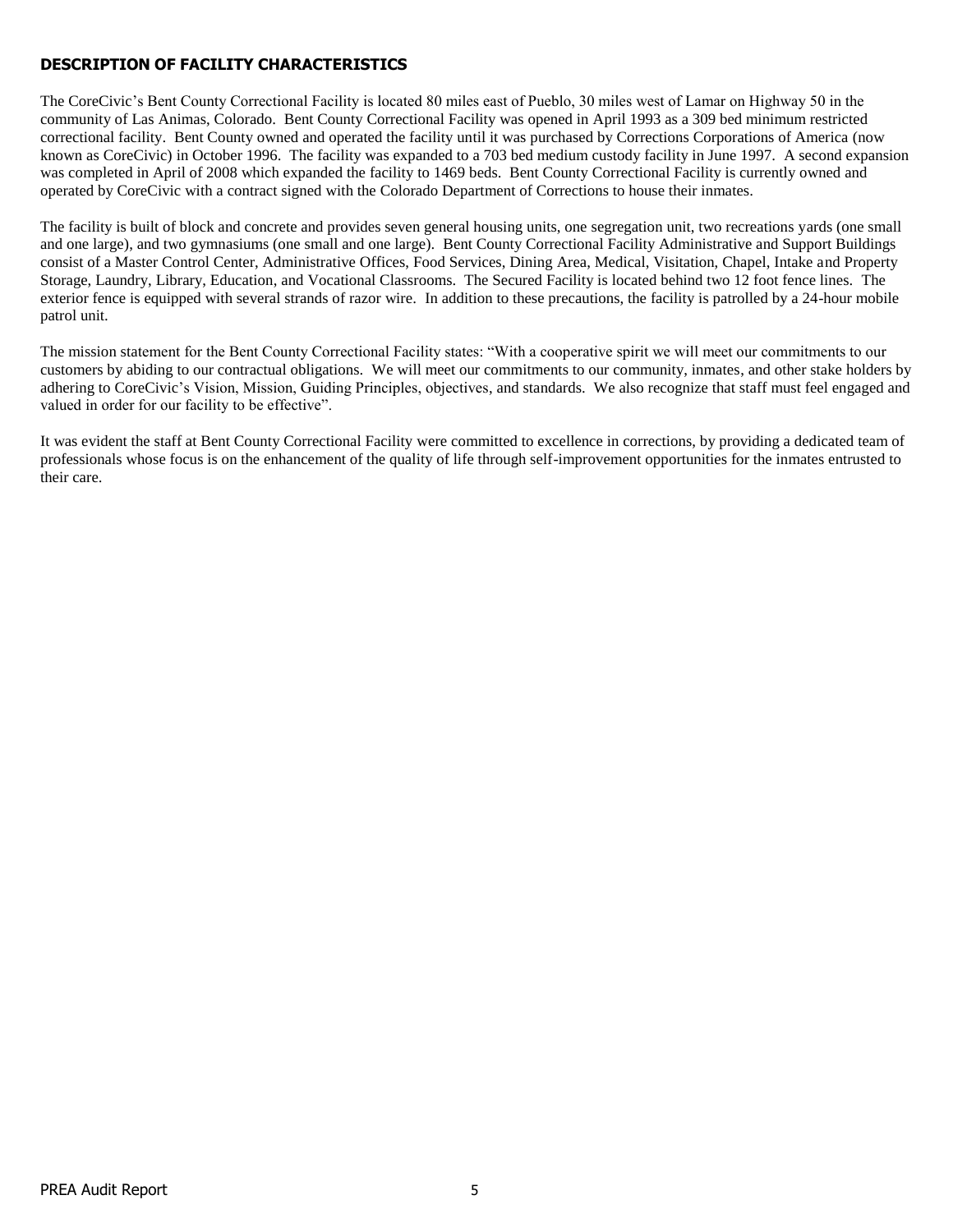# **SUMMARY OF AUDIT FINDINGS**

On July 17-19, 2017, the on-site visit of the CoreCivic-Bent County Correctional Facility was completed. The results of the CoreCivic - Bent County Correctional Facility audit are listed below:

Number of standards exceeded: 6

Number of standards met: 34

Number of standards not met: 0

Number of standards not applicable: 3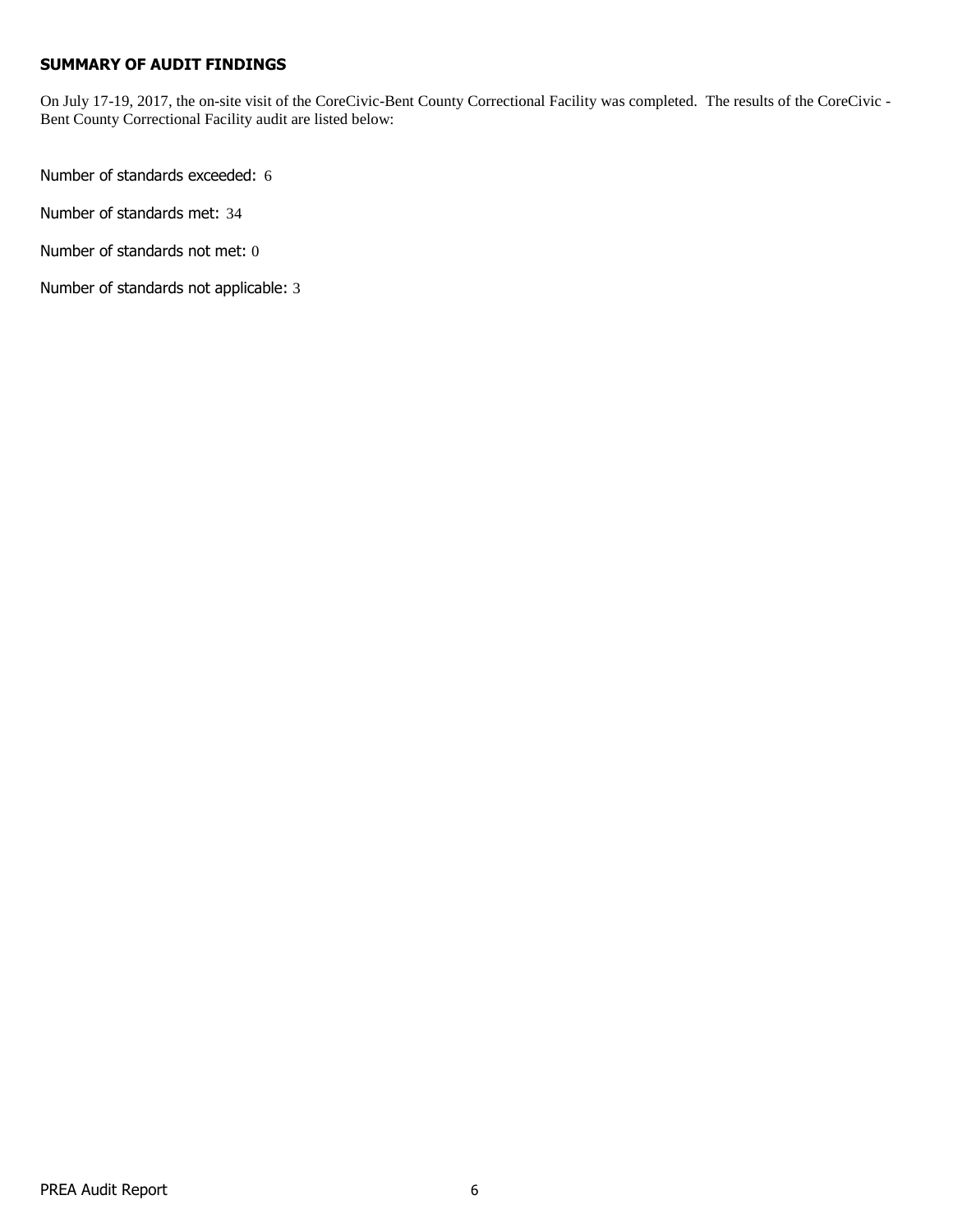# **Standard 115.11 Zero tolerance of sexual abuse and sexual harassment; PREA Coordinator**

- ☐ Exceeds Standard (substantially exceeds requirement of standard)
- $\boxtimes$  Meets Standard (substantial compliance; complies in all material ways with the standard for the relevant review period)
- ☐ Does Not Meet Standard (requires corrective action)

#### **Auditor discussion, including the evidence relied upon in making the compliance or non-compliance determination, the auditor's analysis and reasoning, and the auditor's conclusions. This discussion must also include corrective action recommendations where the facility does not meet standard. These recommendations must be included in the Final Report, accompanied by information on specific corrective actions taken by the facility.**

115.11 (a) The CoreCivic - Bent County Correctional Facility staff follows the Colorado Department of Corrections Administrative Regulation 100-40, pages 1 and 2, which mandates a zero tolerance for all forms of sexual abuse and sexual harassment. These policies outline the agency's approach to preventing, detecting, and responding to such conduct. All staff, inmates, contractors, and volunteers interviewed during the audit acknowledged the agency's zero-tolerance policy mandated for this facility. Therefore, the facility demonstrated compliance with this part of the standard during this audit.

115.11 (B) and (C) The agency employs an upper-level, agency-wide PREA Coordinator. The CoreCivic - Bent County Correctional Facility follows the Colorado Department of Corrections Administrative Regulation 100-40, pages 1 and 2 which outlines the responsibilities of the PREA Coordinator and the PREA Compliance Manager. Mr. Eric Pierson is the agency-wide PREA Coordinator at CoreCivic - Bent County Correctional Facility. Eric was appointed as the agency-wide PREA Coordinator on December 12, 2016 and was assisted by PREA Compliance Manager Michelle DeHerrera during this audit. The facility provided the auditor with the organizational chart showing the PREA Coordinator position as an upper-level, agency-wide position. Eric is very knowledgeable of the PREA standards and actively assists the facility with compliance. Mr. Pierson has been given the authority to develop, implement, and oversee PREA compliance at this facility. The agency requires the PREA Coordinator to update the facility as new Frequently Ask Questions (FAQ's) results are published on the PREA Resource Center website.

During interviews with the PREA Coordinator and the PREA Compliance Manager, both indicated they had sufficient time and authority to coordinate the facility's efforts to comply with the PREA standards as required. Therefore, the facility demonstrated compliance with this part of the standard during this audit.

# **Standard 115.12 Contracting with other entities for the confinement of inmates**

- $\Box$  Exceeds Standard (substantially exceeds requirement of standard)
- $\Box$  Meets Standard (substantial compliance; complies in all material ways with the standard for the relevant review period)
- ☐ Does Not Meet Standard (requires corrective action)
- ☒ Not Applicable

#### **Auditor discussion, including the evidence relied upon in making the compliance or non-compliance determination, the auditor's analysis and reasoning, and the auditor's conclusions. This discussion must also include corrective action recommendations where the facility does not meet standard. These recommendations must be included in the Final Report, accompanied by information on specific corrective actions taken by the facility.**

Based on the documentation provided as well as staff interviews it was determined the CoreCivic - Bent County Correctional Facility does not contract with other facilities to house inmates assigned to their custody. Therefore, this standard was found to be non-applicable to this facility during this audit

# **Standard 115.13 Supervision and monitoring**

PREA Audit Report 7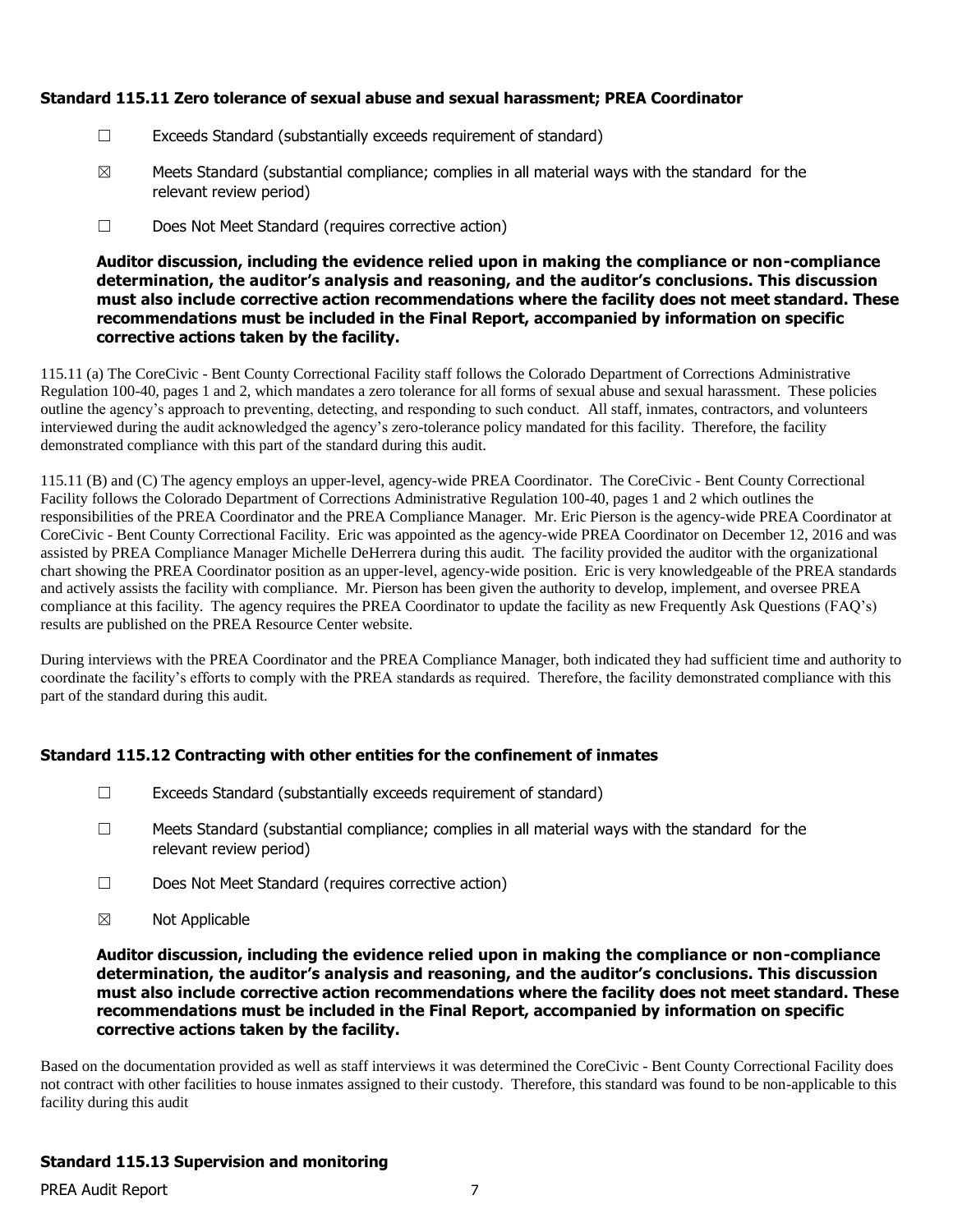- $\Box$  Exceeds Standard (substantially exceeds requirement of standard)
- $\boxtimes$  Meets Standard (substantial compliance; complies in all material ways with the standard for the relevant review period)
- ☐ Does Not Meet Standard (requires corrective action)

#### **Auditor discussion, including the evidence relied upon in making the compliance or non-compliance determination, the auditor's analysis and reasoning, and the auditor's conclusions. This discussion must also include corrective action recommendations where the facility does not meet standard. These recommendations must be included in the Final Report, accompanied by information on specific corrective actions taken by the facility.**

Based on staff interviews, review of documentation provided and a review of the Colorado Department of Corrections Administrative Regulation 100-40, M on page 27 and 100-01A, section M attachment "A" on page 1. The following delineates the audit findings regarding this standard:

115.13 (a) The facility has documented and made its best efforts to comply on a regular basis with a staffing plan that provides for adequate levels of staffing as described and required by this standard. The established staffing plan uses the criteria found in the standard 115.13 (a) to include the physical layout of the facility, composition of the residents housed, the prevalence of substantiated and unsubstantiated incidents of sexual abuse, and any other relevant factors identified. Video monitoring has been deployed and upgraded to assist with the protection of offenders against sexual abuse at this facility. The staffing levels are monitored daily by review of shift rosters. Therefore, the facility demonstrated compliance with this part of the standard during this audit.

115.13 (b) The facility has procedures in place to ensure all deviations are covered by overtime or notification must be documented on "Notice to Administration" form 5-1B and submitted to the Warden outlining the reason(s) for the deviation. There have been no deviations reported where the staffing plan has not been complied with in the past twelve months, as confirmed by written documentation and during interview with the Warden. Therefore, the facility demonstrated compliance with this part of the standard during this audit.

115.13 (c) The staffing plan is reviewed annually by the PREA Manager and forwarded to the PREA Coordinator and Warden for review. It is then forwarded to the Vice President of Facility Operations for signature and approval of any recommendations made which would include changes to policy and procedures, physical plant, video monitoring, or staffing levels. The last Annual Staffing Plan assessment was completed on May 21, 2017. Therefore, the facility demonstrated compliance with this part of the standard during this audit.

115.13 (d) Based on Colorado Department of Corrections Administrative Regulation 100-40, section M on page 27, staff interviews, and documentation provided. Intermediate-level or higher-level supervisors are required to conduct and are documenting unannounced PREA rounds on all shifts in the "Supervisor Unannounced Rounds and Staff Visit log" as required. Therefore, the facility demonstrated compliance with this part of the standard during this audit.

# **Standard 115.14 Youthful inmates**

- $\Box$  Exceeds Standard (substantially exceeds requirement of standard)
- ☐ Meets Standard (substantial compliance; complies in all material ways with the standard for the relevant review period)
- ☐ Does Not Meet Standard (requires corrective action)
- ☒ Not Applicable

**Auditor discussion, including the evidence relied upon in making the compliance or non-compliance determination, the auditor's analysis and reasoning, and the auditor's conclusions. This discussion must also include corrective action recommendations where the facility does not meet standard. These recommendations must be included in the Final Report, accompanied by information on specific corrective actions taken by the facility.**

Based on the documentation provided, on-site observation, and staff interviews it was determined that the CoreCivic - Bent County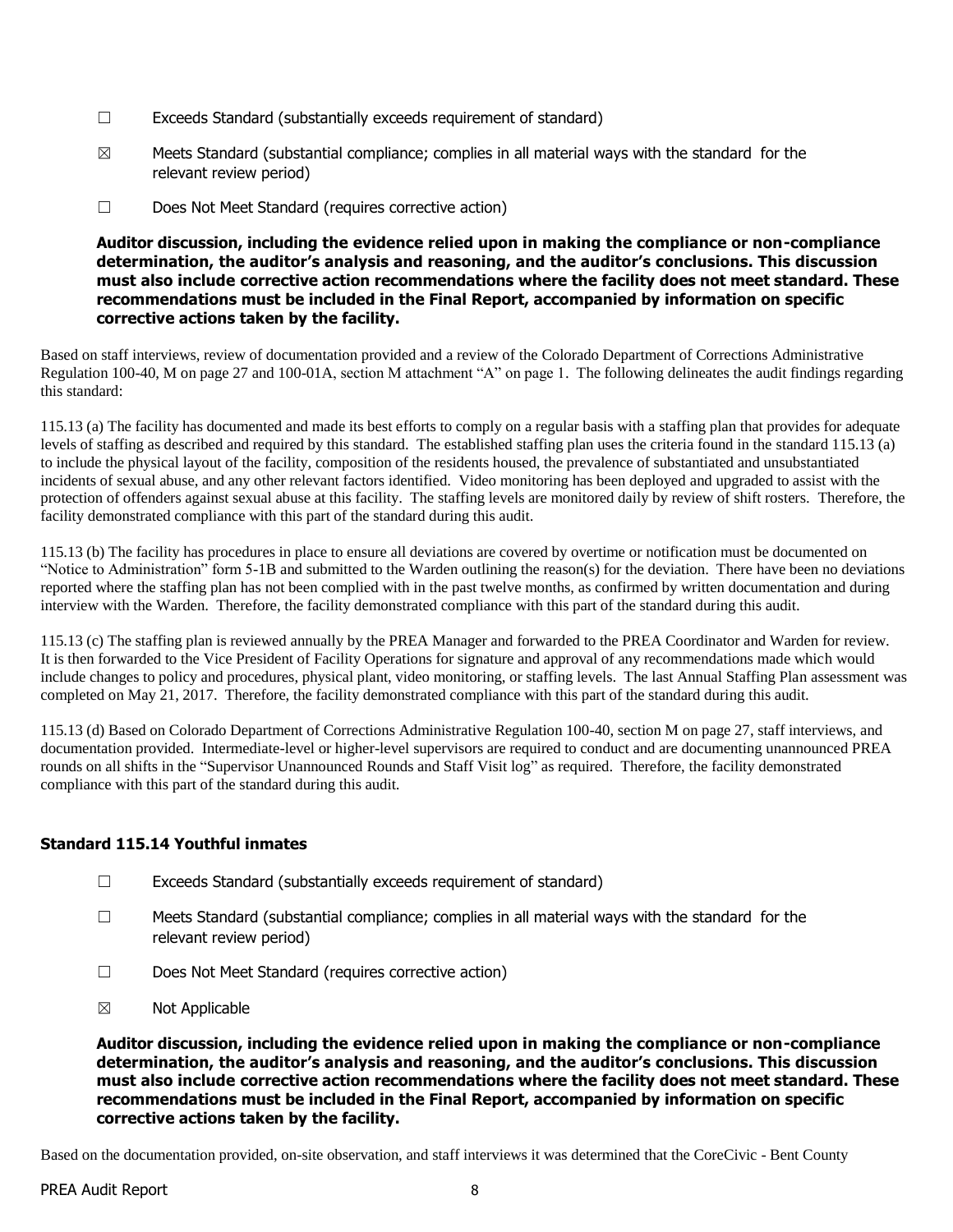Correctional Facility does not house youthful offenders. Therefore, this standard was found to be non-applicable to this facility during this audit.

# **Standard 115.15 Limits to cross-gender viewing and searches**

- $\boxtimes$  Exceeds Standard (substantially exceeds requirement of standard)
- $\Box$  Meets Standard (substantial compliance; complies in all material ways with the standard for the relevant review period)
- ☐ Does Not Meet Standard (requires corrective action)

**Auditor discussion, including the evidence relied upon in making the compliance or non-compliance determination, the auditor's analysis and reasoning, and the auditor's conclusions. This discussion must also include corrective action recommendations where the facility does not meet standard. These recommendations must be included in the Final Report, accompanied by information on specific corrective actions taken by the facility.**

Based on Colorado Department of Corrections Administrative Regulations 100-40, pages 5 and 6 and 300-06, pages 5 and 7, training curriculums, staff interviews, training file reviews, and documentation provided. The following delineates the audit findings regarding this standard:

115.15 (a) Colorado Department of Corrections Administrative Regulations 300-06, pages 5 and 7 outlines offender searches including searches of transgender and intersex offenders. The review of training curriculums and staff interviews revealed cross gender strip searches are prohibited except in exigent circumstances and must be documented on "Notice to Administration" form 5-1B as well as the Strip Search Log when conducted. There have been no documented cross-gender visual body cavity or strip searches reported in the past 12 months. Therefore, the facility demonstrated compliance with this part of the standard during this audit.

115.15 (b) Colorado Department of Corrections Administrative Regulations 300-06, page 5 prohibits male employees from frisk/pat searches of female inmates/residents except in exigent circumstances. However, CoreCivic - Bent County Correctional Facility is an all adult male facility. Therefore, this part of the standard was found to be non-applicable to this facility.

115.15 (c) Colorado Department of Corrections Administrative Regulations 300-06, page 5 prohibits frisk/pat searches of the female inmates by male staff and requires that all cross-gender searches in exigent circumstances be documented on the "Notice to Administration" form 5- 1B. However, CoreCivic – Bent County Correctional Facility is an all adult male facility. Therefore, this part of the standard was found to be non-applicable to this facility.

115.15 (d) Colorado Department of Corrections Administrative Regulations 100-40, pages 5 and 6 outlines that inmates shall be permitted to shower, perform bodily functions and change clothing without non-medical staff of the opposite gender viewing their breasts, buttocks or genitalia. The inmates confirmed during interviews they have privacy when showering, using the toilets and while changing their clothes. Colorado Department of Corrections Administrative Regulations 100-40, pages 5 and 6 also requires staff of the opposite gender to announce their presence prior to entering the housing units. Inmate and staff interviews revealed that opposite gender announcements were common practice at this facility and reminders of this requirement are posted on the entry doors of all housing units exceeding the requirements of this part of the standard during this audit.

115.15 (e) Based on Colorado Department of Corrections Administrative Regulations 100-40, page 12, training curriculum provided, and staff interviews the facility prohibits staff from physically examining transgender or intersex inmates for the sole purpose of determining genital status. If the inmate's genital status is unknown, it is determined during conversations with the inmate, by reviewing medical records, or, if necessary, by learning that information as part of a broader medical examination conducted in private by a medical practitioner. During interviews with the LBGTI inmates it was confirmed by the inmates that a strip search was not performed to determine genital status. Therefore, the facility demonstrated compliance with this part of the standard during this audit.

115.15 (f) Based on Colorado Department of Corrections Administrative Regulations 100-40, page 9, training curriculum provided, staff training file reviews, and staff interviews the facility trains security staff to conduct cross-gender pat-down searches, and searches of transgender and intersex inmates, in a professional and respectful manner, and in the least intrusive manner possible, consistent with security needs. During interviews with the LBGTI inmates it was confirmed by the inmates that the staff at this facility conducts a proper search. It was also confirmed during interviews with the Warden and the investigator that no complaints had been filed by any LBGTI inmate in the past 12 months related to searches. Therefore, the facility demonstrated compliance with this part of the standard during this audit.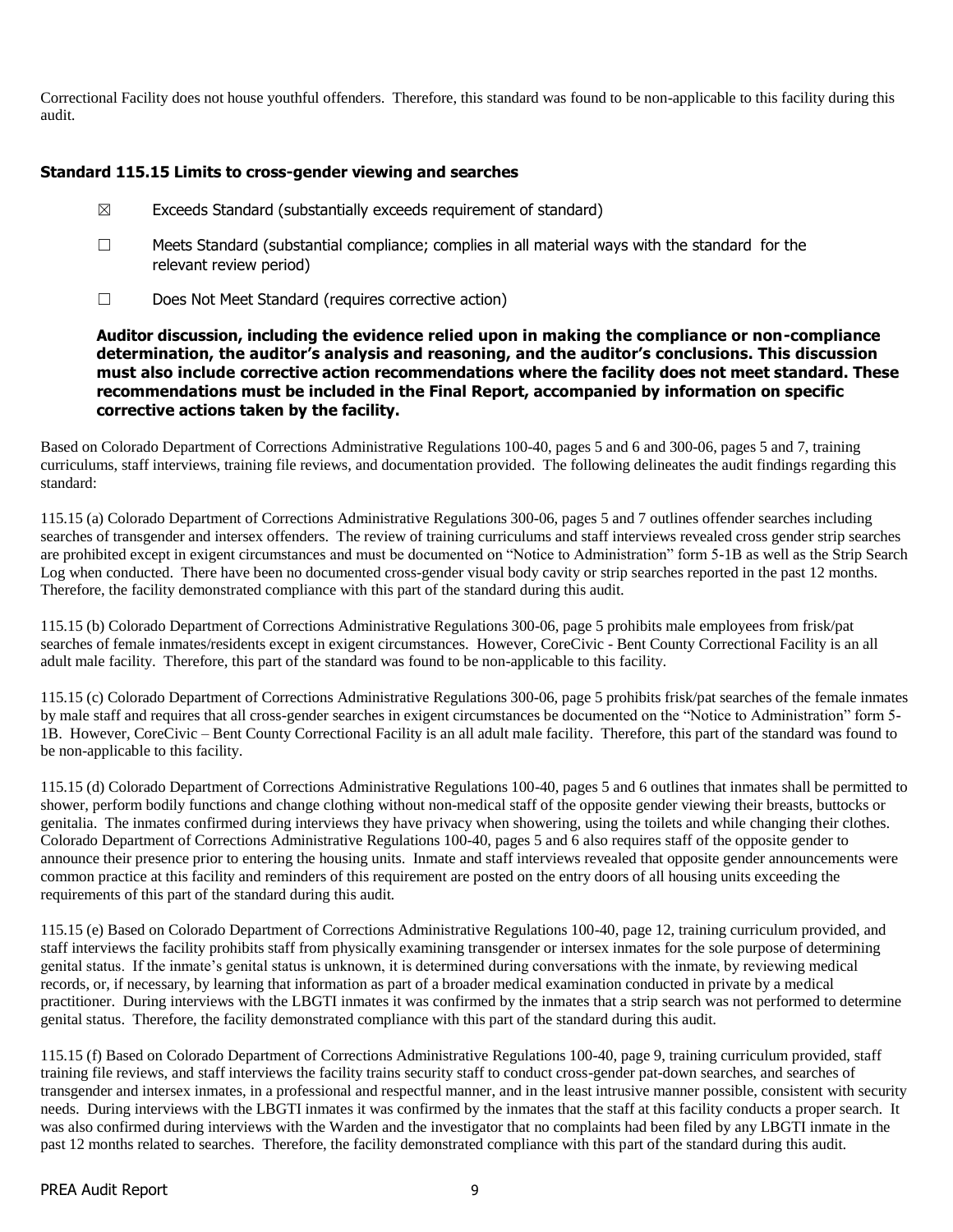# **Standard 115.16 Inmates with disabilities and inmates who are limited English proficient**

- $\Box$  Exceeds Standard (substantially exceeds requirement of standard)
- $\boxtimes$  Meets Standard (substantial compliance; complies in all material ways with the standard for the relevant review period)
- ☐ Does Not Meet Standard (requires corrective action)

**Auditor discussion, including the evidence relied upon in making the compliance or non-compliance determination, the auditor's analysis and reasoning, and the auditor's conclusions. This discussion must also include corrective action recommendations where the facility does not meet standard. These recommendations must be included in the Final Report, accompanied by information on specific corrective actions taken by the facility.**

Based on Colorado Department of Corrections Administrative Regulations 100-40, 100-19, 850-07, review of the lesson plans, and review of Language Line contract, as well as staff and inmate interviews. The following delineates the audit findings regarding this standard:

115.16 (a) The Colorado Department of Corrections Administrative Regulations 100-40, page 6 and 100-19, page 4 mandates the agency to take appropriate steps to ensure inmates with disabilities (including, for example, inmates who are deaf or hard of hearing, those who are blind or have low vision, or those who have intellectual, psychiatric, or speech disabilities), have an equal opportunity to participate in or benefit from all aspects of its efforts to prevent, detect, and respond to sexual abuse and sexual harassment, including steps to provide interpreters who can interpret effectively, accurately, and impartially, both receptively and expressively, using any necessary specialized vocabulary. There were no inmates identified with a disability (including, for example, inmates who are deaf or hard of hearing, those who are blind or have low vision, or those who have intellectual, psychiatric, or speech disabilities), by the staff during the on-site visit. The auditor verified a functional TDD/TTY phone was available at this facility. Therefore, the facility demonstrated compliance with this part of the standard during this audit.

115.16 (b) The Colorado Department of Corrections Administrative Regulations 100-19, page 3 and 850-07, page 4 mandates the agency to take reasonable steps to ensure meaningful access to all aspects of the agency's efforts to prevent, detect, and respond to sexual abuse and sexual harassment to inmates who are limited English proficient, including steps to provide interpreters who can interpret effectively, accurately, and impartially. The agency has a contract with Language Line Interpreter Services if a staff interpreter is not available to translate at this facility. There were five limited English proficient inmates interviewed during the on-site visit and they confirmed during interviews receiving all written PREA information and viewing the Spanish version of the CoreCivic PREA DVD. The inmates and staff also confirmed that interpretive services are available when needed. Therefore, the facility demonstrated compliance with this part of the standard during this audit.

115.16 (c) CoreCivic - Bent County Correctional Facility does not rely on inmate interpreters, inmate readers, or other types of inmate assistants except in limited circumstances where an extended delay in obtaining an effective interpreter could compromise the inmate's safety. During this audit cycle, there were no instances where an inmate interpreter had to be utilized. Therefore, the facility demonstrated compliance with this part of the standard during this audit.

# **Standard 115.17 Hiring and promotion decisions**

- $\boxtimes$  Exceeds Standard (substantially exceeds requirement of standard)
- $\Box$  Meets Standard (substantial compliance; complies in all material ways with the standard for the relevant review period)
- ☐ Does Not Meet Standard (requires corrective action)

**Auditor discussion, including the evidence relied upon in making the compliance or non-compliance determination, the auditor's analysis and reasoning, and the auditor's conclusions. This discussion must also include corrective action recommendations where the facility does not meet standard. These recommendations must be included in the Final Report, accompanied by information on specific corrective actions taken by the facility.**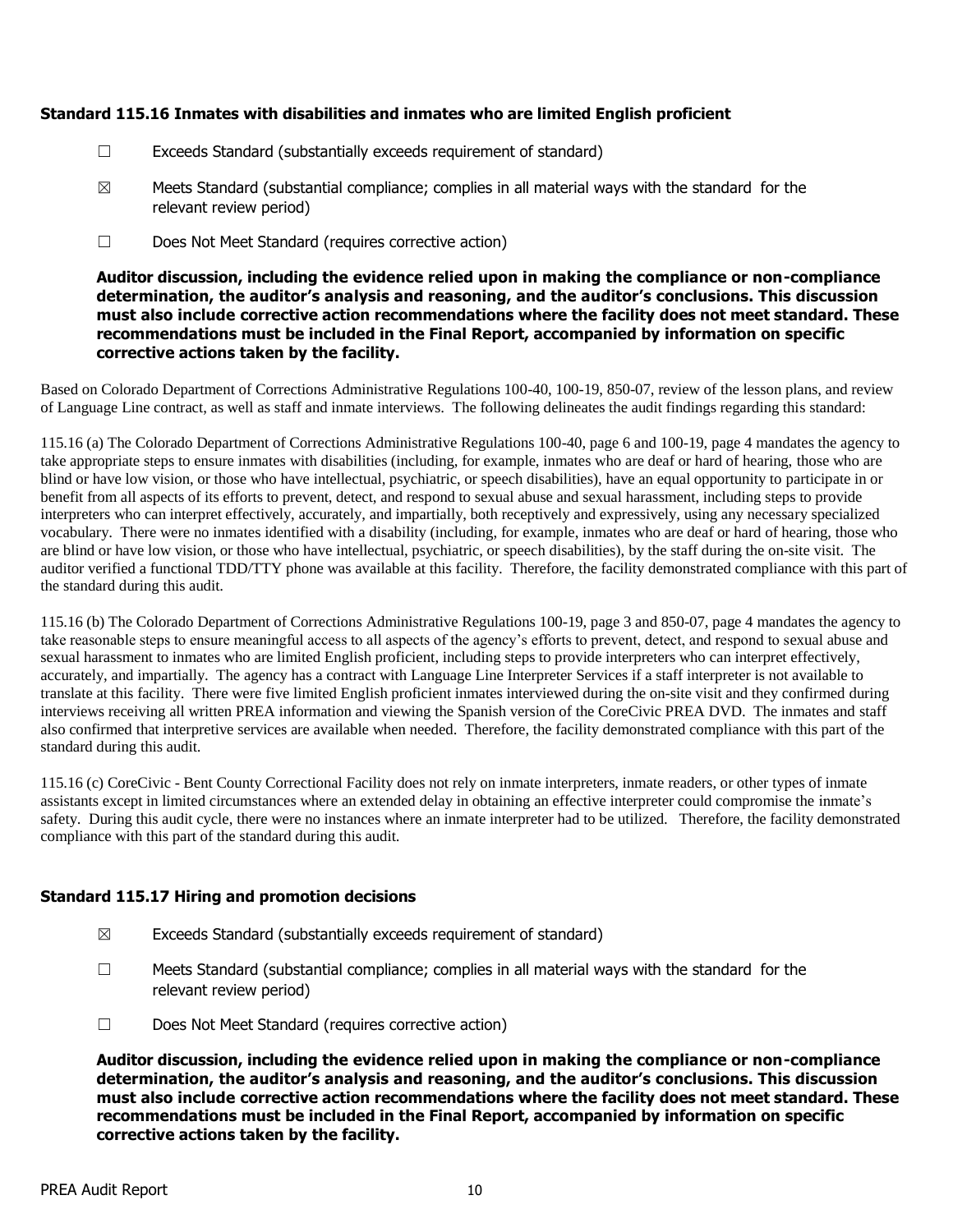Based upon review of Colorado Department of Corrections Administrative Regulations 100-40, 100-01A, and 1150-14, Human Resource staff interviews, and personnel file reviews. The following delineates the audit findings regarding this standard:

115.17 (a) CoreCivic - Bent County Correctional Facility does not hire or promote anyone who may have contact with inmates, and does not enlist the services of any contractor or volunteer who may have contact with inmates, who has engaged in sexual abuse in a prison, jail, lockup, community confinement facility, juvenile facility, or other institution, has been convicted of engaging or attempting to engage in sexual activity in the community facilitated by force, overt or implied threats of force, or coercion, or if the victim did not consent or was unable to consent or refuse; or has been civilly or administratively adjudicated to have engaged in the activity described above. The facility completes a "CoreCivic PREA Self-Declaration" 14-2H form on all applicants as well as background check on all new applicants confirming compliance. Therefore, the facility demonstrated compliance with this part of the standard during this audit.

115.17 (b) CoreCivic - Bent County Correctional Facility considers any incidents of sexual harassment in determining whether to hire or promote anyone, or to enlist the services of any contractor or volunteer, who may have contact with inmates. Therefore, the facility demonstrated compliance with this part of the standard during this audit.

115.17 (c)-1 CoreCivic - Bent County Correctional Facility requires a criminal background records check be completed before hiring any new employee. Therefore, the facility demonstrated compliance with this part of the standard during this audit.

 (c)-2 CoreCivic - Bent County Correctional Facility makes their best efforts to contact all prior institutional employers for information on substantiated allegations of sexual abuse or any pending investigations of allegation of sexual abuse. This request is documented on CoreCivic's "Verification of Prior Employment" form 3-20-2A. Therefore, the facility demonstrated compliance with this part of the standard during this audit.

115.17 (d) CoreCivic - Bent County Correctional Facility requires a criminal background records check be completed before enlisting the services of any contractor or volunteer who may have contact with the inmates. Therefore, the facility demonstrated compliance with this part of the standard during this audit.

115.17 (e) CoreCivic - Bent County Correctional Facility requires a criminal background records check be completed on all current employees, volunteers, and contractors annually. Therefore, exceeding the requirements of this part of the standard.

115.17 (f) CoreCivic - Bent County Correctional Facility instills upon all employees a continuing affirmative duty to disclose any sexual misconduct as required by this standard. A CoreCivic's "Self-Declaration of Sexual Abuse/Sexual Harassment" form 14-2H is completed by all applicants, upon being hired and if being considered for a promotion. Therefore, the facility demonstrated compliance with this part of the standard during this audit.

115.17 (g) Colorado Department of Corrections Administrative Regulations 100-01A, page 2 mandates that material omissions regarding sexual misconduct, and the provision of materially giving false information, are grounds for termination as required by this standard. Therefore, the facility demonstrated compliance with this part of the standard during this audit.

115.17 (h) Colorado Department of Corrections Administrative Regulations 1150-14, page requires that the agency shall provide information on substantiated allegations of sexual abuse or sexual harassment involving a current or former employee upon receiving a request from an institutional employer for whom such employee has applied to work. Therefore, the facility demonstrated compliance with this part of the standard during this audit.

# **Standard 115.18 Upgrades to facilities and technologies**

- $\Box$  Exceeds Standard (substantially exceeds requirement of standard)
- $\boxtimes$  Meets Standard (substantial compliance; complies in all material ways with the standard for the relevant review period)
- ☐ Does Not Meet Standard (requires corrective action)

**Auditor discussion, including the evidence relied upon in making the compliance or non-compliance determination, the auditor's analysis and reasoning, and the auditor's conclusions. This discussion must also include corrective action recommendations where the facility does not meet standard. These recommendations must be included in the Final Report, accompanied by information on specific corrective actions taken by the facility.**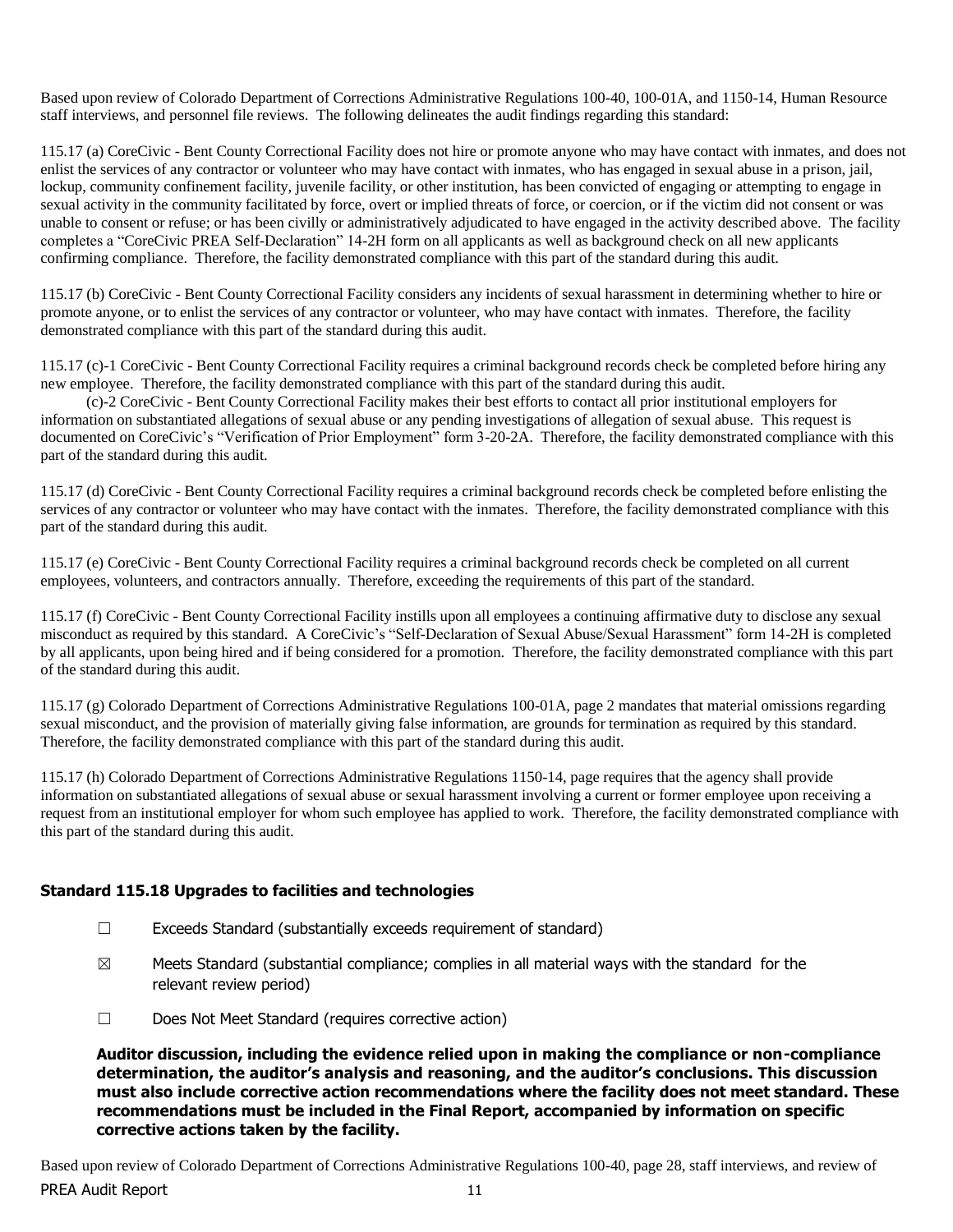documentation provided. The following delineates the audit findings regarding this standard:

115.18 (a) CoreCivic - Bent County Correctional Facility requires when designing or acquiring any new facility and in planning any substantial expansion or modification of existing facilities, the agency shall consider the effect of the design, acquisition, expansion, or modification upon the agency's ability to protect inmates from sexual abuse. During this audit cycle, there have been no expansions or modifications to this facility. Therefore, the facility demonstrated compliance with this part of the standard during this audit.

115.18 (b) CoreCivic - Bent County Correctional Facility policy requires when installing or updating a video monitoring system, electronic surveillance system, or other monitoring technology, the agency shall consider how such technology may enhance the agency's ability to protect inmates from sexual abuse. During this audit cycle minimal enhancements have been made to the video technology at this facility. All identified blind spots appear to be covered and staff as well as inmates confirmed during interviews that they felt safer with the new cameras in place. Therefore, the facility demonstrated compliance with this part of the standard during this audit.

# **Standard 115.21 Evidence protocol and forensic medical examinations**

- ☐ Exceeds Standard (substantially exceeds requirement of standard)
- $\boxtimes$  Meets Standard (substantial compliance; complies in all material ways with the standard for the relevant review period)
- ☐ Does Not Meet Standard (requires corrective action)

#### **Auditor discussion, including the evidence relied upon in making the compliance or non-compliance determination, the auditor's analysis and reasoning, and the auditor's conclusions. This discussion must also include corrective action recommendations where the facility does not meet standard. These recommendations must be included in the Final Report, accompanied by information on specific corrective actions taken by the facility.**

Based upon review of Colorado Department of Corrections Administrative Regulations 100-40, 1150-07, 1150-18, investigative staff interviews, and a review of the documentation provided. The following delineates the audit findings regarding this standard:

115.21 (a) and (b) CoreCivic - Bent County Correctional Facility complies with all elements of this standard. The agency follows a uniform evidence protocol that maximizes the potential for obtaining usable physical evidence for administrative proceedings. The Office of the Inspector General, Colorado Department of Corrections investigates all PREA complaints for potential criminal activity and maintains a close working relationship with the County Prosecutor and the Bent County Correctional Facility's investigator on each case. Therefore, the facility demonstrated compliance with this part of the standard during this audit.

115.21 (c) CoreCivic - Bent County Correctional Facility offers all victims of sexual abuse access to forensic medical examinations at the Parkview Medical Center of Pueblo, Colorado without financial cost, where evidentiary or medically appropriate. Such examinations are to be performed by Sexual Assault Forensic Examiners (SAFEs) or Sexual Assault Nurse Examiners (SANEs) as required. Therefore, the facility demonstrated compliance with this part of the standard during this audit.

115.21 (d) The CoreCivic - Bent County Correctional Facility has entered into a Memorandum of Understanding with the Arkansas Valley Resource Center which agrees to provide outside victim advocacies services to the inmates. The services of these victim advocates have not been requested or used by the inmates during this audit cycle. Therefore, the facility demonstrated compliance with this part of the standard during this audit.

115.21 (e) CoreCivic - Bent County Correctional Facility has entered into a Memorandum of Understanding with the Arkansas Valley Resource Center of La Junta, Colorado which agrees to provide outside victim advocacies services to the inmates upon request. The facility also makes available to the victim a qualified agency staff member, upon request by the victim, who will accompany and support the victim through the forensic medical examination process and investigatory interviews and provide emotional support, crisis intervention, information, and referrals as warranted. Therefore, the facility demonstrated compliance with this part of the standard during this audit.

115.21 (f) The CoreCivic - Bent County Correctional Facility is responsible for administrative investigations and has an agreement with the Office of the Inspector General, Colorado Department of Corrections to provide criminal investigations covering all aspects of this standard. Therefore, the facility demonstrated compliance with this part of the standard during this audit.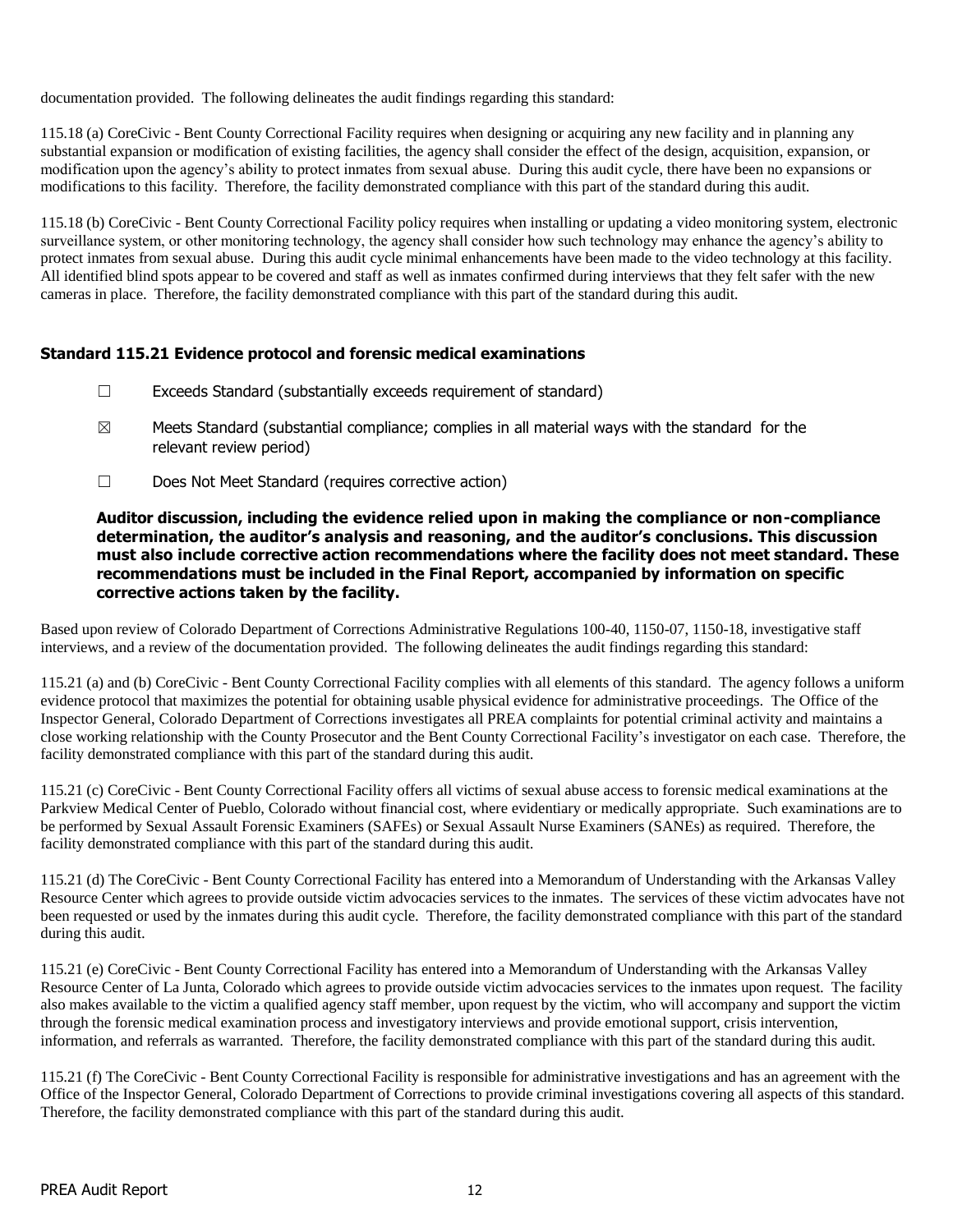# **Standard 115.22 Policies to ensure referrals of allegations for investigations**

- ☐ Exceeds Standard (substantially exceeds requirement of standard)
- $\boxtimes$  Meets Standard (substantial compliance; complies in all material ways with the standard for the relevant review period)
- ☐ Does Not Meet Standard (requires corrective action)

**Auditor discussion, including the evidence relied upon in making the compliance or non-compliance determination, the auditor's analysis and reasoning, and the auditor's conclusions. This discussion must also include corrective action recommendations where the facility does not meet standard. These recommendations must be included in the Final Report, accompanied by information on specific corrective actions taken by the facility.**

Based upon review of Colorado Department of Corrections Administrative Regulations 100-40, 1150-15, investigative staff interviews, and review of documentation provided. The following delineates the audit findings regarding this standard:

115.22 (a) The CoreCivic - Bent County Correctional Facility is required to investigate ALL PREA complaints received at this facility. All potential criminal activity is referred to the Office of the Inspector General, Colorado Department of Corrections for criminal investigation. Therefore, the facility demonstrated compliance with this part of the standard during this audit.

115.22 (b) All PREA allegations are investigated by the CoreCivic - Bent County Correctional Facility for potential criminal activity. If it is determined that the allegation involves potential criminal activity, it is referred to the Office of the Inspector General, Colorado Department of Corrections for criminal investigation and prosecution as warranted. This policy is published on the agency website as required. Therefore, the facility demonstrated compliance with this part of the standard during this audit.

115.22 (c) The CoreCivic - Bent County Correctional Facility refers all criminal allegations for investigation to the Office of the Inspector General, Colorado Department of Corrections. The requirements of this part of the standard are outlined in the policy that is posted on the agency website. Therefore, the facility demonstrated compliance with this part of the standard during this audit.

# **Standard 115.31 Employee training**

- $\boxtimes$  Exceeds Standard (substantially exceeds requirement of standard)
- $\Box$  Meets Standard (substantial compliance; complies in all material ways with the standard for the relevant review period)
- ☐ Does Not Meet Standard (requires corrective action)

**Auditor discussion, including the evidence relied upon in making the compliance or non-compliance determination, the auditor's analysis and reasoning, and the auditor's conclusions. This discussion must also include corrective action recommendations where the facility does not meet standard. These recommendations must be included in the Final Report, accompanied by information on specific corrective actions taken by the facility.**

Based upon review of Colorado Department of Corrections Administrative Regulations 100-40, staff interviews, random staff training file review, and review of documentation provided (power points, certificates, sign in sheets, signed acknowledgement forms, training curriculums and employee handouts). The following delineates the audit findings regarding this standard:

115.31 (a) CoreCivic - Bent County Correctional Facility train all their employees who have contact with inmates on:

(1) Its zero-tolerance policy for sexual abuse and sexual harassment;

(2) How to fulfill their responsibilities under agency sexual abuse and sexual harassment prevention, detection, reporting, and response policies and procedures;

(3) Inmates' right to be free from sexual abuse and sexual harassment;

- (4) The right of inmates and employees to be free from retaliation for reporting sexual abuse and sexual harassment;
- (5) The dynamics of sexual abuse and sexual harassment in confinement;
- (6) The common reactions of sexual abuse and sexual harassment victims;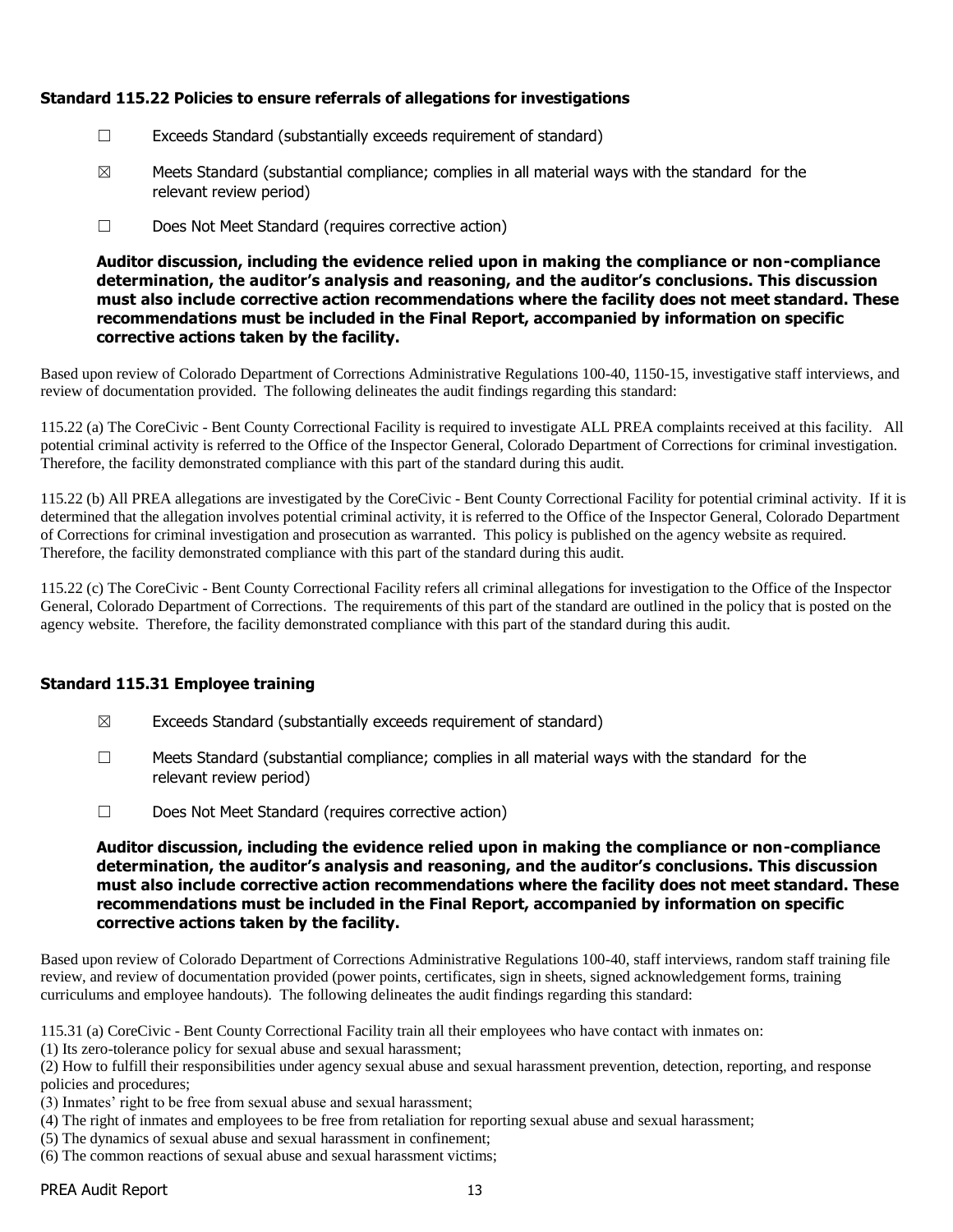(7) How to detect and respond to signs of threatened and actual sexual abuse;

(8) How to avoid inappropriate relationships with inmates;

(9) How to communicate effectively and professionally with inmates, including lesbian, gay, bisexual, transgender, intersex, or gender nonconforming inmates; and

(10) How to comply with relevant laws related to mandatory reporting of sexual abuse to outside authorities.

Therefore, the facility demonstrated compliance with this part of the standard during this audit.

115.31 (b) The training is tailored to the gender of the inmates at CoreCivic - Bent County Correctional Facility. The employees receive additional training if the employee is reassigned from a facility that houses only male inmates to a facility that houses only female inmates, or vice versa. Therefore, the facility demonstrated compliance with this part of the standard during this audit.

115.31 (c) The training staff provided a report containing all staff that had been PREA trained which confirmed the requirements needed to meet the standard and proved that all current staff was trained within one year of the effective date of the PREA standards. All staff receive annual refresher PREA training during in-service which exceeds the requirements of this standard. Therefore, the facility exceeded this part of the standard during this audit.

115.31 (d) CoreCivic - Bent County Correctional Facility documents, through employee signature on an acknowledgement form, that all employees understand the training they have received. Therefore, the facility demonstrated compliance with this part of the standard during this audit.

# **Standard 115.32 Volunteer and contractor training**

- ☐ Exceeds Standard (substantially exceeds requirement of standard)
- $\boxtimes$  Meets Standard (substantial compliance; complies in all material ways with the standard for the relevant review period)
- ☐ Does Not Meet Standard (requires corrective action)

**Auditor discussion, including the evidence relied upon in making the compliance or non-compliance determination, the auditor's analysis and reasoning, and the auditor's conclusions. This discussion must also include corrective action recommendations where the facility does not meet standard. These recommendations must be included in the Final Report, accompanied by information on specific corrective actions taken by the facility.**

Based upon review of Colorado Department of Corrections Administrative Regulations 100-40, 900-01, volunteer and contractor interviews, random training file reviews, and review of documentation provided (power points, certificates, sign in sheets, signed acknowledgement forms, training curriculums and handouts). The following delineates the audit findings regarding this standard:

115.32 (a) CoreCivic - Bent County Correctional Facility ensures all volunteers and contractors who have contact with inmates have been trained on their responsibilities under CoreCivic - Bent County Correctional Facility's sexual abuse and sexual harassment prevention, detection, and response policies and procedures. Therefore, the facility demonstrated compliance with this part of the standard during this audit.

115.32 (b) The level and type of training provided to volunteers and contractors is based on the services they provide and level of contact they have with inmates, but all volunteers and contractors who have contact with inmates are notified of Colorado Department of Corrections Administrative Regulations 900-01, page 4 regarding sexual abuse and sexual harassment, and their requirements to report such incidents. Therefore, the facility demonstrated compliance with this part of the standard during this audit.

115.32 (c) CoreCivic - Bent County Correctional Facility documents through signature on an acknowledgement form that volunteers and contractors understand the training they have received. Therefore, the facility demonstrated compliance with this part of the standard during this audit.

#### **Standard 115.33 Inmate education**

☐ Exceeds Standard (substantially exceeds requirement of standard)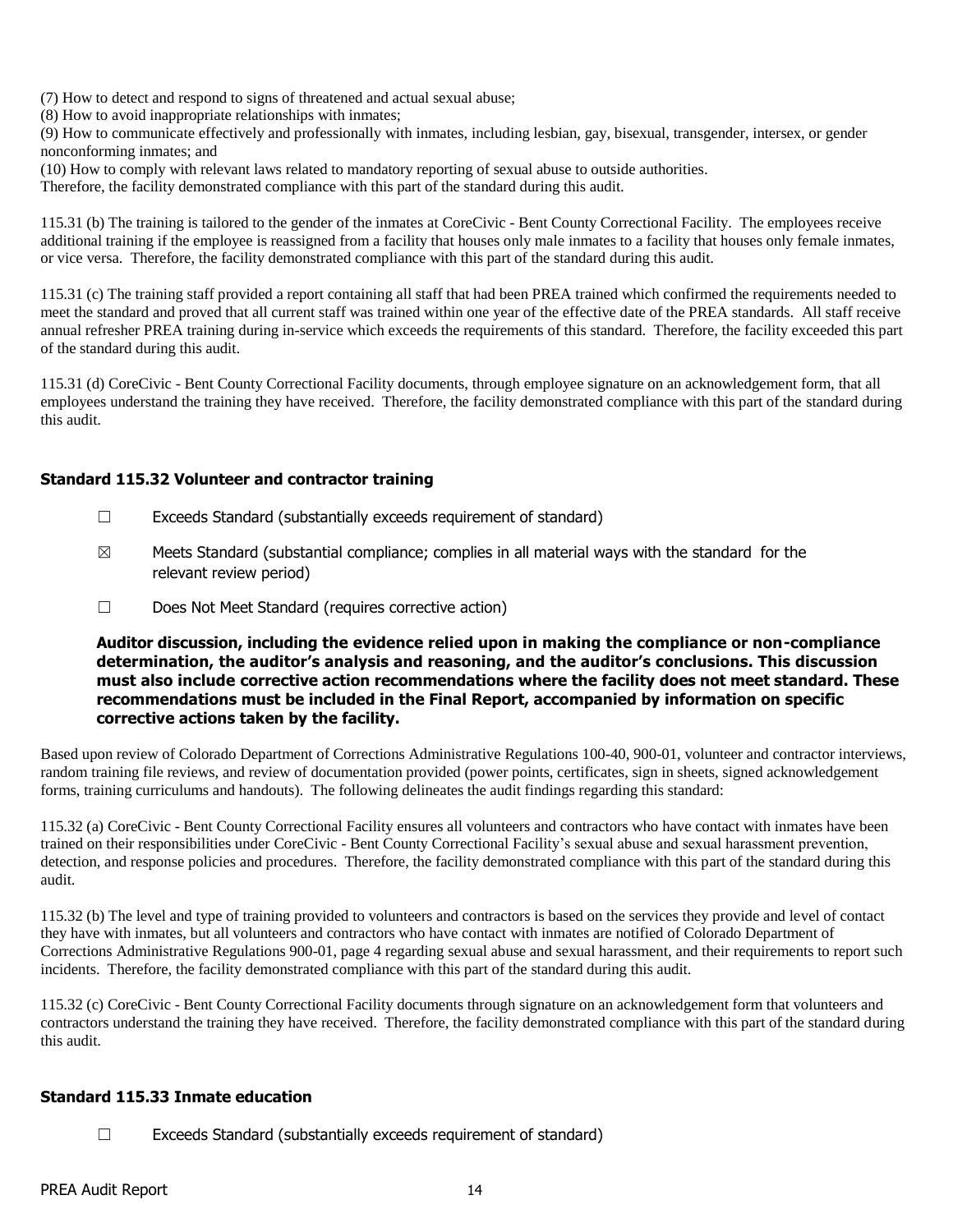- $\boxtimes$  Meets Standard (substantial compliance; complies in all material ways with the standard for the relevant review period)
- ☐ Does Not Meet Standard (requires corrective action)

#### **Auditor discussion, including the evidence relied upon in making the compliance or non-compliance determination, the auditor's analysis and reasoning, and the auditor's conclusions. This discussion must also include corrective action recommendations where the facility does not meet standard. These recommendations must be included in the Final Report, accompanied by information on specific corrective actions taken by the facility.**

Based on review of the Colorado Department of Corrections Administrative Regulations 100-40, 850-07, the Inmate Handbook, PREA Pamphlets, Facility Orientation, PREA Posters, and the PREA video; as well as interviews with random inmates and staff. The following delineates the audit findings regarding this standard:

115.33 (a) During the intake process, inmates receive information explaining the Colorado Department of Corrections Administrative Regulations 850-07 on page 3 mandating CoreCivic - Bent County Correctional Facility's zero-tolerance policies regarding sexual abuse and sexual harassment and how to report incidents or suspicions of sexual abuse or sexual harassment. Therefore, the facility demonstrated compliance with this part of the standard during this audit.

115.33 (b) Within 30 days of intake, CoreCivic - Bent County Correctional Facility is required by policy to provide comprehensive education to the inmates, administered in person and/or by video, regarding their rights to be free from sexual abuse and sexual harassment and to be free from retaliation for reporting such incidents, and regarding agency policies and procedures for responding to such incidents. Therefore, the facility demonstrated compliance with this part of the standard during this audit.

115.33 (c) CoreCivic - Bent County Correctional Facility has provided such education within one year of the effective date of the PREA standards to all its inmates, and provides education to inmates upon transfer as required by this standard. Therefore, the facility demonstrated compliance with this part of the standard during this audit.

115.33 (d) CoreCivic - Bent County Correctional Facility provides inmate education in formats accessible to all inmates, including those who are limited English proficient, deaf, visually impaired, or otherwise disabled, as well as to inmates who have limited reading skills. The facility has an agreement with Language Line Interpreter Services as well as TDD phones to assist inmates with these disabilities. Therefore, the facility demonstrated compliance with this part of the standard during this audit.

115.33 (e) The inmates confirmed during interviews and documentation was provided of the inmate's participation in PREA educational sessions as required by this part of the standard. Therefore, the facility demonstrated compliance with this part of the standard during this audit.

115.33 (f) CoreCivic - Bent County Correctional Facility does provide the inmates with posters, pamphlets, and an inmate handbook in English and Spanish outlining the zero-tolerance policy regarding sexual abuse and sexual harassment and how to report incidents or suspicions of sexual abuse or sexual harassment. Therefore, the facility demonstrated compliance with this part of the standard during this audit.

# **Standard 115.34 Specialized training: Investigations**

- ☐ Exceeds Standard (substantially exceeds requirement of standard)
- $\boxtimes$  Meets Standard (substantial compliance; complies in all material ways with the standard for the relevant review period)
- ☐ Does Not Meet Standard (requires corrective action)

**Auditor discussion, including the evidence relied upon in making the compliance or non-compliance determination, the auditor's analysis and reasoning, and the auditor's conclusions. This discussion must also include corrective action recommendations where the facility does not meet standard. These recommendations must be included in the Final Report, accompanied by information on specific corrective actions taken by the facility.**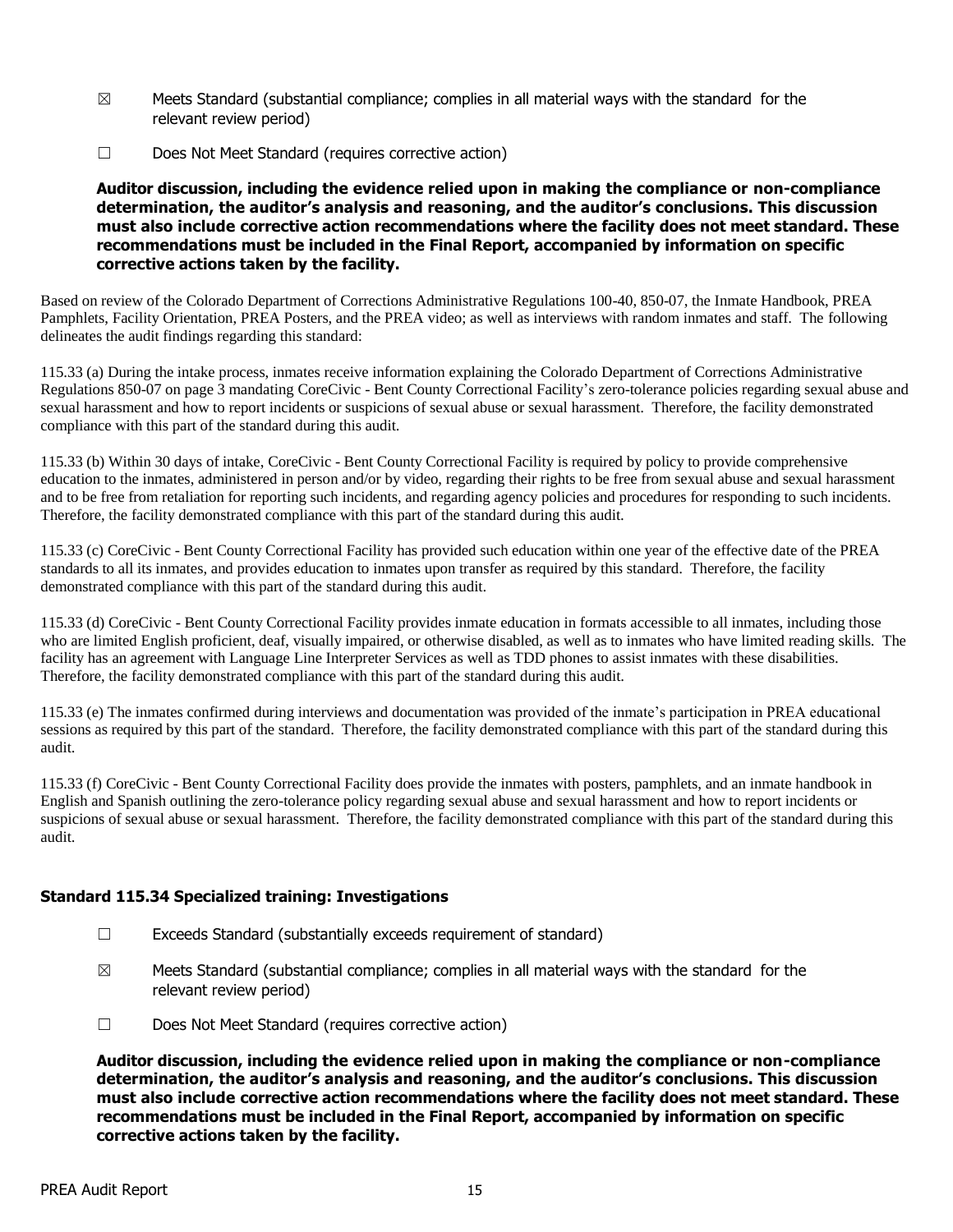Based on review of the Colorado Department of Corrections Administrative Regulations 100-40, 115-04, as well as the PREA Specialized Investigator Training curriculums provided, Investigators training file review, and investigative staff interviews. The following delineates the audit findings regarding this standard:

115.34 (a) In addition to the general training provided to all employees CoreCivic - Bent County Correctional Facility ensures that the investigators have received training in conducting investigations in confinement settings. Therefore, the facility demonstrated compliance with this part of the standard during this audit.

115.34 (b) Specialized training includes techniques for interviewing sexual abuse victims, proper use of Miranda and Garrity warnings, sexual abuse evidence collection in confinement settings, and the criteria and evidence required to substantiate a case for administrative action or prosecution referral. Therefore, the facility demonstrated compliance with this part of the standard during this audit.

115.34 (c) CoreCivic - Bent County Correctional Facility maintains documentation that agency investigators have completed the required specialized training in conducting sexual abuse investigations. Therefore, the facility demonstrated compliance with this part of the standard during this audit.

# **Standard 115.35 Specialized training: Medical and mental health care**

- ☐ Exceeds Standard (substantially exceeds requirement of standard)
- $\boxtimes$  Meets Standard (substantial compliance; complies in all material ways with the standard for the relevant review period)
- ☐ Does Not Meet Standard (requires corrective action)

**Auditor discussion, including the evidence relied upon in making the compliance or non-compliance determination, the auditor's analysis and reasoning, and the auditor's conclusions. This discussion must also include corrective action recommendations where the facility does not meet standard. These recommendations must be included in the Final Report, accompanied by information on specific corrective actions taken by the facility.**

Based on review of the Colorado Department of Corrections Administrative Regulations 100-40 as well as the PREA Specialized Medical/Mental Health training video and curriculum provided, training file review, and staff interviews. The following delineates the audit findings regarding this standard:

115.35 (a) CoreCivic - Bent County Correctional Facility PREA policy as well as the PREA Specialized Medical/Mental Health training video, curriculum provided, training file review and staff interviews revealed the agency has provided specialized training to all its medical and mental health staff on how to detect and assess signs of sexual abuse and sexual harassment, how to preserve physical evidence, how to respond effectively and professionally to victims of sexual abuse and sexual harassment and how to report allegations of sexual abuse and sexual harassment. Therefore, the facility demonstrated compliance with this part of the standard during this audit.

115.35 (b) The medical staff at this facility does not conduct forensic exams they are provided at the Parkview Medical Center of Pueblo, Colorado. Therefore, this part of the standard is not applicable to this facility.

115.35 (c) The agency maintains documentation that all medical and mental health practitioners have received specialized training. Therefore, the facility demonstrated compliance with this part of the standard during this audit.

115.35 (d) Medical and mental health care practitioners also receive the annual training mandated for all employees, contractors, and volunteers. Therefore, the facility demonstrated compliance with this part of the standard during this audit.

# **Standard 115.41 Screening for risk of victimization and abusiveness**

- ☐ Exceeds Standard (substantially exceeds requirement of standard)
- $\boxtimes$  Meets Standard (substantial compliance; complies in all material ways with the standard for the relevant review period)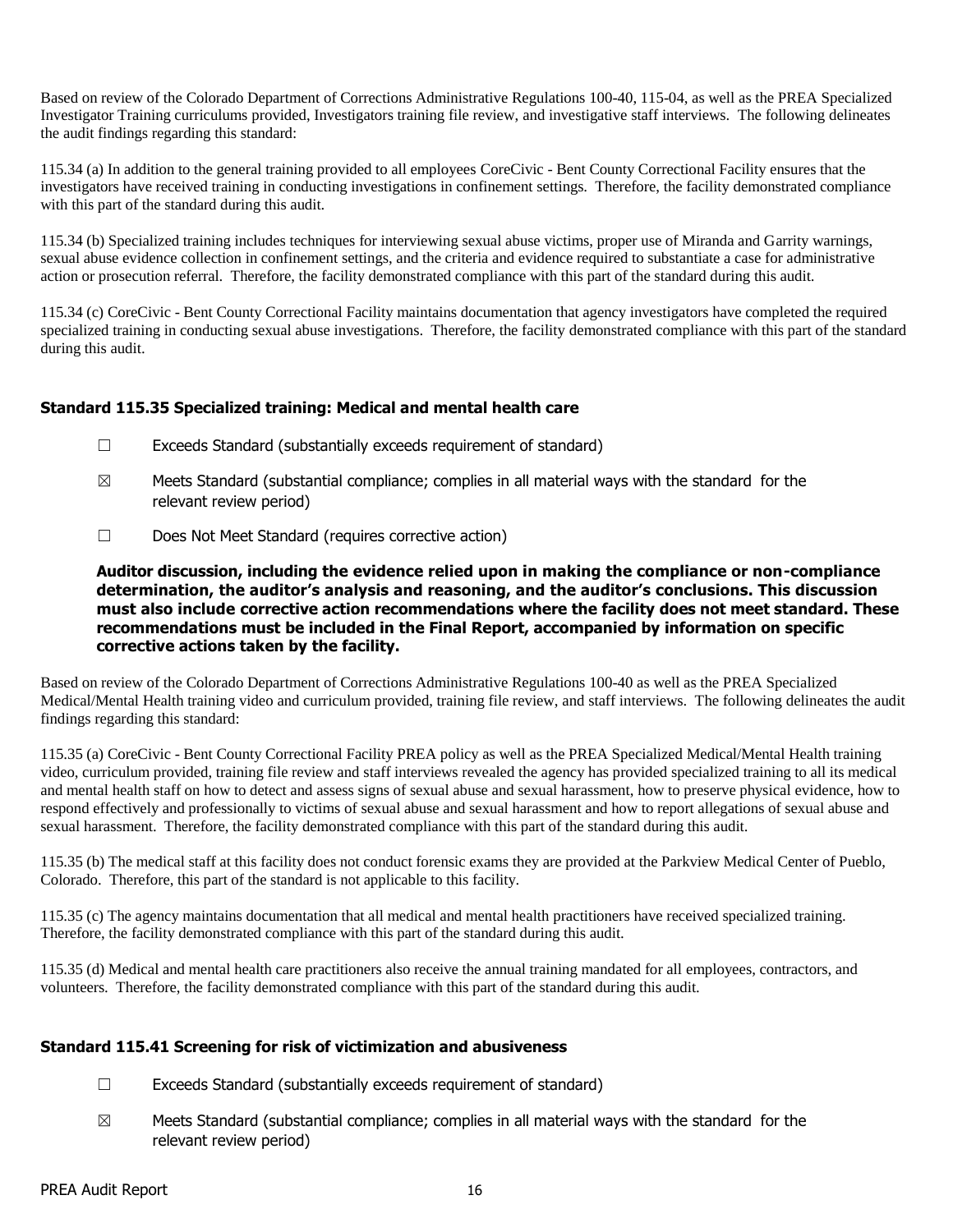☐ Does Not Meet Standard (requires corrective action)

#### **Auditor discussion, including the evidence relied upon in making the compliance or non-compliance determination, the auditor's analysis and reasoning, and the auditor's conclusions. This discussion must also include corrective action recommendations where the facility does not meet standard. These recommendations must be included in the Final Report, accompanied by information on specific corrective actions taken by the facility.**

Based on Colorado Department of Corrections Administrative Regulations 100-40, pages 9 through 13, inmate and staff interviews, inmate file reviews, and a review of the Colorado Department of Corrections objective initial and 30 day electronic screening instrument. The following delineates the audit findings regarding this standard:

115.41 (a) CoreCivic - Bent County Correctional Facility ensures that all inmates are assessed during intake and upon transfer to another facility for risk of being sexually abused by other inmates or sexually abusive toward other inmates. Therefore, the facility demonstrated compliance with this part of the standard during this audit.

115.41 (b) The CoreCivic - Bent County Correctional Facility provided documentation proving compliance with the standard that all inmates are screened for their risk of being sexually abused by other inmates or being sexually abusive toward other inmates normally upon intake but no later than 72 hours of arrival at the facility. Therefore, the facility demonstrated compliance with this part of the standard during this audit.

115.41 (c) Based on the documentation provided and inmate file reviews the facility utilizes an objective screening instrument that covers all aspects of this standard. Therefore, the facility demonstrated compliance with this part of the standard during this audit.

115.41 (d) The intake screening instrument used considers, at a minimum, the following criteria to assess inmates for risk of sexual victimization:

- (1) Whether the inmate has a mental, physical, or developmental disability;
- (2) The age of the inmate;
- (3) The physical build of the inmate;
- (4) Whether the inmate has previously been incarcerated;
- (5) Whether the inmate's criminal history is exclusively nonviolent;
- (6) Whether the inmate has prior convictions for sex offenses against an adult or child;
- (7) Whether the inmate is or is perceived to be gay, lesbian, bisexual, transgender, intersex, or gender nonconforming;
- (8) Whether the inmate has previously experienced sexual victimization;
- (9) The inmate's own perception of vulnerability; and
- (10) Whether the inmate is detained solely for civil immigration purposes.

Therefore, the facility demonstrated compliance with this part of the standard during this audit.

115.41 (e) The initial screening considers prior acts of sexual abuse, prior convictions for violent offenses, and history of prior institutional violence or sexual abuse, as known to CoreCivic - Bent County Correctional Facility, in assessing inmates for risk of being sexually abusive. Therefore, the facility demonstrated compliance with this part of the standard during this audit.

115.41 (f) Within 30 days from the inmate's arrival, the CoreCivic - Bent County Correctional Facility reassess the inmate's risk of victimization or abusiveness based upon any additional, relevant information received by CoreCivic - Bent County Correctional Facility since the intake screening. Therefore, the facility demonstrated compliance with this part of the standard during this audit.

115.41 (g) CoreCivic - Bent County Correctional Facility reassess an inmate's risk level when warranted due to a referral, request, incident of sexual abuse, or receipt of additional information that bears on the inmate's risk of sexual victimization or abusiveness. Therefore, the facility demonstrated compliance with this part of the standard during this audit.

115.41 (h) CoreCivic - Bent County Correctional Facility does not discipline inmates for refusing to answer screening questions or not disclosing complete information. Therefore, the facility demonstrated compliance with this part of the standard during this audit.

115.41 (i) CoreCivic - Bent County Correctional Facility implements appropriate controls on the dissemination of responses to questions asked pursuant to this standard in order to ensure that sensitive information is not exploited to the inmate's detriment by staff or other inmates. Based on policy review, interview with the Warden, and interviews with the staff responsible for completing the screening, all information gathered on the screening instrument is restricted to staff making housing, work and program assignments. Therefore, the facility demonstrated compliance with this part of the standard during this audit.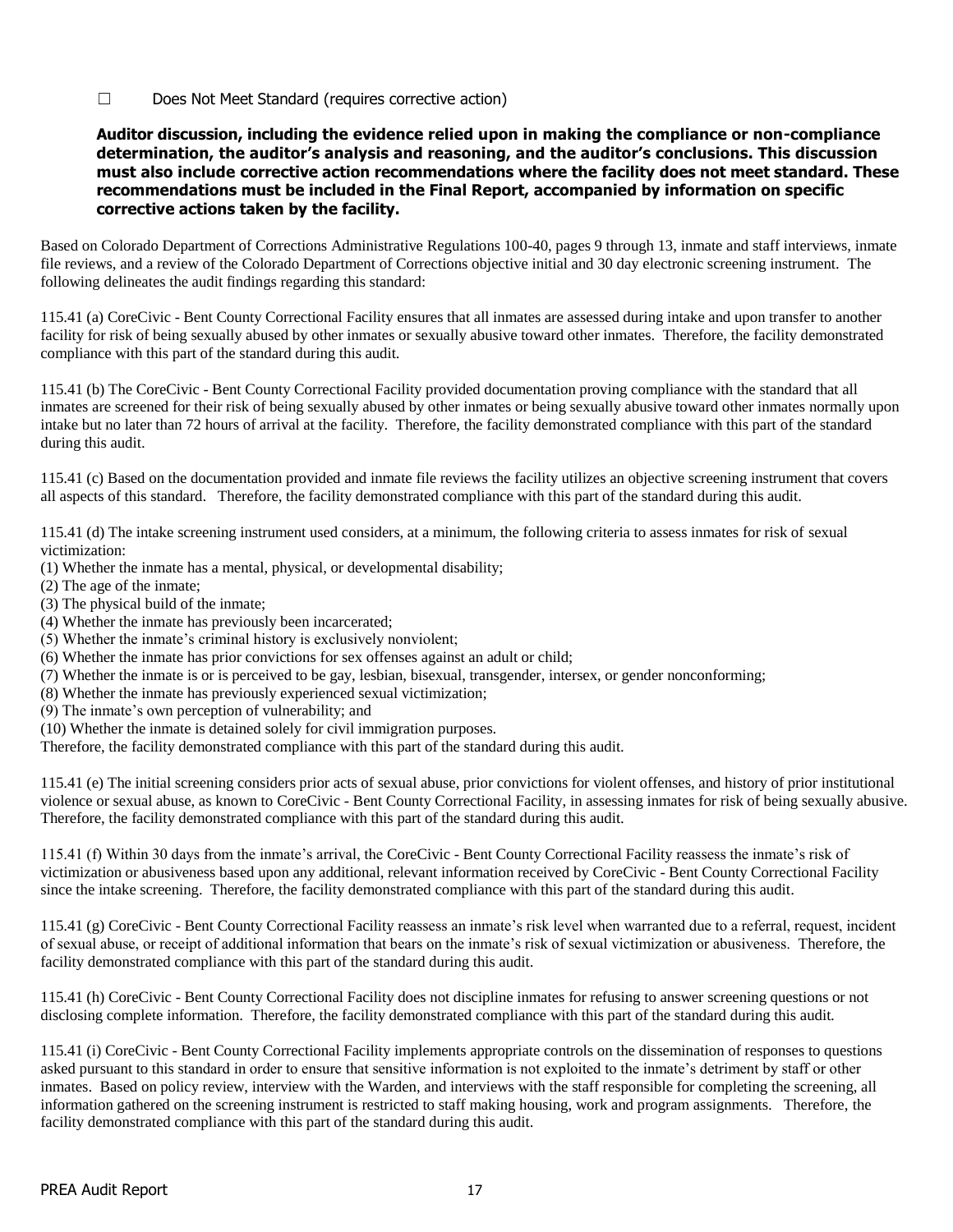# **Standard 115.42 Use of screening information**

- ☐ Exceeds Standard (substantially exceeds requirement of standard)
- $\boxtimes$  Meets Standard (substantial compliance; complies in all material ways with the standard for the relevant review period)
- ☐ Does Not Meet Standard (requires corrective action)

**Auditor discussion, including the evidence relied upon in making the compliance or non-compliance determination, the auditor's analysis and reasoning, and the auditor's conclusions. This discussion must also include corrective action recommendations where the facility does not meet standard. These recommendations must be included in the Final Report, accompanied by information on specific corrective actions taken by the facility.**

Based on Colorado Department of Corrections Administrative Regulations 100-40, pages 11 and 12, inmate and staff interviews, inmate file reviews, and a review of the Colorado Department of Corrections objective initial and 30 day electronic screening instrument. The following delineates the audit findings regarding this standard:

115.42 (a) CoreCivic - Bent County Correctional Facility uses information from the risk screening to decide housing, bed, work, education, and program assignments with the goal of keeping separate those inmates at high risk of being sexually victimized from those at high risk of being sexually abusive. Therefore, the facility demonstrated compliance with this part of the standard during this audit.

115.42 (b) CoreCivic - Bent County Correctional Facility makes individualized determinations about how to ensure the safety of each inmate. Therefore, the facility demonstrated compliance with this part of the standard during this audit.

115.42 (c) CoreCivic - Bent County Correctional Facility outlines the procedures to be followed in deciding whether to assign a transgender inmate to a facility for male or female inmates, and the process for making housing and programming assignments, on case by case basis as required by this standard. Based on interviews with the LBGTI inmates housed at this facility the inmates felt safe at the facility and that staff considers the safety of all inmates when making housing and programming assignments. The inmates acknowledged meeting frequently with their case managers and discussing safety and housing placement. Therefore, the facility demonstrated compliance with this part of the standard during this audit.

115.42 (d) CoreCivic - Bent County Correctional Facility outlines the procedures for placement and programming assignments of each transgender or intersex inmate being reassessed at least twice per year to review any threats to safety experienced by the inmate as required by this standard. Based on interviews with the LBGTI inmates housed at this facility the inmates felt safe at the facility and stated that staff considers the safety of all inmates when making housing and programming assignments. The inmates acknowledged meeting with their case managers more frequent than ever six months about safety, housing, and programming assignments. Documentation provided revealed that a review is conducted and documented at least every six months as required. Therefore, the facility demonstrated compliance with this part of the standard during this audit.

115.42 (e) CoreCivic - Bent County Correctional Facility policy requires that a transgender and intersex inmate's own views regarding their own safety be given serious consideration. The LBGTI inmates confirmed that staff gave serious consideration to the safety of all inmates and their housing assignments. Therefore, the facility demonstrated compliance with this part of the standard during this audit.

115.42 (f) CoreCivic - Bent County Correctional Facility policy requires that transgender and intersex inmates be given the opportunity to shower separately from other inmates. The LBGTI inmates confirmed being given the opportunity to shower separate from the other inmates and stated privacy was being given as required. Therefore, the facility demonstrated compliance with this part of the standard during this audit.

115.42 (g) CoreCivic - Bent County Correctional Facility does not place lesbian, gay, bisexual, transgender, or intersex inmates in dedicated facilities, units, or wings solely on the basis of such identification or status. Therefore, the facility demonstrated compliance with this part of the standard during this audit.

# **Standard 115.43 Protective custody**

 $\Box$  Exceeds Standard (substantially exceeds requirement of standard)

PREA Audit Report 18  $\boxtimes$  Meets Standard (substantial compliance; complies in all material ways with the standard for the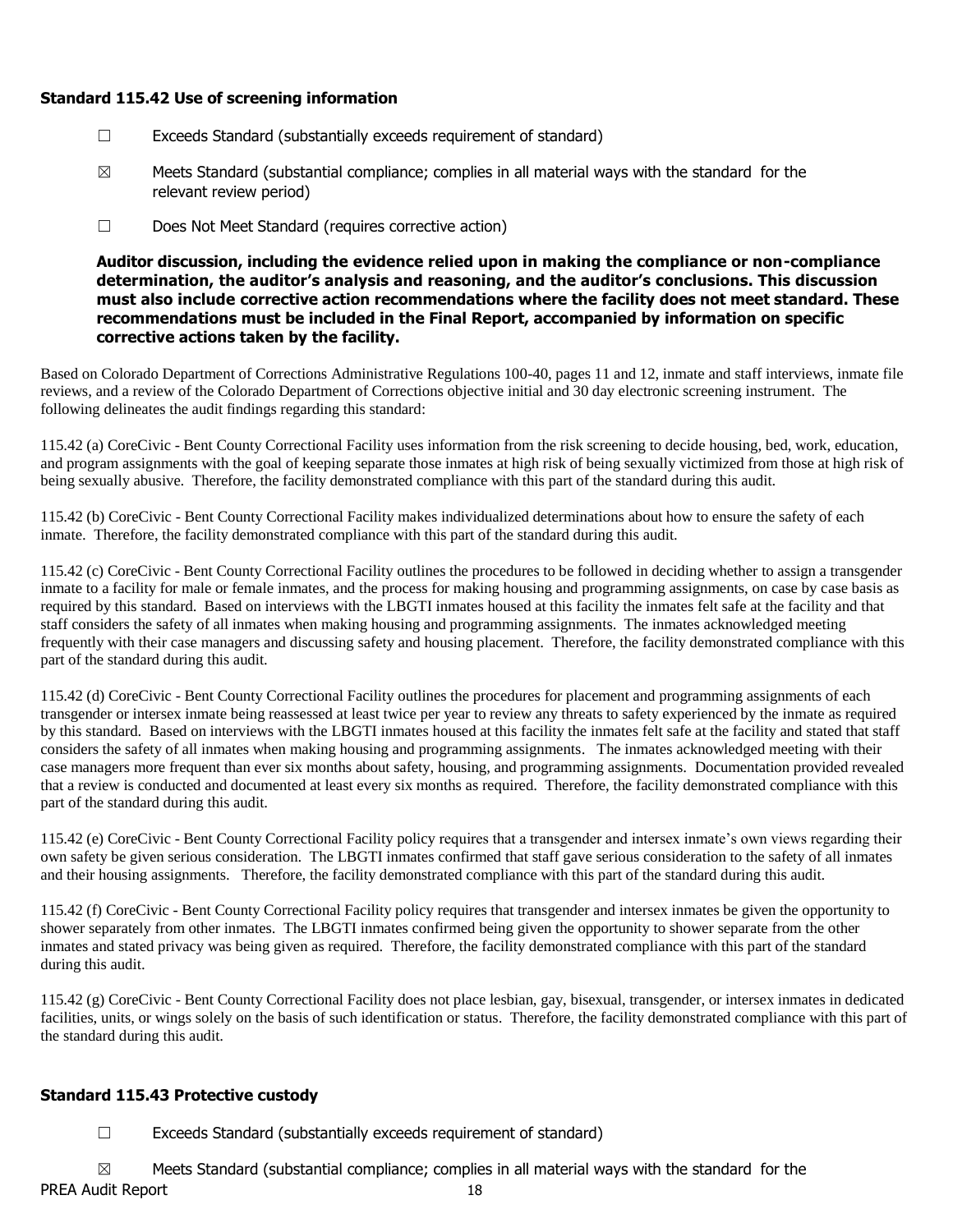relevant review period)

☐ Does Not Meet Standard (requires corrective action)

# **Auditor discussion, including the evidence relied upon in making the compliance or non-compliance determination, the auditor's analysis and reasoning, and the auditor's conclusions. This discussion must also include corrective action recommendations where the facility does not meet standard. These recommendations must be included in the Final Report, accompanied by information on specific corrective actions taken by the facility.**

Based on Colorado Department of Corrections Administrative Regulations 100-40, pages 22 and 23, 650-02, page 3, staff interviews, inmate interviews, and documentation review. The following delineates the audit findings regarding this standard:

115.43 (a) Inmates at high risk for sexual victimization are not placed in involuntary segregated housing unless an assessment of all available alternatives has been made, and a determination has been made that there is no available alternative means of separation from likely abusers. The CoreCivic - Bent County Correctional Facility policy outlines the procedures to ensure compliance with this standard. Staff and inmate interviews revealed no incidents of involuntary segregated housing being used for this purpose during the past 12 months at this facility. Therefore, the facility demonstrated compliance with this part of the standard during this audit.

115.43 (b) Inmates placed in segregated housing for this purpose have access to programs, privileges, education, and work opportunities to the extent possible. If CoreCivic - Bent County Correctional Facility restricts access to programs, privileges, education, or work opportunities, CoreCivic - Bent County Correctional Facility would document the opportunities that have been limited, the duration of the limitation; and the reasons for such limitations. Therefore, the facility demonstrated compliance with this part of the standard during this audit.

115.43 (c) CoreCivic - Bent County Correctional Facility assigns such inmates to involuntary segregated housing only until an alternative means of separation from likely abusers can be arranged, and such an assignment does not ordinarily exceed a period of 30 days. Therefore, the facility demonstrated compliance with this part of the standard during this audit.

115.43 (d) If an involuntary segregated housing assignment is made, CoreCivic - Bent County Correctional Facility clearly documents the basis for the facilities' concern for the inmate's safety; and the reason why no alternative means of separation can be arranged. Therefore, the facility demonstrated compliance with this part of the standard during this audit.

115.43 (e) CoreCivic - Bent County Correctional Facility requires a 30-day review to determine whether there is a continuing need for separation from the general population. Therefore, the facility demonstrated compliance with this part of the standard during this audit.

# **Standard 115.51 Inmate reporting**

- $\Box$  Exceeds Standard (substantially exceeds requirement of standard)
- $\boxtimes$  Meets Standard (substantial compliance; complies in all material ways with the standard for the relevant review period)
- ☐ Does Not Meet Standard (requires corrective action)

#### **Auditor discussion, including the evidence relied upon in making the compliance or non-compliance determination, the auditor's analysis and reasoning, and the auditor's conclusions. This discussion must also include corrective action recommendations where the facility does not meet standard. These recommendations must be included in the Final Report, accompanied by information on specific corrective actions taken by the facility.**

Based on Colorado Department of Corrections Administrative Regulations 100-40, pages 16 through 18, 100-40G, attachment G, page 2, the Inmate Handbook, PREA pamphlets, and posters provided to inmates were utilized to verify compliance with this standard. Staff and inmate interviews verified the inmates have multiple internal ways to report incidents of sexual abuse or sexual harassment. They can report verbally, in writing, dialing the hotlines provided and/or through report of a third party. The following delineates the audit findings regarding this standard:

PREA Audit Report 19 115.51 (a) CoreCivic - Bent County Correctional Facility policy outlines multiple internal ways for inmates to report incidents of abuse or harassment. They can report verbally, in writing, dialing the hotlines provided and/or through report of a third party. Therefore, the facility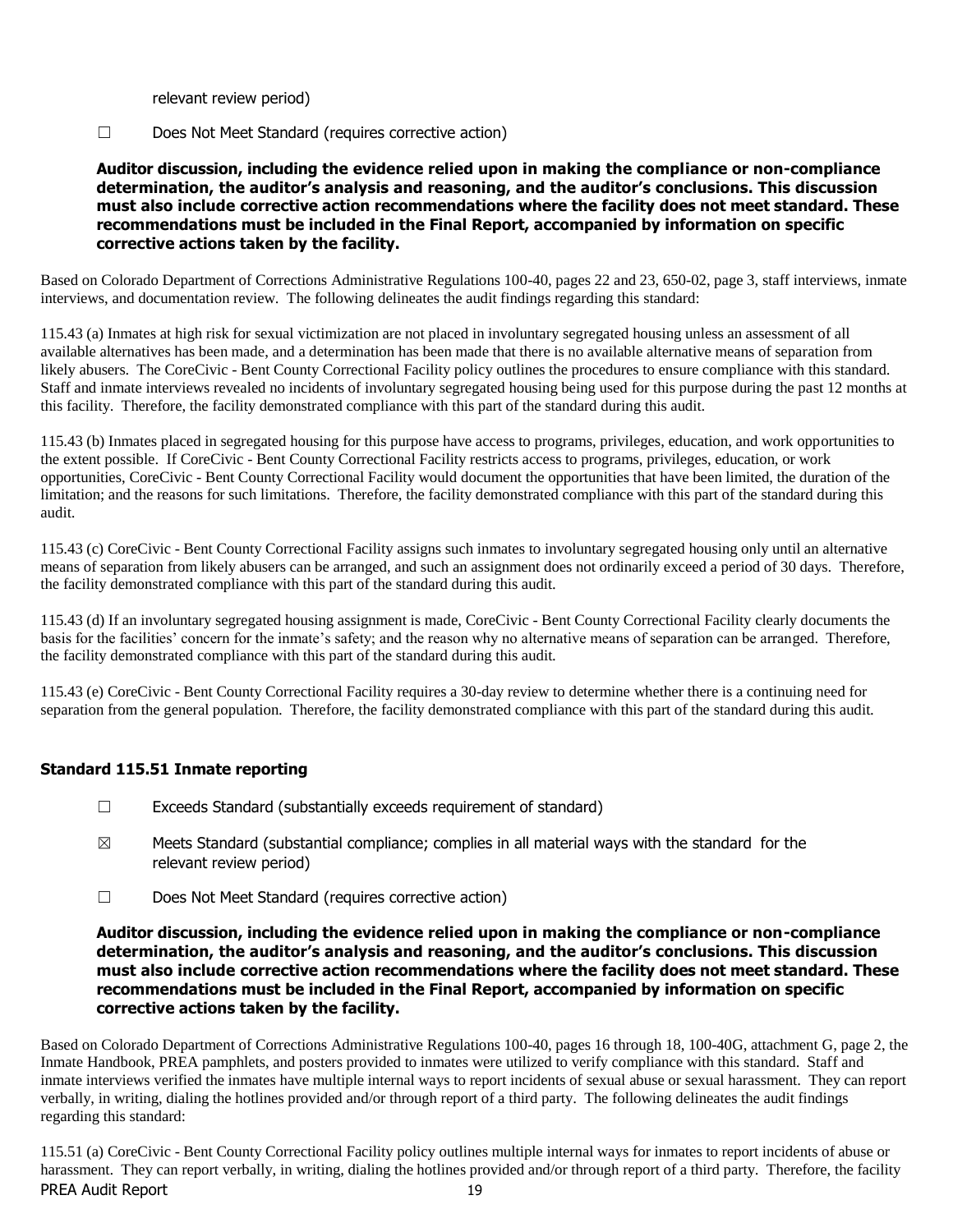demonstrated compliance with this part of the standard during this audit.

115.51 (b) CoreCivic - Bent County Correctional Facility provides at least two ways for inmates to report abuse or harassment to a public or private entity or office that is not part of CoreCivic - Bent County Correctional Facility, and that is able to receive and immediately forward inmate reports of sexual abuse and sexual harassment to agency officials, allowing the inmate to remain anonymous upon request. The CoreCivic - Bent County Correctional Facility has provided the phone number and address for the Arkansas Valley Resource Center of La Junta, Colorado as well as the number for the Colorado Department of Corrections TIPS hotline to the inmates satisfying the requirements of this standard. Therefore, the facility demonstrated compliance with this part of the standard during this audit.

115.51 (c) Colorado Department of Corrections Administrative Regulations 100-40, page 18 requires all staff to accept reports made verbally, in writing, anonymously and from third parties. All allegations shall be promptly documented in an incident report and reported to the supervisor. Therefore, the facility demonstrated compliance with this part of the standard during this audit.

115.51 (d) CoreCivic - Bent County Correctional Facility staff may privately report sexual abuse and sexual harassment to the Warden, a supervisor, PREA manager, or the agencies ethics hotline at the corporate office. Therefore, the facility demonstrated compliance with this part of the standard during this audit.

# **Standard 115.52 Exhaustion of administrative remedies**

- ☐ Exceeds Standard (substantially exceeds requirement of standard)
- $\Box$  Meets Standard (substantial compliance; complies in all material ways with the standard for the relevant review period)
- ☐ Does Not Meet Standard (requires corrective action)
- ☒ Not Applicable (Exempt)

**Auditor discussion, including the evidence relied upon in making the compliance or non-compliance determination, the auditor's analysis and reasoning, and the auditor's conclusions. This discussion must also include corrective action recommendations where the facility does not meet standard. These recommendations must be included in the Final Report, accompanied by information on specific corrective actions taken by the facility.**

The Colorado Department of Corrections Administrative Regulations 850-04, page 3 does not require an inmate to submit a grievance or allow a PREA incident reported on a grievance to be processed through the facility's grievance process. Should a report be submitted, it is the policy to immediately forward the complaint to the Investigator or the Administrative Duty Officer on duty. Therefore, this standard was found not applicable and the facility is exempt.

# **Standard 115.53 Inmate access to outside confidential support services**

- ☐ Exceeds Standard (substantially exceeds requirement of standard)
- $\boxtimes$  Meets Standard (substantial compliance; complies in all material ways with the standard for the relevant review period)
- ☐ Does Not Meet Standard (requires corrective action)

**Auditor discussion, including the evidence relied upon in making the compliance or non-compliance determination, the auditor's analysis and reasoning, and the auditor's conclusions. This discussion must also include corrective action recommendations where the facility does not meet standard. These recommendations must be included in the Final Report, accompanied by information on specific corrective actions taken by the facility.**

Based on Colorado Department of Corrections Administrative Regulations 100-40, page 26, staff interviews, inmate interviews and documentation review. The following delineates the audit findings regarding this standard: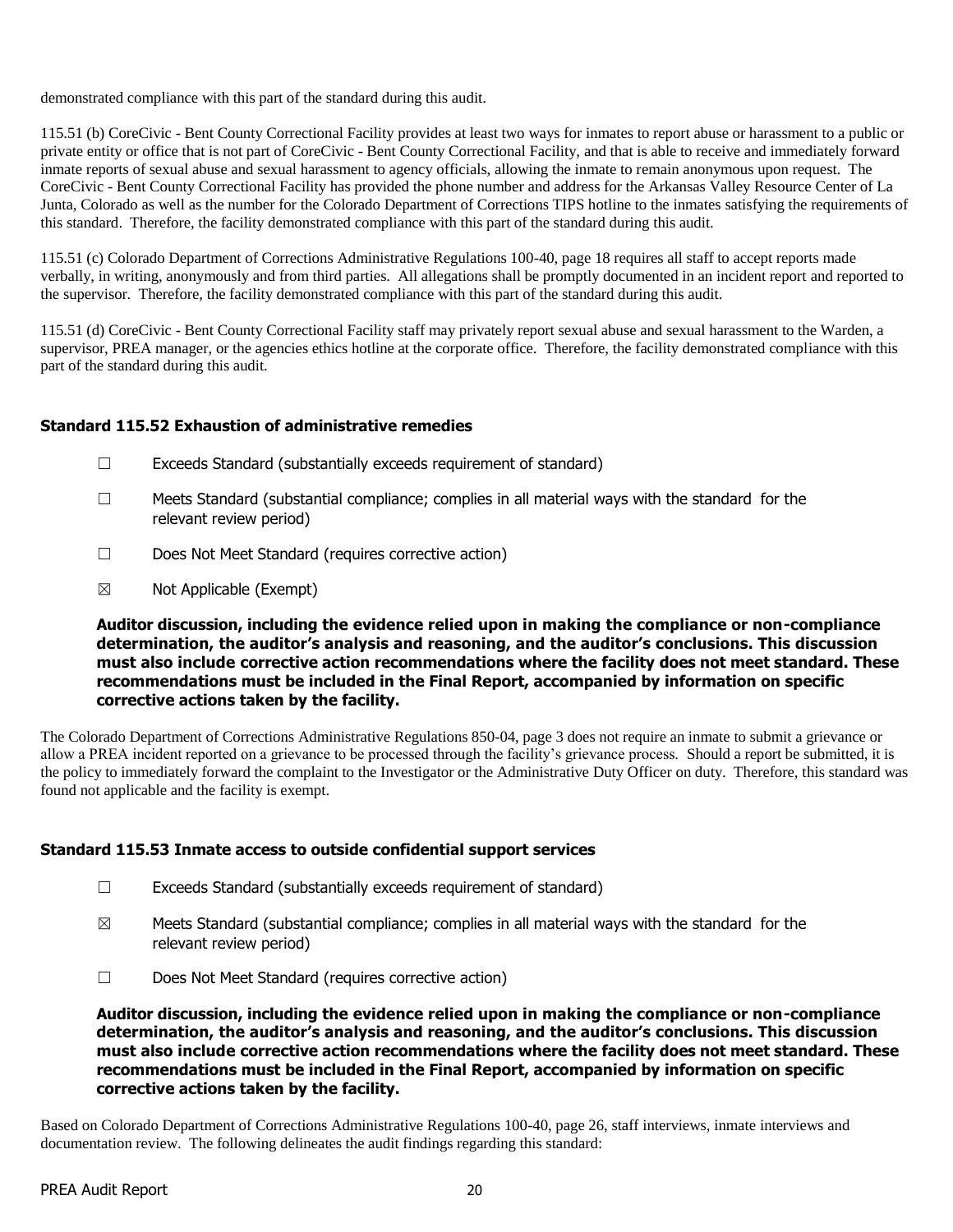115.53 (a) The facility has entered into a Memorandum of Understanding with the Arkansas Valley Resource Center of La Junta, Colorado which agrees to provide confidential outside victim advocacies services to the inmates at CoreCivic - Bent County Correctional Facility. The mailing address and telephone number for this agency is made available to all inmates at the facility. CoreCivic - Bent County Correctional Facility enables reasonable communication between inmates and this organization in as confidential a manner as possible. The services of the victim advocates have not been requested or used by the inmates during this audit cycle, verified by phone call. Therefore, the facility demonstrated compliance with this part of the standard during this audit.

115.53 (b) CoreCivic - Bent County Correctional Facility informs inmates, prior to giving them access, of the extent to which such communications will be monitored and the extent to which reports of abuse will be forwarded to authorities in accordance with mandatory reporting laws. Therefore, the facility demonstrated compliance with this part of the standard during this audit.

115.53 (c) CoreCivic - Bent County Correctional Facility has entered into a Memorandum of Understanding with the Arkansas Valley Resource Center of La Junta, Colorado and maintains a Memorandum of Understanding with these victim advocates. Therefore, the facility demonstrated compliance with this part of the standard during this audit.

# **Standard 115.54 Third-party reporting**

- ☐ Exceeds Standard (substantially exceeds requirement of standard)
- $\boxtimes$  Meets Standard (substantial compliance; complies in all material ways with the standard for the relevant review period)
- ☐ Does Not Meet Standard (requires corrective action)

**Auditor discussion, including the evidence relied upon in making the compliance or non-compliance determination, the auditor's analysis and reasoning, and the auditor's conclusions. This discussion must also include corrective action recommendations where the facility does not meet standard. These recommendations must be included in the Final Report, accompanied by information on specific corrective actions taken by the facility.**

Based on the review of Colorado Department of Corrections Administrative Regulations 100-40, pages 17 and 18 as well as a review of the agency website outlining third party reporting. The following delineates the audit findings regarding this standard:

115.54 (a) The agency provides multiple methods for receiving third-party reports of sexual abuse and sexual harassment on the agency website at: [www.corecivic.com.](http://www.corecivic.com/) The information available on the website explains how to report sexual abuse and sexual harassment on behalf of an inmate. The facility takes all reports seriously no matter how they are received and investigates each reported incident. Therefore, the facility demonstrated compliance with this part of the standard during this audit.

# **Standard 115.61 Staff and agency reporting duties**

- $\Box$  Exceeds Standard (substantially exceeds requirement of standard)
- $\boxtimes$  Meets Standard (substantial compliance; complies in all material ways with the standard for the relevant review period)
- ☐ Does Not Meet Standard (requires corrective action)

**Auditor discussion, including the evidence relied upon in making the compliance or non-compliance determination, the auditor's analysis and reasoning, and the auditor's conclusions. This discussion must also include corrective action recommendations where the facility does not meet standard. These recommendations must be included in the Final Report, accompanied by information on specific corrective actions taken by the facility.**

Based on Colorado Department of Corrections Administrative Regulations 100-40, pages 18 and 19, staff interviews, and documentation provided. The following delineates the audit findings regarding this standard:

115.61 (a) CoreCivic - Bent County Correctional Facility requires all staff to report immediately and according to agency policy any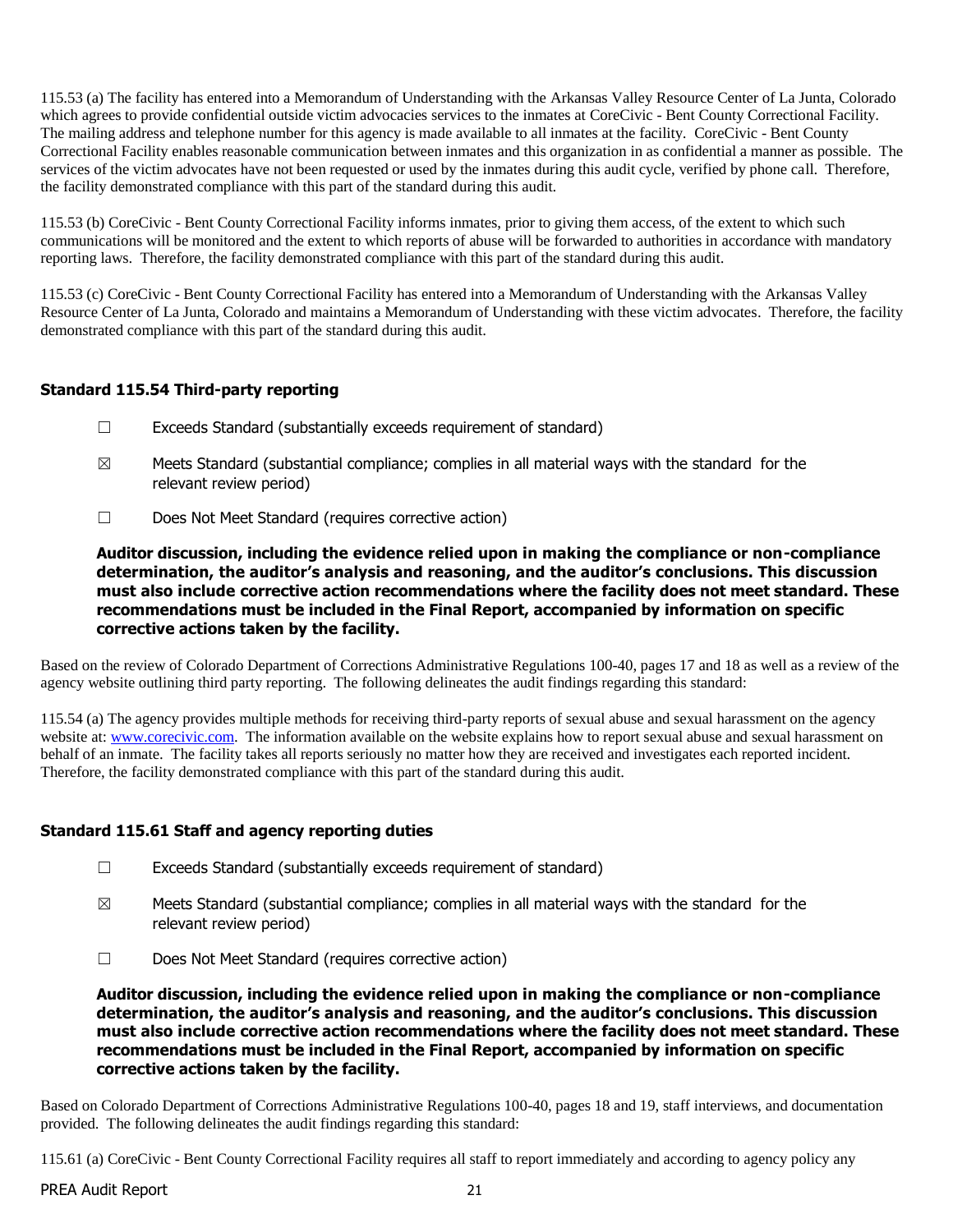knowledge, suspicion, or information regarding an incident of sexual abuse or sexual harassment that occurred in a facility, whether or not it is part of CoreCivic - Bent County Correctional Facility; retaliation against inmates or staff who reported such an incident; and any staff neglect or violation of responsibilities that may have contributed to an incident or retaliation. Therefore, the facility demonstrated compliance with this part of the standard during this audit.

115.61 (b) CoreCivic - Bent County Correctional Facility requires apart from reporting to designated supervisors or officials, staff do not reveal any information related to a sexual abuse report to anyone other than to the extent necessary, as specified in agency policy, to make treatment, investigation, and other security/management decisions. Therefore, the facility demonstrated compliance with this part of the standard during this audit.

115.61 (c) CoreCivic - Bent County Correctional Facility requires medical and mental health practitioners to report sexual abuse immediately to the security staff supervisor. Medical and mental health practitioners are required to inform the inmates of their duty to report, and the limitations of confidentially, at the initiation of services. Therefore, the facility demonstrated compliance with this part of the standard during this audit.

115.61 (d) If the alleged victim is under the age of 18 or considered a vulnerable adult under a State or local vulnerable persons statute, CoreCivic - Bent County Correctional Facility reports the allegation to the designated state or local services agency. Therefore, the facility demonstrated compliance with this part of the standard during this audit.

115.61 (e) CoreCivic - Bent County Correctional Facility reports all allegations of sexual abuse and sexual harassment, including third-party and anonymous reports, to the facility investigator as required. Therefore, the facility demonstrated compliance with this part of the standard during this audit.

# **Standard 115.62 Agency protection duties**

- $\Box$  Exceeds Standard (substantially exceeds requirement of standard)
- $\boxtimes$  Meets Standard (substantial compliance; complies in all material ways with the standard for the relevant review period)
- ☐ Does Not Meet Standard (requires corrective action)

**Auditor discussion, including the evidence relied upon in making the compliance or non-compliance determination, the auditor's analysis and reasoning, and the auditor's conclusions. This discussion must also include corrective action recommendations where the facility does not meet standard. These recommendations must be included in the Final Report, accompanied by information on specific corrective actions taken by the facility.**

Based on Colorado Department of Corrections Administrative Regulations 100-40, page 5, staff interviews, and documentation provided. The following delineates the audit findings regarding this standard:

115.62 (a) Policy and staff training requires all staff to take immediate action and staff acknowledged during their interviews the requirement of all staff to protect inmates when it is learned that an inmate at the CoreCivic - Bent County Correctional Facility is subject to a substantial risk of imminent sexual abuse. Therefore, the facility demonstrated compliance with this part of the standard during this audit.

# **Standard 115.63 Reporting to other confinement facilities**

- $\Box$  Exceeds Standard (substantially exceeds requirement of standard)
- $\boxtimes$  Meets Standard (substantial compliance; complies in all material ways with the standard for the relevant review period)
- ☐ Does Not Meet Standard (requires corrective action)

**Auditor discussion, including the evidence relied upon in making the compliance or non-compliance determination, the auditor's analysis and reasoning, and the auditor's conclusions. This discussion must also include corrective action recommendations where the facility does not meet standard. These**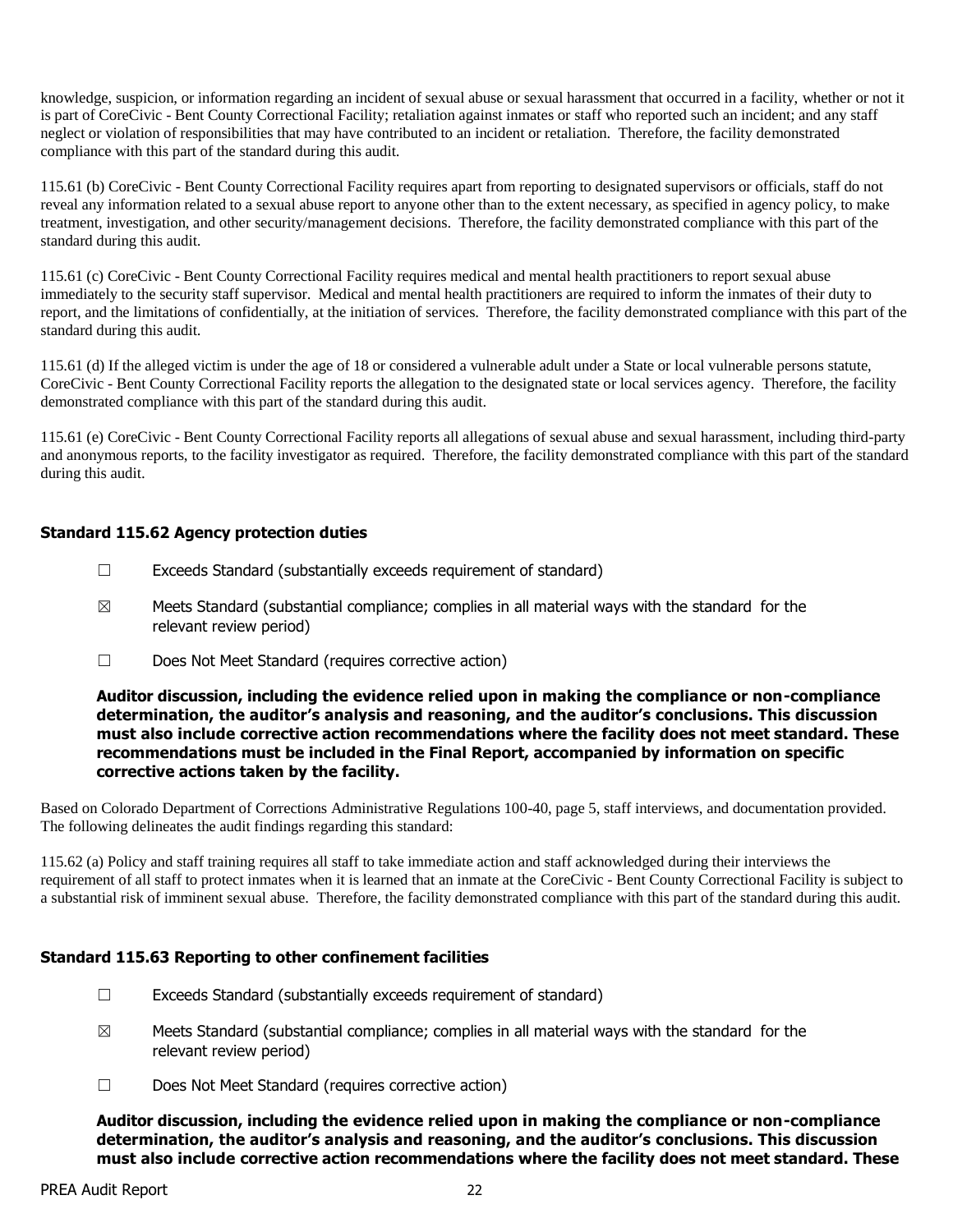#### **recommendations must be included in the Final Report, accompanied by information on specific corrective actions taken by the facility.**

Based on Colorado Department of Corrections Administrative Regulations 100-40, pages 19 and 20, staff interviews, and documentation provided. The following delineates the audit findings regarding this standard:

115.63 (a) Upon receiving an allegation that an inmate was sexually abused while confined at another facility, the head of CoreCivic - Bent County Correctional Facility that received the allegation notifies the head of the facility or appropriate office where the alleged abuse occurred. Therefore, the facility demonstrated compliance with this part of the standard during this audit.

115.63 (b) and (c) Such notification is provided as soon as possible, but no later than 72 hours after receiving the allegation, and all actions are thoroughly documented. Therefore, the facility demonstrated compliance with this part of the standard during this audit.

115.63 (d) Upon receiving a call from an outside facility that an inmate had been sexually abused while in the custody of the CoreCivic - Bent County Correctional Facility, the allegation is referred immediately to the facility investigator to be investigated. Therefore, the facility demonstrated compliance with this part of the standard during this audit.

# **Standard 115.64 Staff first responder duties**

- $\boxtimes$  Exceeds Standard (substantially exceeds requirement of standard)
- $\Box$  Meets Standard (substantial compliance; complies in all material ways with the standard for the relevant review period)
- ☐ Does Not Meet Standard (requires corrective action)

**Auditor discussion, including the evidence relied upon in making the compliance or non-compliance determination, the auditor's analysis and reasoning, and the auditor's conclusions. This discussion must also include corrective action recommendations where the facility does not meet standard. These recommendations must be included in the Final Report, accompanied by information on specific corrective actions taken by the facility.**

Based on Colorado Department of Corrections Administrative Regulations 100-40, pages 20 and 21, staff interviews, and documentation provided. The following delineates the audit findings regarding this standard:

115.64 (a) CoreCivic - Bent County Correctional Facility policy and training outlines the responsibilities of all staff, contractors, and volunteers receiving an allegation of sexual abuse to follow these guidelines:

(1) Separate the alleged victim and abuser;

(2) Preserve and protect any crime scene until appropriate steps can be taken to collect any evidence;

(3) If the abuse occurred within a time period that still allows for the collection of physical evidence, request that the alleged victim not take any actions that could destroy physical evidence, including, as appropriate, washing, brushing teeth, changing clothes, urinating, defecating, smoking, drinking, or eating; and

(4) If the abuse occurred within a time period that still allows for the collection of physical evidence, ensure that the alleged abuser does not take any actions that could destroy physical evidence, including, as appropriate, washing, brushing teeth, changing clothes, urinating, defecating, smoking, drinking, or eating.

All staff, contractors, and volunteers are provided and carry a First Responder Card, on their person, for quick reference of the responsibilities of a first responder. During the onsite review the auditor was provided a copy of the First Responder Card and determined that by providing such valuable information to their staff, contractors, and volunteers the facility had exceeded the requirements of this part of the standard.

115.64 (b) CoreCivic - Bent County Correctional Facility PREA policy mandates when the first staff responder is not a security staff member, they shall advise the alleged victim not to take any actions that could destroy physical evidence, and then notify security staff immediately. The auditor confirmed compliance based on interviews with and training records of non-security staff. Therefore, the facility demonstrated compliance with this part of the standard during this audit.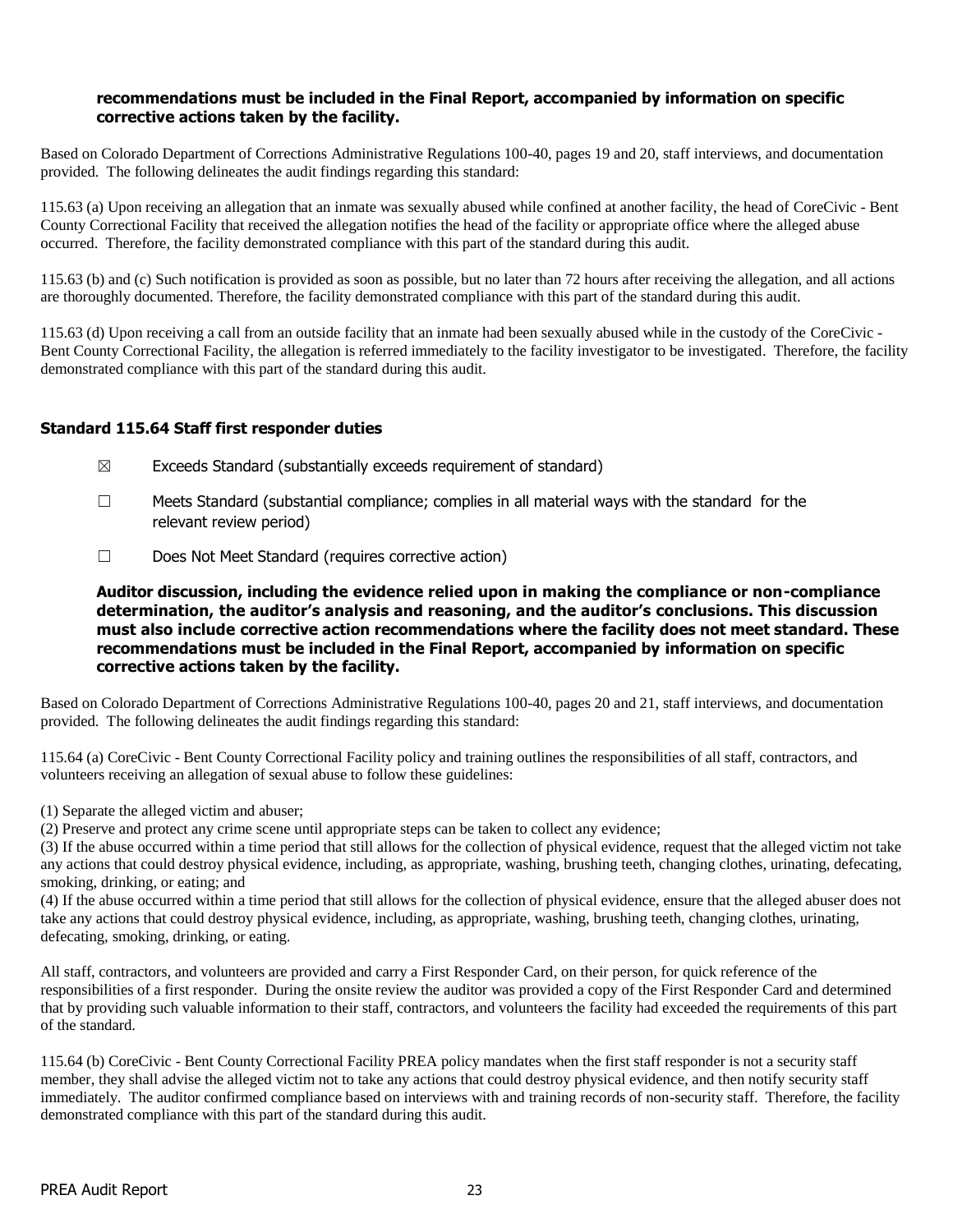#### **Standard 115.65 Coordinated response**

- $\boxtimes$  Exceeds Standard (substantially exceeds requirement of standard)
- ☐ Meets Standard (substantial compliance; complies in all material ways with the standard for the relevant review period)
- ☐ Does Not Meet Standard (requires corrective action)

**Auditor discussion, including the evidence relied upon in making the compliance or non-compliance determination, the auditor's analysis and reasoning, and the auditor's conclusions. This discussion must also include corrective action recommendations where the facility does not meet standard. These recommendations must be included in the Final Report, accompanied by information on specific corrective actions taken by the facility.**

Based on Colorado Department of Corrections Administrative Regulations 100-40, page 20, staff interviews, and documentation provided. The following delineates the audit findings regarding this standard:

115.65 (a) CoreCivic - Bent County Correctional Facility has a very comprehensive written plan to coordinate actions taken in response to an incident of sexual abuse, among staff first responders, medical and mental health practitioners, investigators and facility leadership. The plan clearly defines the roles and responsibilities of each person involved and the procedures to be followed in detail. Interviews with SART members confirmed their knowledge of the response plan. Part of the response plan is the "Sexual Abuse Incident Check Sheet" form 14-2C which is initiated upon receiving a PREA allegation and ensures all steps in the plan are carried out in a timely manner exceeding the requirements of this standard.

#### **Standard 115.66 Preservation of ability to protect inmates from contact with abusers**

- ☐ Exceeds Standard (substantially exceeds requirement of standard)
- $\boxtimes$  Meets Standard (substantial compliance; complies in all material ways with the standard for the relevant review period)
- ☐ Does Not Meet Standard (requires corrective action)

#### **Auditor discussion, including the evidence relied upon in making the compliance or non-compliance determination, the auditor's analysis and reasoning, and the auditor's conclusions. This discussion must also include corrective action recommendations where the facility does not meet standard. These recommendations must be included in the Final Report, accompanied by information on specific corrective actions taken by the facility.**

Based on Colorado Department of Corrections Administrative Regulations 100-40, interviews with agency head and the PREA Coordinator, and documentation provided. The following delineates the audit findings regarding this standard:

115.66 (a) Employees are subject to disciplinary sanctions up to termination for violating CoreCivic - Bent County Correctional Facility policies on sexual abuse and sexual harassment. When the Agency Head was interviewed, he reported that approximately 7% of CoreCivic facilities are unionized and 93% are not. The CoreCivic - Bent County Correctional Facility has not entered into any collective bargaining agreements during this audit cycle. Therefore, the facility has demonstrated compliance with this part of the standard.

# **Standard 115.67 Agency protection against retaliation**

- $\Box$  Exceeds Standard (substantially exceeds requirement of standard)
- $\boxtimes$  Meets Standard (substantial compliance; complies in all material ways with the standard for the relevant review period)
- ☐ Does Not Meet Standard (requires corrective action)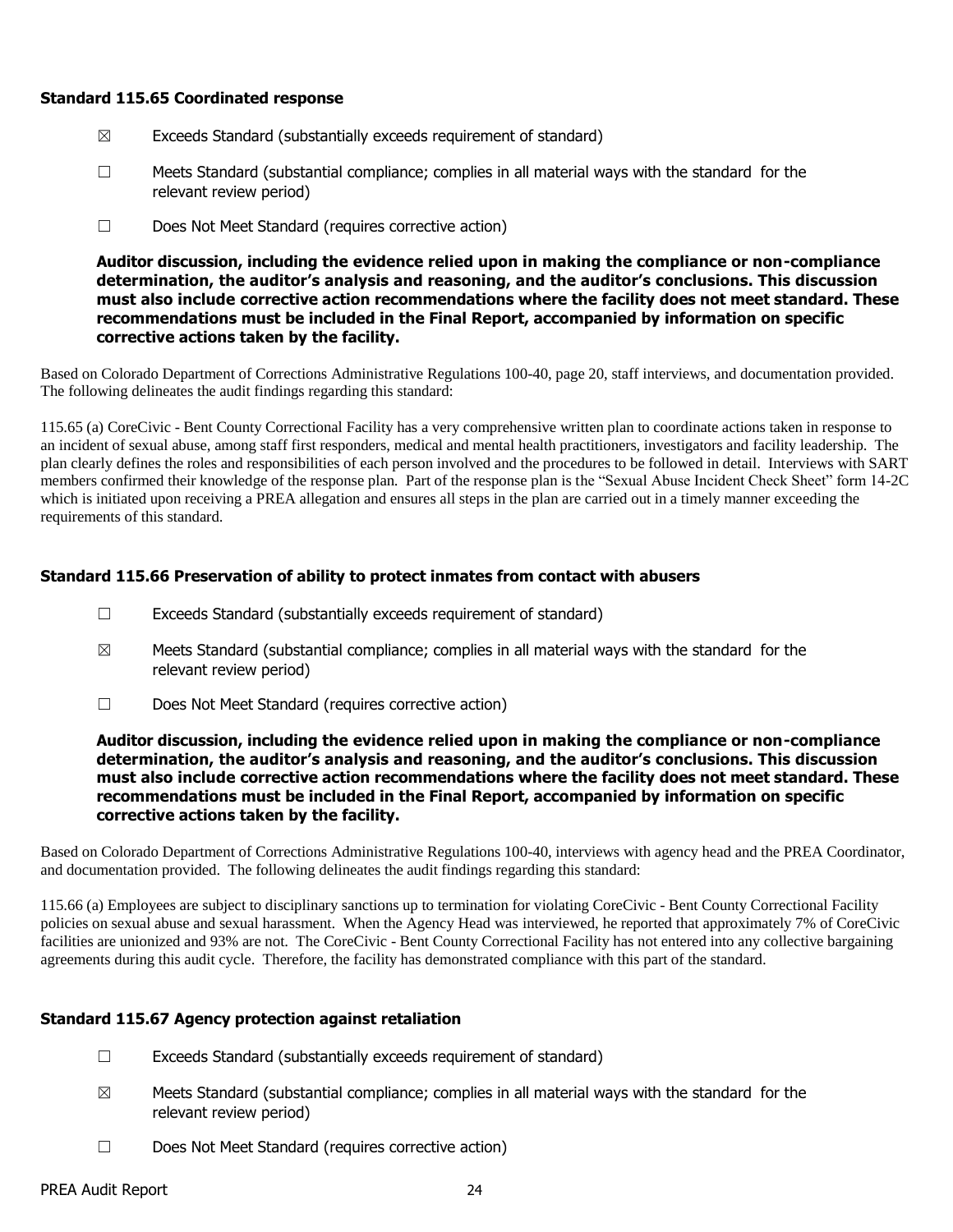#### **Auditor discussion, including the evidence relied upon in making the compliance or non-compliance determination, the auditor's analysis and reasoning, and the auditor's conclusions. This discussion must also include corrective action recommendations where the facility does not meet standard. These recommendations must be included in the Final Report, accompanied by information on specific corrective actions taken by the facility.**

Based on Colorado Department of Corrections Administrative Regulations 100-40, page 5, 100-01A, attachment A, page 1, 1150-18, pages 6 and 7, staff interviews, inmate interviews, and documentation provided. The following delineates the audit findings regarding this standard:

115.67 (a) CoreCivic - Bent County Correctional Facility has a policy to protect all inmates and staff who report sexual abuse or sexual harassment or cooperate with sexual abuse or sexual harassment investigations from retaliation by other inmates or staff, and designates which staff members or departments are charged with monitoring retaliation. Therefore, the facility demonstrated compliance with this part of the standard during this audit.

115.67 (b) CoreCivic - Bent County Correctional Facility has multiple protection measures, such as housing changes or transfers for inmates, victims or abusers, removal of alleged staff or inmate abusers from contact with victims, and emotional support services for inmates or staff that fear retaliation for reporting sexual abuse or sexual harassment or for cooperating with investigations. Therefore, the facility demonstrated compliance with this part of the standard during this audit.

115.67 (c) For at least 90 days following a report of sexual abuse, CoreCivic - Bent County Correctional Facility monitors the conduct and treatment of inmates or staff who reported the sexual abuse and of inmates who were reported to have suffered sexual abuse to see if there are changes that may suggest possible retaliation by inmates or staff, and act promptly to remedy any such retaliation. There are periodic status checks performed and documented as required by this standard. CoreCivic - Bent County Correctional Facility's monitoring includes any inmate disciplinary reports, housing, or program changes, or negative performance reviews or reassignments of staff. Such monitoring continues beyond 90 days if the initial monitoring indicates a continuing need. Therefore, the facility demonstrated compliance with this part of the standard during this audit.

115.67 (d) If any other individual who cooperates with an investigation expresses a fear of retaliation, CoreCivic - Bent County Correctional Facility takes appropriate measures to protect that individual against retaliation. Therefore, the facility demonstrated compliance with this part of the standard during this audit.

# **Standard 115.68 Post-allegation protective custody**

- ☐ Exceeds Standard (substantially exceeds requirement of standard)
- $\boxtimes$  Meets Standard (substantial compliance; complies in all material ways with the standard for the relevant review period)
- ☐ Does Not Meet Standard (requires corrective action)

#### **Auditor discussion, including the evidence relied upon in making the compliance or non-compliance determination, the auditor's analysis and reasoning, and the auditor's conclusions. This discussion must also include corrective action recommendations where the facility does not meet standard. These recommendations must be included in the Final Report, accompanied by information on specific corrective actions taken by the facility.**

115.68 (a) Colorado Department of Corrections Administrative Regulations 100-40, pages 22 and 23 prohibit offenders who have alleged sexual abuse to be placed in involuntary segregated housing. If segregated housing is used, the same provisions as outlined in Colorado Department of Corrections Administrative Regulations 100-40 would apply. Interviews with the Warden and segregation staff revealed that involuntary segregation has not been used for this purpose in the past 12 months. The Warden stated that if separation was required to protect the offender, they would be placed in segregation for no longer than 72 hours. Therefore, the facility demonstrated compliance with this part of the standard during this audit.

# **Standard 115.71 Criminal and administrative agency investigations**

☐ Exceeds Standard (substantially exceeds requirement of standard)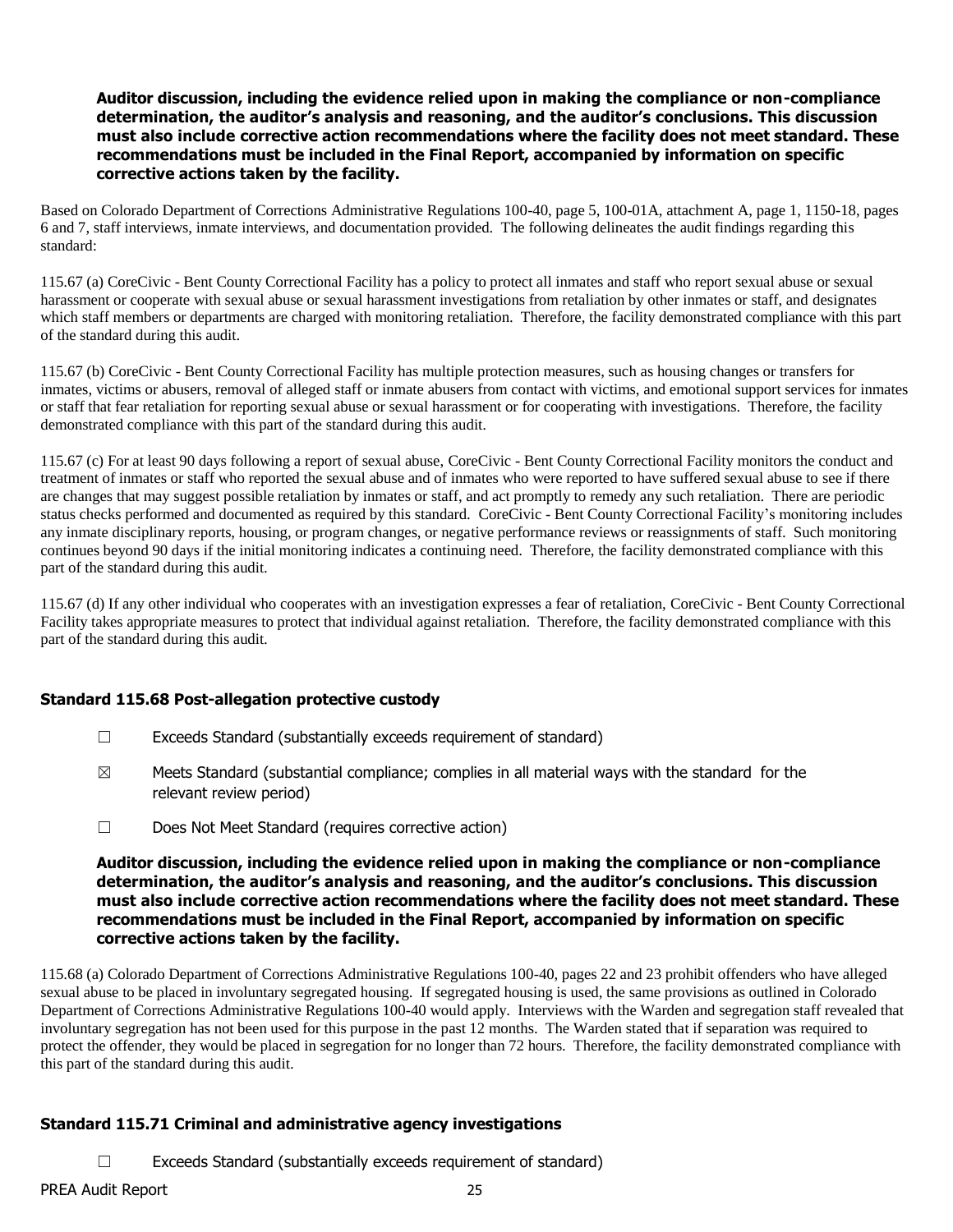- $\boxtimes$  Meets Standard (substantial compliance; complies in all material ways with the standard for the relevant review period)
- ☐ Does Not Meet Standard (requires corrective action)

#### **Auditor discussion, including the evidence relied upon in making the compliance or non-compliance determination, the auditor's analysis and reasoning, and the auditor's conclusions. This discussion must also include corrective action recommendations where the facility does not meet standard. These recommendations must be included in the Final Report, accompanied by information on specific corrective actions taken by the facility.**

Based upon review of the Colorado Department of Corrections Administrative Regulations 100-40, pages 9, 24, and 25, 1150-04, page 4, 1150-07, pages 5 and 6, CoreCivic - Bent County Correctional Facility policy 1-15, page 1, investigative staff interviews, training certificates, investigative reports, as well as interviews with the PREA Coordinator, and the PREA Compliance Manager. The following delineates the audit findings regarding this standard:

115.71 (a) CoreCivic - Bent County Correctional Facility Investigators conduct an investigation immediately when notified of an allegation of sexual abuse and sexual harassment. The investigative files were reviewed and it appeared that the investigations were conducted promptly, documented thoroughly, and objectively for all allegations, including third-party, and anonymous reports. Therefore, the facility demonstrated compliance with this part of the standard during this audit.

115.71 (b) Based on training curriculums provided, investigators training file review, and investigative staff interviews, it was evident the facility provided, in addition to the general training received by all employees, specialized training to all its investigators. This training included techniques for interviewing sexual abuse victims, proper use of Miranda and Garrity warnings, sexual abuse evidence collection in confinement settings and the criteria and evidence required to substantiate a case for administrative action or prosecution referral. Therefore, the facility demonstrated compliance with this part of the standard during this audit.

115.71 (c) CoreCivic - Bent County Correctional Facility Investigators gather and preserve direct and circumstantial evidence, including any available physical and DNA evidence and any available electronic monitoring data; interview alleged victims, suspected perpetrators, and witnesses; and review prior complaints and reports of sexual abuse involving the suspected perpetrator. Therefore, the facility demonstrated compliance with this part of the standard during this audit.

115.71 (d) When the quality of evidence appears to support criminal prosecution, CoreCivic - Bent County Correctional Facility refers the case to the Office of the Inspector General, Colorado Department of Corrections for the criminal investigation. Therefore, the facility demonstrated compliance with this part of the standard during this audit.

115.71 (e) The credibility of an alleged victim, suspect, or witness is assessed on an individual basis and is not determined by the person's status as inmate or staff. The inmate who alleges sexual abuse is not required to submit to a polygraph examination or other truth-telling device as a condition for proceeding with the investigation of such an allegation. Therefore, the facility demonstrated compliance with this part of the standard during this audit.

115.71 (f) CoreCivic - Bent County Correctional Facility administrative investigations include efforts to determine whether staff actions or failures to act contributed to the abuse; and are documented in written reports that include a description of the physical and testimonial evidence, the reasoning behind credibility assessments, and investigative facts and findings. Therefore, the facility demonstrated compliance with this part of the standard during this audit.

115.71 (g) CoreCivic - Bent County Correctional Facility criminal investigations are documented by the Office of the Inspector General, Colorado Department of Corrections in a written report that contains a thorough description of physical, testimonial, and documentary evidence and attaches copies of all documentary evidence where feasible. Therefore, the facility demonstrated compliance with this part of the standard during this audit.

115.71 (h) CoreCivic - Bent County Correctional Facility refers all allegations to the Office of the Inspector General, Colorado Department of Corrections for investigation and prosecution when warranted. Therefore, the facility demonstrated compliance with this part of the standard during this audit.

115.71 (i) CoreCivic - Bent County Correctional Facility retains all written reports for as long as the alleged abuser is incarcerated or employed by CoreCivic - Bent County Correctional Facility, plus five years. Therefore, the facility demonstrated compliance with this part of the standard during this audit.

115.71 (j) The departure of the alleged abuser or victim from employment or control of the CoreCivic - Bent County Correctional Facility or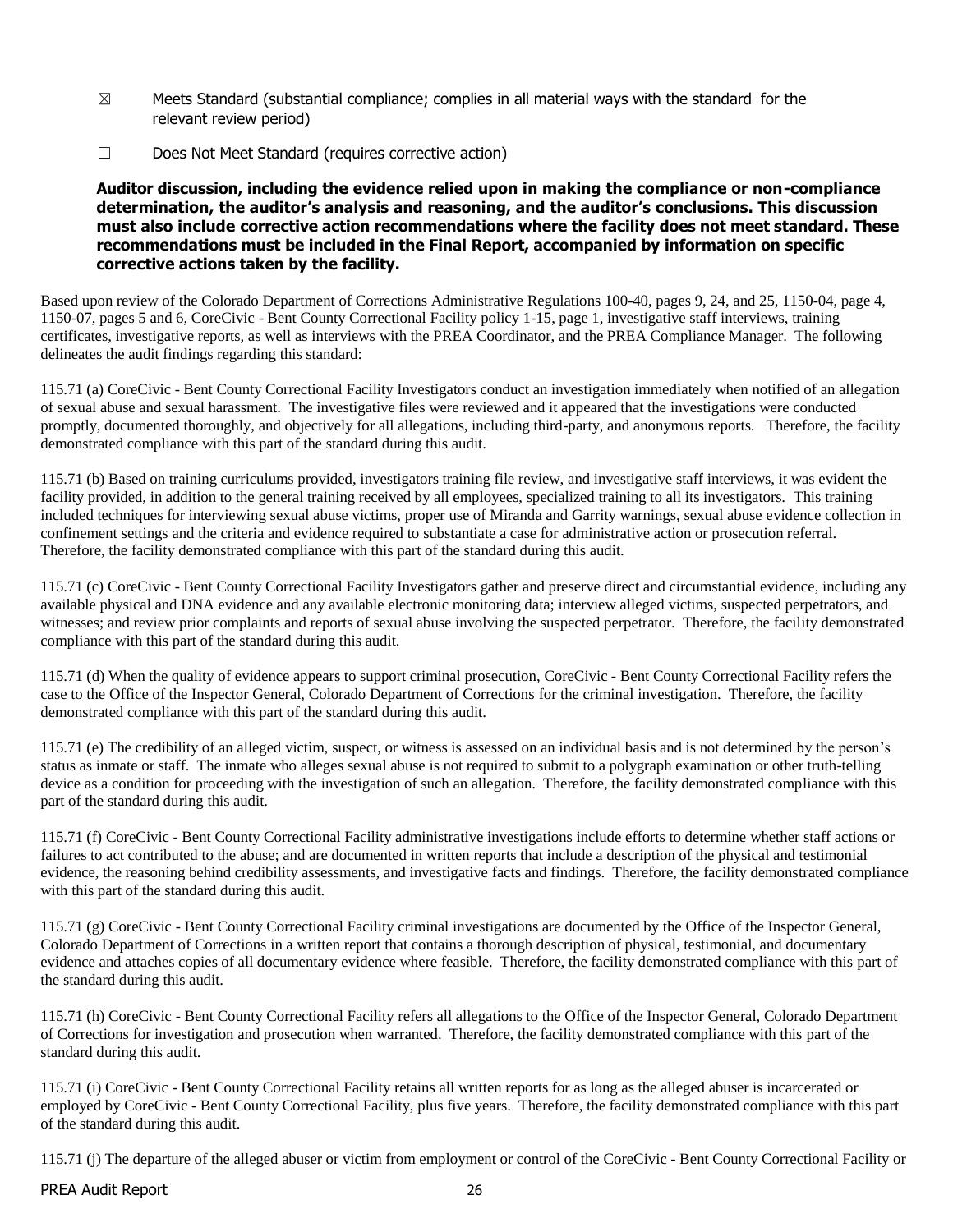agency does not provide a basis for terminating an investigation. Therefore, the facility demonstrated compliance with this part of the standard during this audit.

115.71 (k) The Office of the Inspector General, Colorado Department of Corrections conducts criminal sexual abuse investigations pursuant to the requirements of this standard. Colorado Department of Corrections Administrative Regulations 100-40, 1150-04, 1150-07, and CoreCivic - Bent County Correctional Facility policy 1-15 outlines the requirements of the criminal investigation and complies with all aspects of this standard. Therefore, the facility demonstrated compliance with this part of the standard during this audit.

115.71 (l) CoreCivic - Bent County Correctional Facility refers all criminal cases to the Office of the Inspector General, Colorado Department of Corrections and cooperates with their investigators during the entire investigation. The facility remains informed of the progress of the investigation by continuously communicating with the Office of the Inspector General, Colorado Department of Corrections agent(s) handling the case. Therefore, the facility demonstrated compliance with this part of the standard during this audit.

# **Standard 115.72 Evidentiary standard for administrative investigations**

- $\Box$  Exceeds Standard (substantially exceeds requirement of standard)
- $\boxtimes$  Meets Standard (substantial compliance; complies in all material ways with the standard for the relevant review period)
- ☐ Does Not Meet Standard (requires corrective action)

#### **Auditor discussion, including the evidence relied upon in making the compliance or non-compliance determination, the auditor's analysis and reasoning, and the auditor's conclusions. This discussion must also include corrective action recommendations where the facility does not meet standard. These recommendations must be included in the Final Report, accompanied by information on specific corrective actions taken by the facility.**

Based upon review of the Colorado Department of Corrections Administrative Regulations 100-40 on page 25 and investigative staff interviews. The following delineates the audit findings regarding this standard:

CoreCivic - Bent County Correctional Facility imposes no standard higher than a preponderance of the evidence in determining whether allegations of sexual abuse or sexual harassment are substantiated. Therefore, the facility demonstrated compliance with this part of the standard during this audit.

# **Standard 115.73 Reporting to inmates**

- $\Box$  Exceeds Standard (substantially exceeds requirement of standard)
- $\boxtimes$  Meets Standard (substantial compliance; complies in all material ways with the standard for the relevant review period)
- ☐ Does Not Meet Standard (requires corrective action)

**Auditor discussion, including the evidence relied upon in making the compliance or non-compliance determination, the auditor's analysis and reasoning, and the auditor's conclusions. This discussion must also include corrective action recommendations where the facility does not meet standard. These recommendations must be included in the Final Report, accompanied by information on specific corrective actions taken by the facility.**

Based upon review of Colorado Department of Corrections Administrative Regulations 100-40, page 27, 100-01A, attachment A, page 1, 1150-18, pages 5 and 6, documentation provided, and staff interviews. The following delineates the audit findings regarding this standard:

115.73 (a) Based on CoreCivic - Bent County Correctional Facility PREA policies it was confirmed that following an investigation into an inmate's allegation he/she suffered sexual abuse in the facility, the inmate was to be informed whether the allegation had been determined to be substantiated, unsubstantiated, or unfounded. The documentation provided confirmed the inmates were provided this notification on the "Inmate/Resident PREA Allegation Status Notification" form 14-2E. The inmates are required to sign the form documenting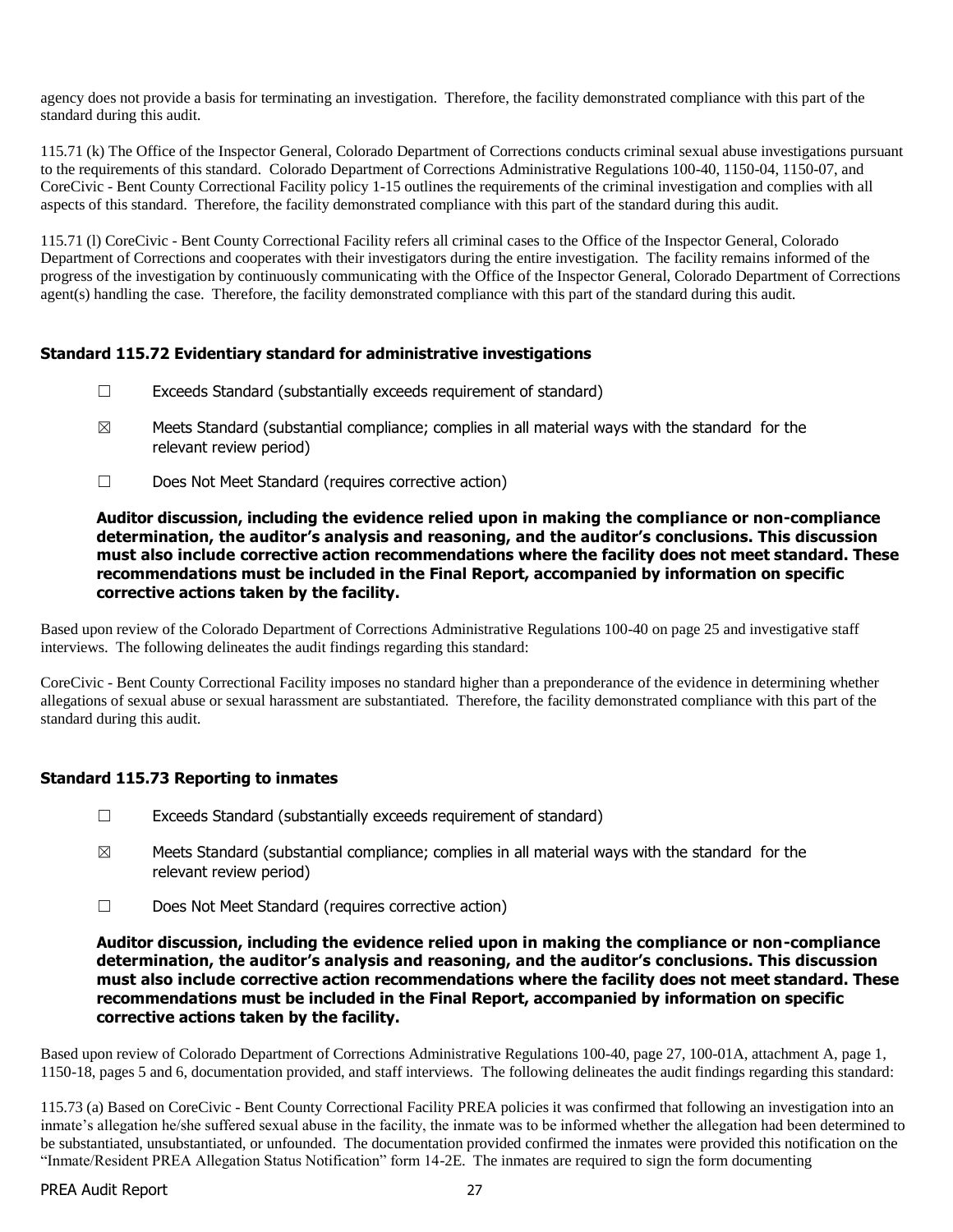acknowledgement of this notification as required. Therefore, the facility demonstrated compliance with this part of the standard during this audit.

115.73 (b) The agency does request all relevant information from the criminal investigation conducted by the Office of the Inspector General, Colorado Department of Corrections in order to inform the inmate as required by this standard. Therefore, the facility demonstrated compliance with this part of the standard during this audit.

115.73 (c) Based on CoreCivic - Bent County Correctional Facility PREA policy and documentation provided, it was confirmed that following an inmate's allegation that a staff member has committed sexual abuse against the inmate, the agency shall subsequently inform the inmate (unless the agency has determined that the allegation is unfounded) whenever:

(1) The staff member is no longer posted within the inmate's unit;

(2) The staff member is no longer employed at the facility;

(3) The agency learns that the staff member has been indicted on a charge related to sexual abuse within the CoreCivic - Bent County Correctional Facility; or

(4) The agency learns that the staff member has been convicted on a charge related to sexual abuse within the CoreCivic - Bent County Correctional Facility

The documentation provided confirmed the inmates were provided this notification on the "Inmate/Resident PREA Allegation Status Notification" form 14-2E. The inmates are required to sign the form documenting acknowledgement of this notification as required. Therefore, the facility demonstrated compliance with this part of the standard during this audit.

115.73 (d) Following an inmate's allegation they had been sexually abused by another inmate, CoreCivic - Bent County Correctional Facility subsequently informs the alleged victim whenever the facility learns that the alleged abuser has been indicted on a charge related to sexual abuse within the facility; or CoreCivic - Bent County Correctional Facility learns that the alleged abuser has been convicted on a charge related to sexual abuse within the facility. The documentation provided confirmed the inmates were provided this notification on the "Inmate/Resident PREA Allegation Status Notification" form 14-2E. The inmates are required to sign the form documenting acknowledgement of this notification as required. Therefore, the facility demonstrated compliance with this part of the standard during this audit.

115.73 (e) All such notifications or attempted notifications are documented on the "Inmate/Resident PREA Allegation Status Notification" form 14-2E. Therefore, the facility demonstrated compliance with this part of the standard during this audit.

115.73 (f) Policy outlines the agency's obligation to report under this standard terminates if the inmate is released from CoreCivic - Bent County Correctional Facility's custody. Therefore, the facility demonstrated compliance with this part of the standard during this audit.

# **Standard 115.76 Disciplinary sanctions for staff**

- ☐ Exceeds Standard (substantially exceeds requirement of standard)
- $\boxtimes$  Meets Standard (substantial compliance; complies in all material ways with the standard for the relevant review period)
- ☐ Does Not Meet Standard (requires corrective action)

#### **Auditor discussion, including the evidence relied upon in making the compliance or non-compliance determination, the auditor's analysis and reasoning, and the auditor's conclusions. This discussion must also include corrective action recommendations where the facility does not meet standard. These recommendations must be included in the Final Report, accompanied by information on specific corrective actions taken by the facility.**

Based upon review of Colorado Department of Corrections Administrative Regulations 100-40 on page 7, documentation provided, agency head, and PREA Coordinator interviews. The following delineates the audit findings regarding this standard:

115.76 (a) and (b) Staff are subject to disciplinary sanctions up to and including termination for violating agency sexual abuse or sexual harassment policies. Termination is the presumptive disciplinary sanction for staff who has engaged in sexual abuse. Therefore, the facility demonstrated compliance with this part of the standard during this audit.

PREA Audit Report 28 115.76 (c) Disciplinary sanctions for violations of agency policies relating to sexual abuse or sexual harassment (other than actually engaging in sexual abuse) are commensurate with the nature and circumstances of the acts committed, the staff member's disciplinary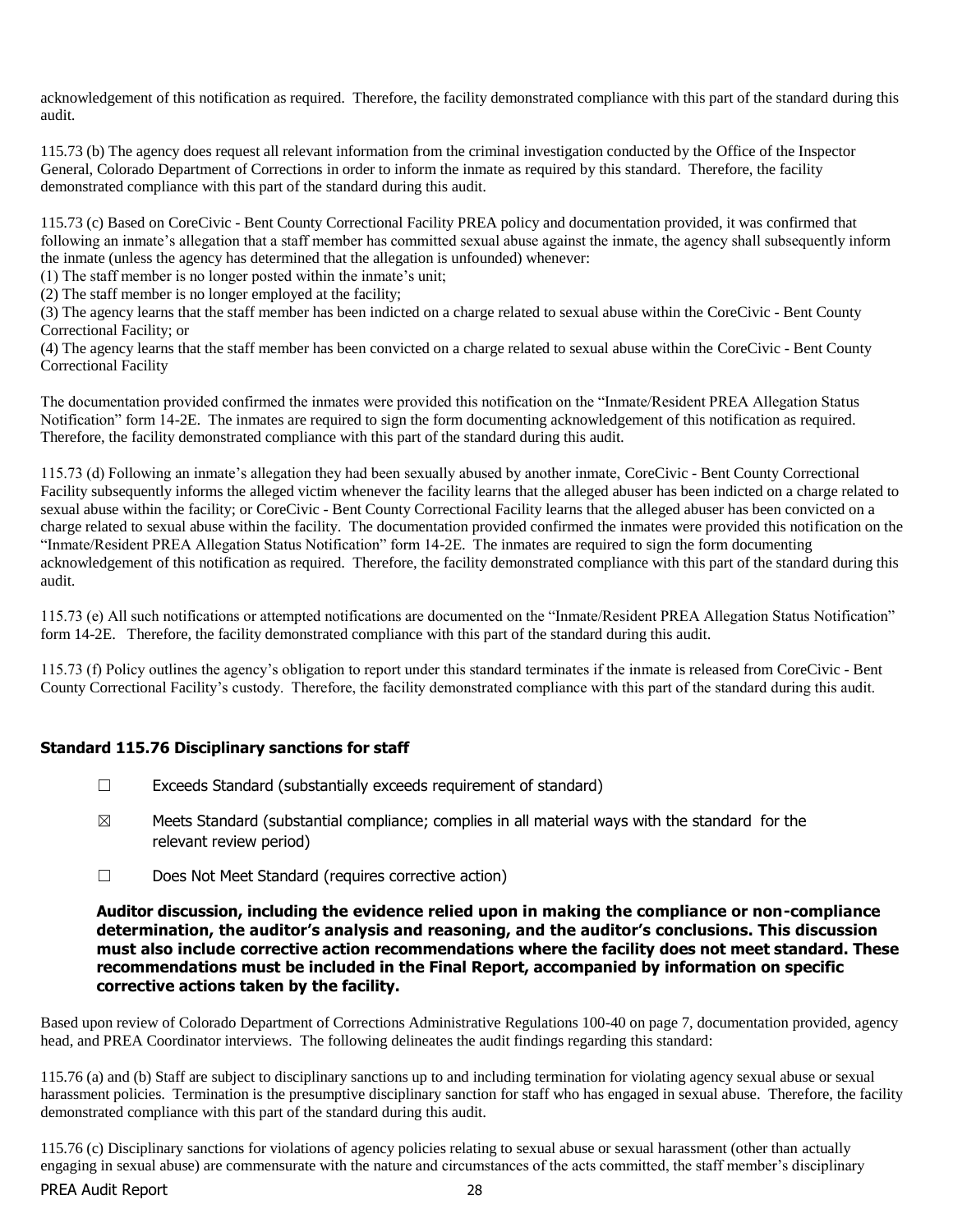history, and the sanctions imposed for comparable offenses by other staff with similar histories. Therefore, the facility demonstrated compliance with this part of the standard during this audit.

115.76 (d) All terminations for violations of agency sexual abuse or sexual harassment policies, or resignations by staff who would have been terminated if not for their resignation, are reported to law enforcement, unless the activity was clearly not criminal, and to any relevant licensing bodies. Therefore, the facility demonstrated compliance with this part of the standard during this audit.

#### **Standard 115.77 Corrective action for contractors and volunteers**

- $\Box$  Exceeds Standard (substantially exceeds requirement of standard)
- $\boxtimes$  Meets Standard (substantial compliance; complies in all material ways with the standard for the relevant review period)
- ☐ Does Not Meet Standard (requires corrective action)

**Auditor discussion, including the evidence relied upon in making the compliance or non-compliance determination, the auditor's analysis and reasoning, and the auditor's conclusions. This discussion must also include corrective action recommendations where the facility does not meet standard. These recommendations must be included in the Final Report, accompanied by information on specific corrective actions taken by the facility.**

Based upon review of Colorado Department of Corrections Administrative Regulations 100-40 on page 7, documentation provided, agency head, Warden, and PREA Coordinator interviews. The following delineates the audit findings regarding this standard:

115.77 (a) Any contractor or volunteer who engages in sexual abuse is prohibited from contact with inmates and are reported to law enforcement, unless the activity was clearly not criminal, and to relevant licensing bodies. Therefore, the facility demonstrated compliance with this part of the standard during this audit.

115.77 (b) CoreCivic - Bent County Correctional Facility takes appropriate remedial measures, and considers whether to prohibit further contact with inmates, in the case of any other violation of agency sexual abuse or sexual harassment policies by a contractor or volunteer. Therefore, the facility demonstrated compliance with this part of the standard during this audit.

# **Standard 115.78 Disciplinary sanctions for inmates**

- $\Box$  Exceeds Standard (substantially exceeds requirement of standard)
- $\boxtimes$  Meets Standard (substantial compliance; complies in all material ways with the standard for the relevant review period)
- ☐ Does Not Meet Standard (requires corrective action)

**Auditor discussion, including the evidence relied upon in making the compliance or non-compliance determination, the auditor's analysis and reasoning, and the auditor's conclusions. This discussion must also include corrective action recommendations where the facility does not meet standard. These recommendations must be included in the Final Report, accompanied by information on specific corrective actions taken by the facility.**

Based upon review of Colorado Department of Corrections Administrative Regulations 100-40, pages 6, 14, and 17, 150-01, pages 8 and 19, documentation provided, agency head, mental health, and PREA Coordinator interviews. The following delineates the audit findings regarding this standard:

115.78 (a) Inmates are subject to disciplinary sanctions pursuant to a formal disciplinary process following an administrative finding that the inmate engaged in inmate-on-inmate sexual abuse or following a criminal finding of guilt for inmate-on-inmate sexual abuse. Therefore, the facility demonstrated compliance with this part of the standard during this audit.

115.78 (b) Sanctions are commensurate with the nature and circumstances of the abuse committed, the inmate's disciplinary history, and the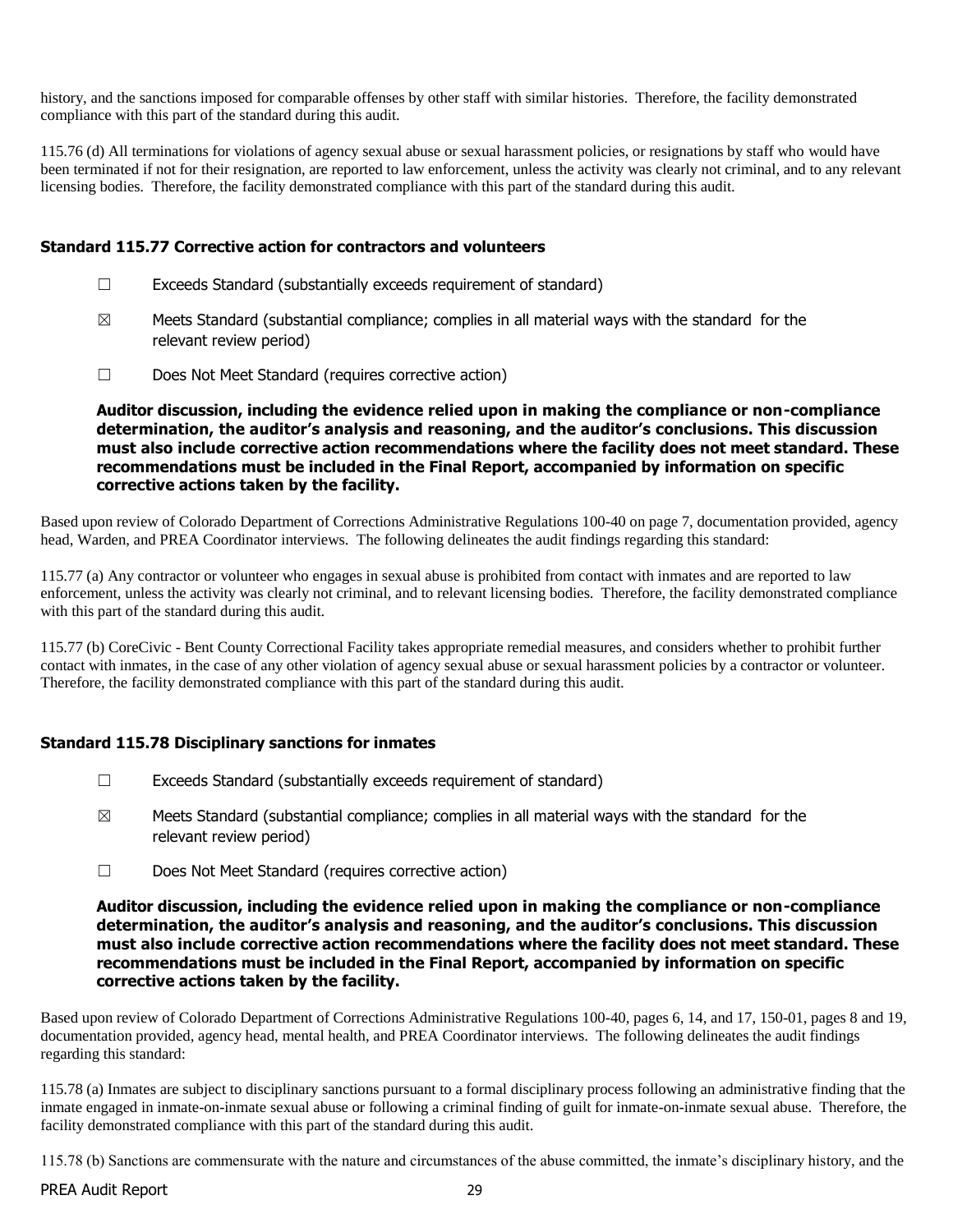sanctions imposed for comparable offenses by other inmates with similar histories. Therefore, the facility demonstrated compliance with this part of the standard during this audit.

115.78 (c) The disciplinary process considers whether an inmate's mental disabilities or mental illness contributed to his or her behavior when determining what type of sanction, if any, should be imposed. Therefore, the facility demonstrated compliance with this part of the standard during this audit.

115.78 (d) The Mental Health staff offers therapy, counseling, or other interventions designed to address and correct underlying reasons or motivations for the abuse, CoreCivic - Bent County Correctional Facility does not require the offending inmate to participate in such interventions as a condition of access to programming or other benefits. Therefore, the facility demonstrated compliance with this part of the standard during this audit.

115.78 (e) CoreCivic - Bent County Correctional Facility disciplines an inmate for sexual contact with staff only upon a finding that the staff member did not consent to such contact. Therefore, the facility demonstrated compliance with this part of the standard during this audit.

115.78 (f) Policy states a report of sexual abuse made in good faith based upon a reasonable belief that the alleged conduct occurred does not constitute falsely reporting an incident or lying, even if an investigation does not establish evidence sufficient to substantiate the allegation. Therefore, the facility demonstrated compliance with this part of the standard during this audit.

115.78 (g) CoreCivic - Bent County Correctional Facility prohibits all sexual activity between inmates and may discipline inmates for such activity. Therefore, the facility demonstrated compliance with this part of the standard during this audit.

# **Standard 115.81 Medical and mental health screenings; history of sexual abuse**

- $\Box$  Exceeds Standard (substantially exceeds requirement of standard)
- $\boxtimes$  Meets Standard (substantial compliance; complies in all material ways with the standard for the relevant review period)
- ☐ Does Not Meet Standard (requires corrective action)

#### **Auditor discussion, including the evidence relied upon in making the compliance or non-compliance determination, the auditor's analysis and reasoning, and the auditor's conclusions. This discussion must also include corrective action recommendations where the facility does not meet standard. These recommendations must be included in the Final Report, accompanied by information on specific corrective actions taken by the facility.**

Based on medical and mental health staff interviews and documentation provided as well as Colorado Department of Corrections Administrative Regulations 100-40, pages 10, 11, and 13, 700-03, pages 3 and 4, and CoreCivic - Bent County Correctional Facility policy 13-50 pages 1 through 3. The following delineates the audit findings regarding this standard:

115.81 (a) and (c) If the screening indicates the inmate has experienced prior sexual victimization, whether it occurred in an institutional setting or in the community, the screening staff at the CoreCivic - Bent County Correctional Facility ensures the inmate is offered a followup meeting with the medical and/or mental health staff within 14 days of the intake screening as required by this part of the standard. Therefore, the facility demonstrated compliance with this part of the standard during this audit.

115.81 (b) If the screening indicates an inmate has previously perpetrated sexual abuse, whether it occurred in an institutional setting or in the community, the screening staff at the CoreCivic - Bent County Correctional Facility ensures the inmate is offered a follow-up meeting with mental health staff within 14 days of the intake screening as required by this part of the standard. Therefore, the facility demonstrated compliance with this part of the standard during this audit.

115.81 (d) CoreCivic - Bent County Correctional Facility requires that any information related to sexual victimization or abusiveness that occurred in the facility is strictly limited to medical and mental health practitioners and other staff, as necessary, to inform treatment plans and security and management decisions, including housing, bed, work, education, and program assignments, or as otherwise required by Federal, State, or local law. Therefore, the facility demonstrated compliance with this part of the standard during this audit.

115.81 (e) CoreCivic - Bent County Correctional Facility requires medical and mental health practitioners to obtain informed consent from inmates before reporting information about prior sexual victimization that did not occur in the facility, unless the inmate is under the age of 18. Therefore, the facility demonstrated compliance with this part of the standard during this audit.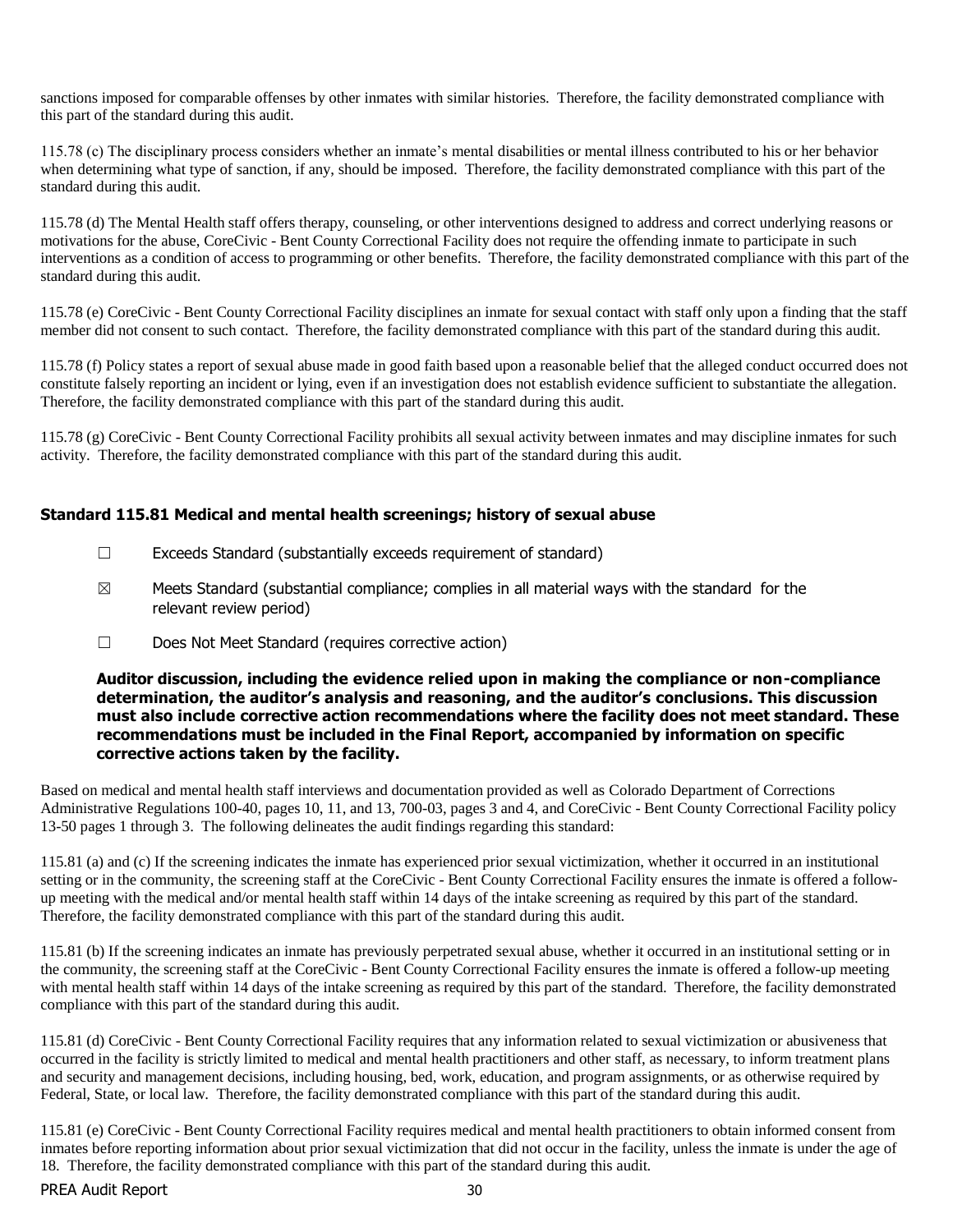# **Standard 115.82 Access to emergency medical and mental health services**

- $\Box$  Exceeds Standard (substantially exceeds requirement of standard)
- $\boxtimes$  Meets Standard (substantial compliance; complies in all material ways with the standard for the relevant review period)
- ☐ Does Not Meet Standard (requires corrective action)

# **Auditor discussion, including the evidence relied upon in making the compliance or non-compliance determination, the auditor's analysis and reasoning, and the auditor's conclusions. This discussion must also include corrective action recommendations where the facility does not meet standard. These recommendations must be included in the Final Report, accompanied by information on specific corrective actions taken by the facility.**

Based on medical and mental health staff interviews, documentation provided as well as Colorado Department of Corrections Administrative Regulations 100-40, pages 20 through 22, and CoreCivic - Bent County Correctional Facility policy 13-50 pages 1 through 4. The following delineates the audit findings regarding this standard:

115.82 (a) CoreCivic - Bent County Correctional Facility has an agreement with the Parkview Medical Center of Pueblo, Colorado to treat inmate victims of sexual abuse. The facility also has medical and mental health staff at the facility ensuring inmates receive timely, unimpeded access to emergency medical treatment and crisis intervention services, the nature and scope of which are determined by medical and mental health practitioners according to their professional judgment. Therefore, the facility demonstrated compliance with this part of the standard during this audit.

115.82 (b) CoreCivic - Bent County Correctional Facility has procedures to follow when no qualified medical or mental health practitioners are on duty at the time a report of recent abuse is made, security staff first responders take preliminary steps to protect the victim and shall immediately notify the appropriate medical and mental health practitioners. Therefore, the facility demonstrated compliance with this part of the standard during this audit.

115.82 (c) CoreCivic - Bent County Correctional Facility ensures inmate victims of sexual abuse while incarcerated are offered timely information about and timely access to emergency contraception and sexually transmitted infections prophylaxis, in accordance with professionally accepted standards of care, where medically appropriate. Therefore, the facility demonstrated compliance with this part of the standard during this audit.

115.82 (d) CoreCivic - Bent County Correctional Facility requires that all treatment services provided to the victim are without financial cost and regardless of whether the victim names the abuser or cooperates with any investigation arising out of the incident. Therefore, the facility demonstrated compliance with this part of the standard during this audit.

# **Standard 115.83 Ongoing medical and mental health care for sexual abuse victims and abusers**

- $\Box$  Exceeds Standard (substantially exceeds requirement of standard)
- $\boxtimes$  Meets Standard (substantial compliance; complies in all material ways with the standard for the relevant review period)
- ☐ Does Not Meet Standard (requires corrective action)

**Auditor discussion, including the evidence relied upon in making the compliance or non-compliance determination, the auditor's analysis and reasoning, and the auditor's conclusions. This discussion must also include corrective action recommendations where the facility does not meet standard. These recommendations must be included in the Final Report, accompanied by information on specific corrective actions taken by the facility.**

Based on medical and mental health staff interviews, documentation provided, Colorado Department of Corrections Administrative Regulations 100-40, pages 14, 21, and 22, 700-02, page 6, and 700-03, page 6. The following delineates the audit findings regarding this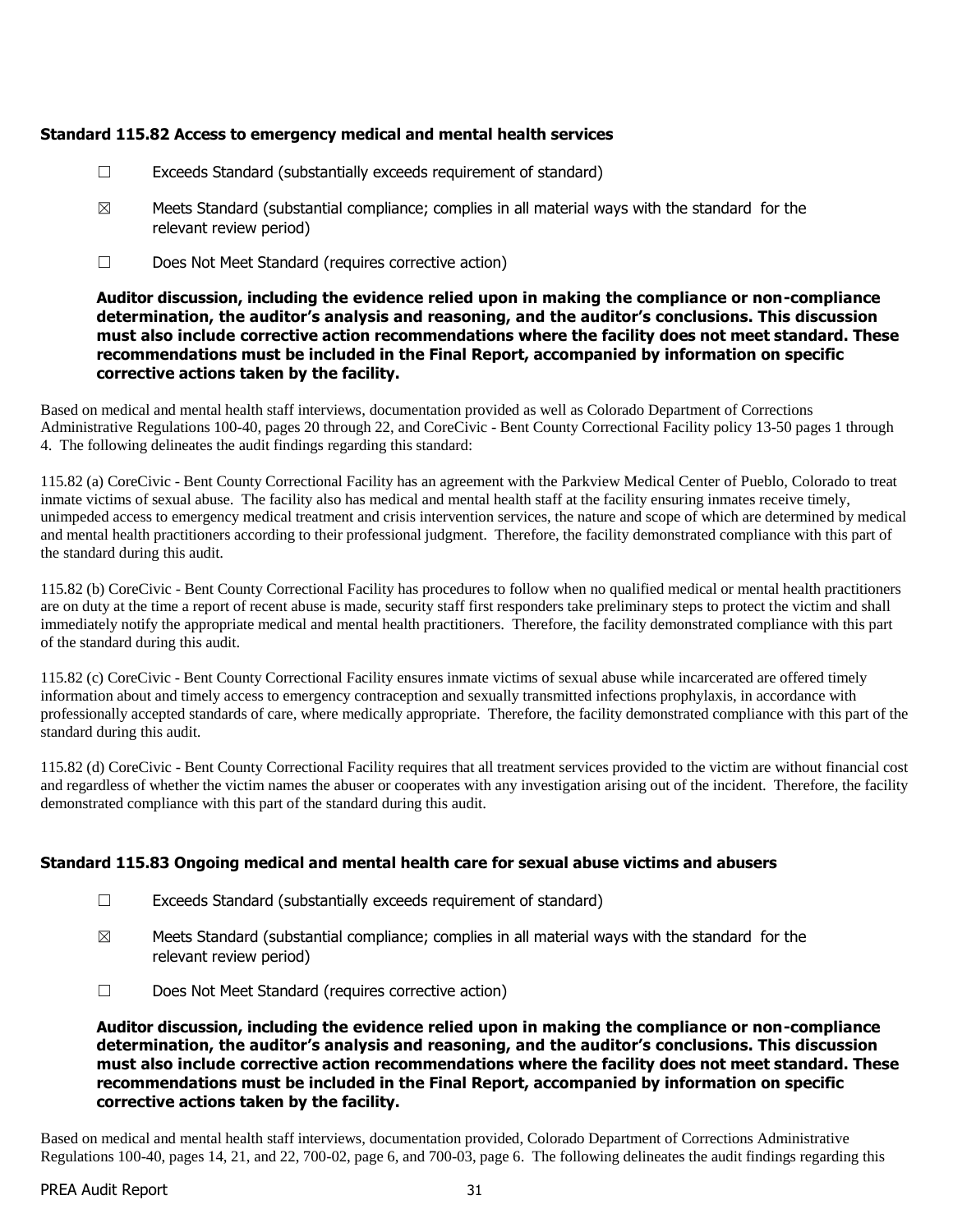standard:

115.83 (a) CoreCivic - Bent County Correctional Facility offers medical and mental health evaluations and, as appropriate, treatment to all inmates who have been victimized by sexual abuse in any facility. Therefore, the facility demonstrated compliance with this part of the standard during this audit.

115.83 (b) CoreCivic - Bent County Correctional Facility mandates that the evaluations and treatment of such victims include, as appropriate, follow-up services, treatment plans, and, when necessary, referrals for continued care following their transfer to, or placement in, other facilities, or their release from custody. Therefore, the facility demonstrated compliance with this part of the standard during this audit.

115.83 (c) CoreCivic - Bent County Correctional Facility requires that medical and mental health staff provide all victims with medical and mental health services consistent with the community level of care. Therefore, the facility demonstrated compliance with this part of the standard during this audit.

115.83 (d and e) Based on Colorado Department of Corrections Administrative Regulations 100-40, section f page 22 requires inmate victims of sexually abusive vaginal penetration, while incarcerated, shall be offered pregnancy tests and timely information about, and access to, all pregnancy-related medical services that are lawful in the community as required by this standard. Therefore, the facility demonstrated compliance with this part of the standard during this audit.

115.83 (f) CoreCivic - Bent County Correctional Facility requires that medical and mental health staff provide inmate victims of sexual abuse while incarcerated tests for sexually transmitted infections as medically appropriate. Therefore, the facility demonstrated compliance with this part of the standard during this audit.

115.83 (g) CoreCivic - Bent County Correctional Facility requires that medical and mental health staff provide treatment services to the victim without financial cost and regardless of whether the victim names the abuser or cooperates with any investigation arising out of the incident. Therefore, the facility demonstrated compliance with this part of the standard during this audit.

115.83 (h) CoreCivic - Bent County Correctional Facility attempts to conduct a mental health evaluation of all known inmate-on-inmate abusers within 60 days of learning such abuse history and offer treatment when deemed appropriate by the mental health practitioners. Therefore, the facility demonstrated compliance with this part of the standard during this audit.

# **Standard 115.86 Sexual abuse incident reviews**

- $\boxtimes$  Exceeds Standard (substantially exceeds requirement of standard)
- $\Box$  Meets Standard (substantial compliance; complies in all material ways with the standard for the relevant review period)
- ☐ Does Not Meet Standard (requires corrective action)

**Auditor discussion, including the evidence relied upon in making the compliance or non-compliance determination, the auditor's analysis and reasoning, and the auditor's conclusions. This discussion must also include corrective action recommendations where the facility does not meet standard. These recommendations must be included in the Final Report, accompanied by information on specific corrective actions taken by the facility.**

Based on interviews with the Warden, PREA Coordinator, the PREA Manager, and documentation provided as well as Colorado Department of Corrections Administrative Regulations 100-40, pages 27 and 28 and 100-01A, attachment A, page 1. The following delineates the audit findings regarding this standard:

115.86 (a) CoreCivic - Bent County Correctional Facility conducts a sexual abuse incident review at the conclusion of every sexual abuse investigation, including where the allegation has not been substantiated, unless the allegation has been determined to be unfounded. Therefore, the facility demonstrated compliance with this part of the standard during this audit.

115.86 (b) CoreCivic - Bent County Correctional Facility ensures that these reviews occur within 30 days of the conclusion of the investigation and documents the review on the "Sexual Abuse Incident Review Report" form 14-2F. Therefore, the facility demonstrated compliance with this part of the standard during this audit.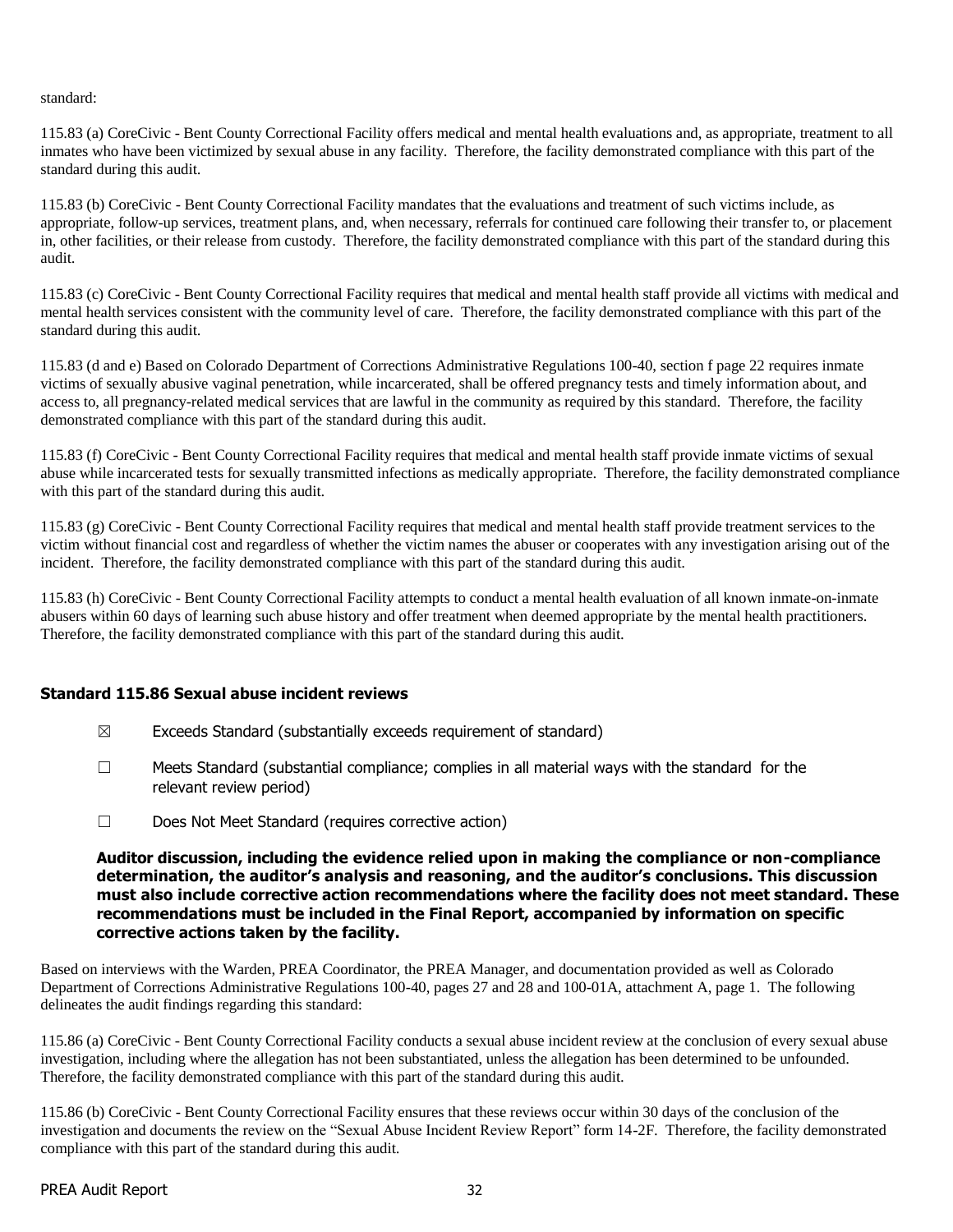115.86 (c) The review team consist of upper-level management officials, with input from line supervisors, investigators, and medical or mental health practitioners. Therefore, the facility demonstrated compliance with this part of the standard during this audit.

115.86 (d) The review team considers whether the allegation or investigation indicates a need to change policy or practice to better prevent, detect, or respond to sexual abuse; whether the incident or allegation was motivated by race; ethnicity; gender identity; lesbian, gay, bisexual, transgender, or intersex identification, status, or perceived status; or gang affiliation; or was motivated or otherwise caused by other group dynamics at the facility; and they examine the area in CoreCivic - Bent County Correctional Facility where the incident allegedly occurred to assess whether physical barriers in the area may enable abuse; assess the adequacy of staffing levels in that area during different shifts; assess whether monitoring technology should be deployed or augmented to supplement supervision by staff. The agency has deployed an excellent PREA after action review form which addresses all elements of the standard. CoreCivic - Bent County Correctional Facility conducts an incident review for all cases and reviews all findings telephonically with the agency wide PREA Coordinator for additional clarification and guidance. Therefore, the facility exceeds the intent of this part of the standard.

115.86 (e) CoreCivic - Bent County Correctional Facility shall implement the recommendations for improvement, or shall document its reasons for not doing so. Therefore, the facility demonstrated compliance with this part of the standard during this audit.

# **Standard 115.87 Data collection**

- $\Box$  Exceeds Standard (substantially exceeds requirement of standard)
- $\boxtimes$  Meets Standard (substantial compliance; complies in all material ways with the standard for the relevant review period)
- ☐ Does Not Meet Standard (requires corrective action)

**Auditor discussion, including the evidence relied upon in making the compliance or non-compliance determination, the auditor's analysis and reasoning, and the auditor's conclusions. This discussion must also include corrective action recommendations where the facility does not meet standard. These recommendations must be included in the Final Report, accompanied by information on specific corrective actions taken by the facility.**

Based on interviews with the PREA Coordinator, the PREA Manager, and documentation provided as well as Colorado Department of Corrections Administrative Regulations 100-40, page 16 and CoreCivic - Bent County Correctional Facility policy 5-1, on pages 15 and 17. The following delineates the audit findings regarding this standard:

115.87 (a), (b) and (c) CoreCivic - Bent County Correctional Facility collects accurate, uniform data for every allegation of sexual abuse at facilities under its direct control using a standardized instrument and set of definitions, and aggregates the incident-based sexual abuse data at least annually. Therefore, the facility demonstrated compliance with this part of the standard during this audit.

The incident-based data collected is based on the most recent version of the Survey of Sexual Violence conducted by the Department of Justice. Therefore, the facility demonstrated compliance with this part of the standard during this audit.

115.87 (d) CoreCivic - Bent County Correctional Facility maintains, reviews, and collects data as needed from all available incident-based documents, including reports, investigation files, and sexual abuse incident reviews. Therefore, the facility demonstrated compliance with this part of the standard during this audit.

115.87 (e) CoreCivic - Bent County Correctional Facility does not contract its inmates to other facilities. Therefore, the facility demonstrated compliance with this part of the standard during this audit.

115.87 (f) Upon request, CoreCivic - Bent County Correctional Facility provides all such data from the previous calendar year to the Department of Justice no later than June 30 when required. Therefore, the facility demonstrated compliance with this part of the standard during this audit.

# **Standard 115.88 Data review for corrective action**

 $\Box$  Exceeds Standard (substantially exceeds requirement of standard)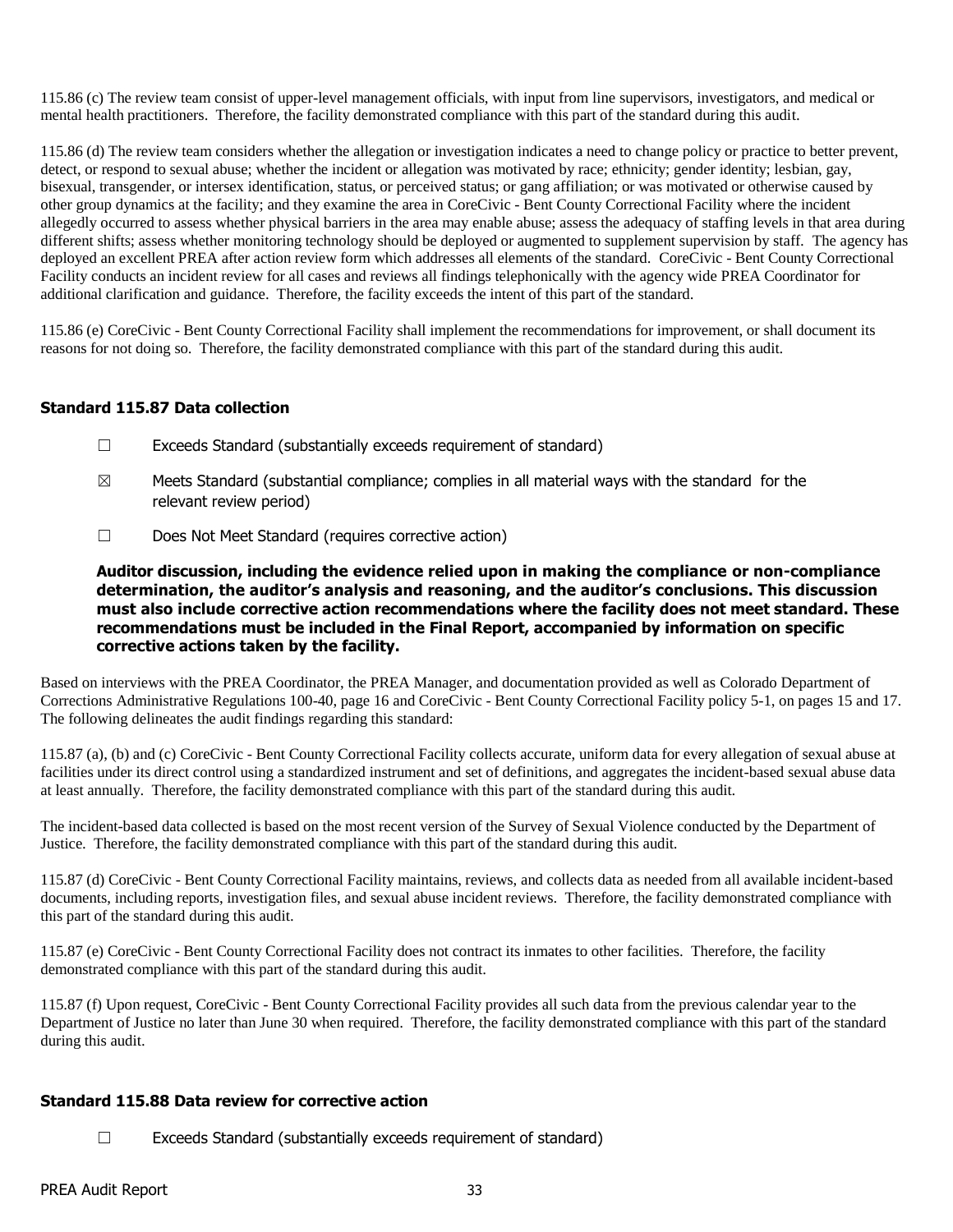- $\boxtimes$  Meets Standard (substantial compliance; complies in all material ways with the standard for the relevant review period)
- ☐ Does Not Meet Standard (requires corrective action)

#### **Auditor discussion, including the evidence relied upon in making the compliance or non-compliance determination, the auditor's analysis and reasoning, and the auditor's conclusions. This discussion must also include corrective action recommendations where the facility does not meet standard. These recommendations must be included in the Final Report, accompanied by information on specific corrective actions taken by the facility.**

Based on interviews with the Warden, PREA Coordinator, the PREA Manager, and documentation provided as well as Colorado Department of Corrections Administrative Regulations 100-40, page 28. The following delineates the audit findings regarding this standard:

115.88 (a) CoreCivic reviews data collected to assess and improve the effectiveness of its sexual abuse prevention, detection, and response policies, practices, and training, including identifying problem areas; taking corrective action on an ongoing basis; and preparing an annual report of its findings and corrective actions for each facility under CoreCivic's operational control. CoreCivic - Bent County Correctional Facility is included in this annual review, confirmed by reviewing the agency website and during staff interviews. Therefore, the facility demonstrated compliance with this part of the standard during this audit.

115.88 (b) Such reports include a comparison of the current year's data and corrective actions with those from prior years and provide an assessment of CoreCivic - Bent County Correctional Facility's progress in addressing sexual abuse. Therefore, the facility demonstrated compliance with this part of the standard during this audit.

115.88 (c) CoreCivic - Bent County Correctional Facility's report is approved by the agency head and made readily available to the public through its website: [www.corecivic.com.](http://www.corecivic.com/) Therefore, the facility demonstrated compliance with this part of the standard during this audit.

115.88 (d) CoreCivic - Bent County Correctional Facility may redact specific material from the reports when publication would present a clear and specific threat to the safety and security of the facility, but must indicate the nature of the material redacted. Therefore, the facility demonstrated compliance with this part of the standard during this audit.

# **Standard 115.89 Data storage, publication, and destruction**

- $\Box$  Exceeds Standard (substantially exceeds requirement of standard)
- $\boxtimes$  Meets Standard (substantial compliance; complies in all material ways with the standard for the relevant review period)
- ☐ Does Not Meet Standard (requires corrective action)

#### **Auditor discussion, including the evidence relied upon in making the compliance or non-compliance determination, the auditor's analysis and reasoning, and the auditor's conclusions. This discussion must also include corrective action recommendations where the facility does not meet standard. These recommendations must be included in the Final Report, accompanied by information on specific corrective actions taken by the facility.**

Based on interviews with the PREA Coordinator, the PREA Manager, and documentation provided as well as Colorado Department of Corrections Administrative Regulations 100-40, page 16 and CoreCivic - Bent County Correctional Facility policy 1-15, page 3, and CoreCivic Record Retention Schedule 1-15B, page 5. The following delineates the audit findings regarding this standard:

115.89 (a) through (d) CoreCivic agency PREA Coordinator makes all aggregated sexual abuse data, from facilities under CoreCivic direct control readily available to the public at least annually through the agency website: [www.corecivic.com.](http://www.corecivic.com/)

All reports are securely retained and maintained for at least 10 years after the date of the initial collection unless Federal, State, or Local law requires otherwise. Therefore, the facility demonstrated compliance with this part of the standard during this audit.

# **AUDITOR CERTIFICATION**

PREA Audit Report 34